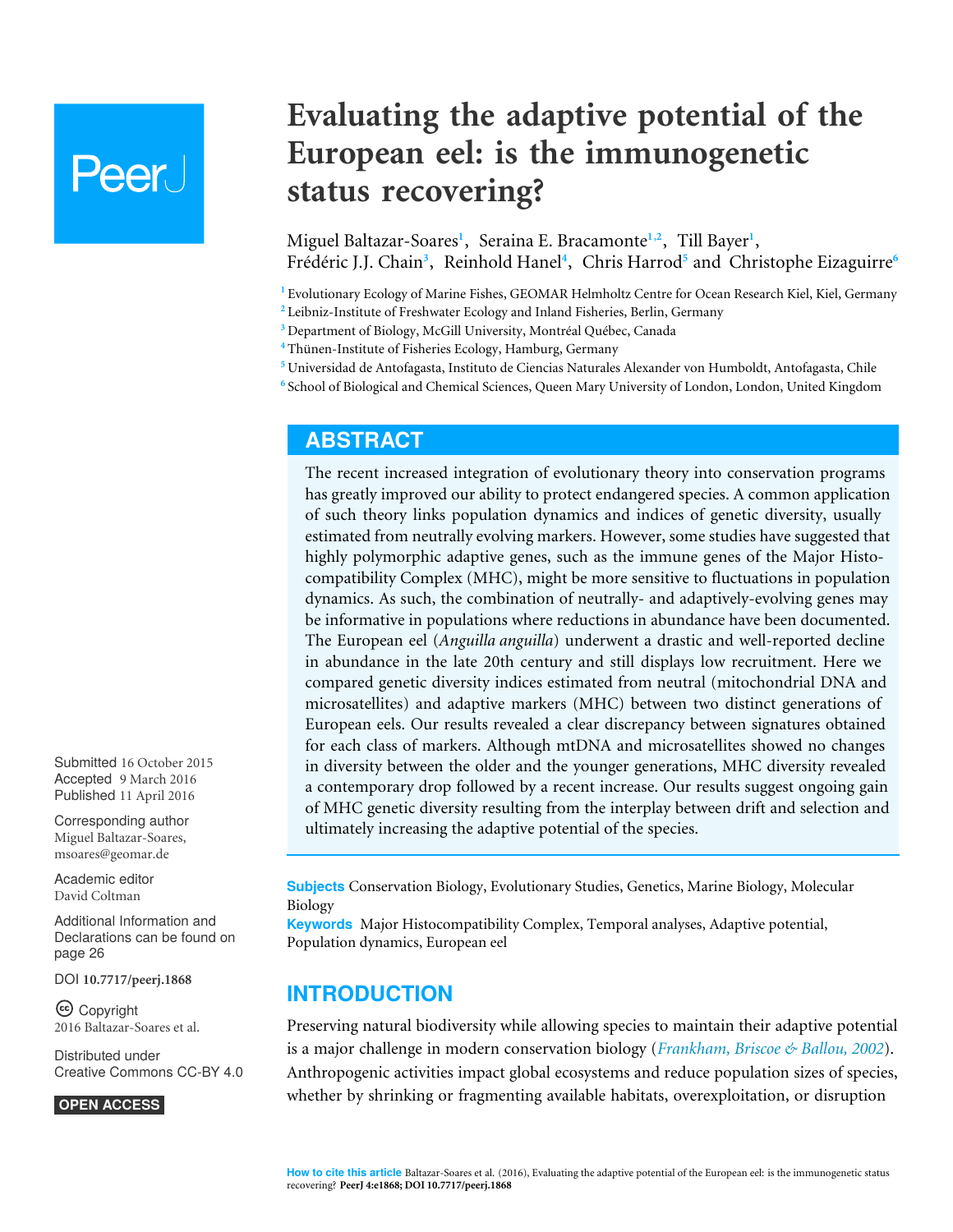of population dynamics (*[Allendorf et al., 2008](#page-26-0)*; *[England, Luikart & Waples, 2010](#page-28-1)*; *[Thomas](#page-32-0) [et al., 2004](#page-32-0)*). Small populations are more vulnerable to environmental, demographic and genetic processes (*[Keith et al., 2008](#page-29-0)*). Genetic factors are particularly important as they may not manifest immediately after population reduction but their effects persist in the population even if the population size recovers to otherwise sustainable levels, e.g., through bottleneck effects (*[Spielman, Brook & Frankham, 2004](#page-31-0)*). Populations display complex evolutionary dynamics and evolutionary genetics offers ideal framework for conservation biologists to monitor population changes and viability (*[Hendry et al., 2011](#page-28-2)*). Although genetic studies applied to wild populations of non-model species have largely focused on the analysis of neutrally evolving loci (see *[McMahon, Teeling & Höglund, 2014](#page-30-0)*), conservation managers have expanded their toolbox to include screening of adaptive loci (*[Hendry et al., 2011](#page-28-2)*). Such measures are required to fill knowledge gaps regarding species' evolutionary and adaptive potential (*[Eizaguirre & Baltazar-Soares, 2014](#page-28-3)*).

The genes of the Major Histocompatibility Complex (MHC) have repeatedly been shown to be suitable candidates to evaluate the immune adaptive potential of endangered populations (*[Sommer, 2005](#page-31-1)*; *[Stiebens et al., 2013b](#page-32-1)*). This highly polymorphic (high heterozygosity and gene duplications), multigene family (*[Apanius et al., 1997](#page-26-1)*; *[Klein, Sato](#page-29-1) [& Nikolaidis, 2007](#page-29-1)*) plays a decisive role in controlling the vertebrate adaptive immune system by presenting self- and pathogen-derived peptides to T-cells (*[Janeway et al., 2001](#page-29-2)*). Pathogen-mediated selection is acknowledged to be one of the primary factors of balancing selection maintaining the extreme MHC polymorphism in a population (*[Eizaguirre et al.,](#page-28-4) [2012a](#page-28-4)*; *[Piertney & Oliver, 2006](#page-30-1)*; *[Spurgin & Richardson, 2012](#page-31-2)*). Therefore, investigating shifts in MHC allele frequencies (*[Eizaguirre et al., 2012b](#page-28-5)*) may be a particularly informative tool as an indirect way to detect the emergence of diseases (*[Sommer, 2005](#page-31-1)*). Similarly, examining how MHC genetic diversity fluctuates in parallel with the incidence of diseases or parasites can provide indirect evidence for the impact of those selective agents on the dynamics of the host population (*[McCallum, 2008](#page-30-2)*). Lastly, MHC genes have also shown to be informative of demographic events, particularly when selection plays an important role in population reductions (*[Sutton et al., 2011](#page-32-2)*).

The European eel is a highly migratory, semelparous fish whose spawning grounds are located in the Sargasso Sea and whose foraging grounds cover coastal, mixohaline and freshwater habitats (*[Harrod et al., 2005](#page-28-6)*) across much of Europe and even extend to North Africa and the Levantine coast. The post-hatching early larval transport is first facilitated by local currents in the Sargasso sea, connecting the spawning area with the Gulf Stream (*[Baltazar-Soares et al., 2014](#page-26-2)*), and by the North Atlantic gyre, that completes the larval migration to the continental shelf (*[Bonhommeau, Chassot & Rivot, 2008](#page-26-3)*; *[Kettle, Bakker &](#page-29-3) [Haines, 2008b](#page-29-3)*; *[Munk et al., 2010](#page-30-3)*). Once larval eels enter shelf waters, they undergo a series of substantial changes in morphology and physiology: individuals become glass eels, with a fusiform, transparent body that facilitates active swimming towards coastal waters (*[Miller,](#page-30-4) [2009](#page-30-4)*). The duration of the continental life stage varies on the location of growth habitats, and may last from as little as two years (*[EIFAAC/ICES, 2013](#page-27-0)*) to several decades prior to metamorphose into silver eel. At this stage, energetic reserves are collected to allow sexual maturation and the long spawning migration back to the Sargasso Sea (*[Tesch, 2003](#page-32-3)*).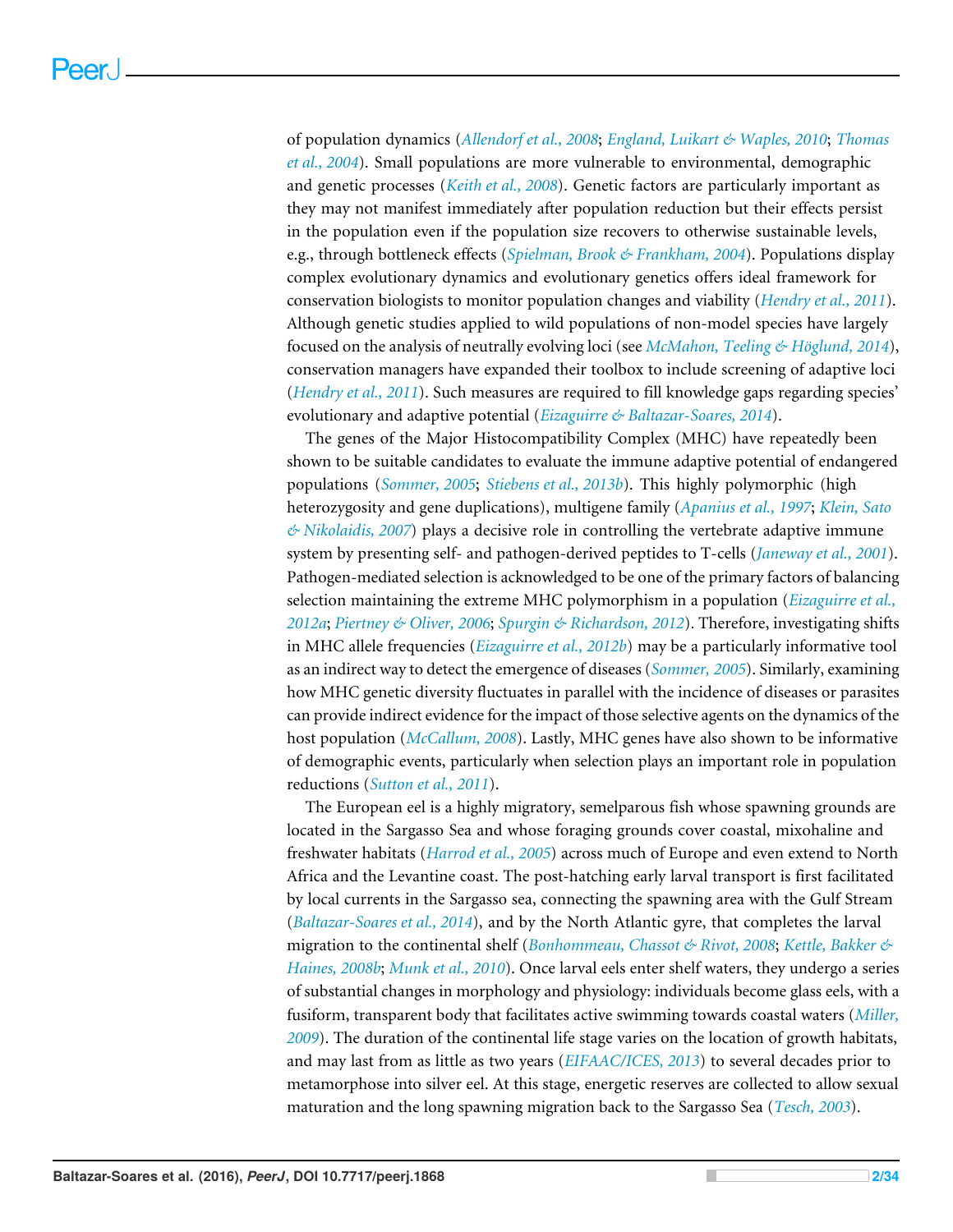Although the number of glass eels arriving at continental coasts across Europe experienced a first drop in the 1960s, the major recruitment collapse occurred at the beginning of the 1980s (*[EIFAAC/ICES, 2011](#page-27-1)*). For the subsequent three decades, the recruitment of glass eels has remained as low as 1 to 10% of the values prior to the 1980s (*[EIFAAC/ICES, 2011](#page-27-1)*). The low recruitment regime is hypothesized to have resulted from multiple impairing factors including productivity changes in the Sargasso Sea (*[Friedland,](#page-28-7) [Miller & Knights, 2007](#page-28-7)*), habitat degradation including river regulation, pollution and reduced freshwater habitats (*[Prigge et al., 2013](#page-30-5)*; *[Robinet & Feunteun, 2002](#page-31-3)*), changes in oceanic currents (*[Baltazar-Soares et al., 2014](#page-26-2)*; *[Kettle, Bakker & Haines, 2008](#page-29-3)*), introduction and spread of diseases, such as the EVEX (*[Van Ginneken et al., 2005](#page-32-4)*) and the swim bladder parasite *Anguillicola crassus* (*[Kirk, 2003](#page-29-4)*), resulting in a severe lack of spawners (*[Dekker,](#page-27-2) [2003](#page-27-2)*). Experimental studies focusing on this invasive nematode for instance revealed that the European eel is unable to mount an effective immune response, thus becoming particularly susceptible to infection (*[Knopf, 2006](#page-29-5)*).

The European eel is currently considered a single panmictic population (*[Als et al.,](#page-26-4) [2011](#page-26-4)*; *[Pujolar et al., 2014](#page-31-4)*), even though punctual deviations from panmixia have been reported (*[Baltazar-Soares et al., 2014](#page-26-2)*; *[Dannewitz et al., 2005](#page-27-3)*; *[Wirth & Bernatchez, 2001](#page-33-0)*). While the vast majority of genetic studies have focused on solving the population structure of the species, few have tried to determine the impact of the recruitment decline on the species' genetic diversity (*[Pujolar et al., 2011](#page-30-6)*; *[Pujolar et al., 2013](#page-31-5)*; *[Wirth & Bernatchez,](#page-33-1) [2003](#page-33-1)*). Studies that aimed at doing so have evaluated neutrally evolving genetic markers. In 2003, Wirth and Bernatchez (*[Wirth & Bernatchez, 2003](#page-33-1)*) analyzed seven microsatellite loci in 611 European eel individuals and reported no measurable signature of the 1980s recruitment decline. In 2011, Pujolar and coworkers (*[Pujolar et al., 2011](#page-30-6)*) analyzed the diversity of 22 microsatellite markers on 346 individuals. Again, genetic signature of a population reduction was absent. It was therefore suggested that the 1980s decline, although marked in terms of population biology was not sufficiently extreme to affect the diversity of these polymorphic and neutrally evolving loci (*[Pujolar et al., 2011](#page-30-6)*). Employing a genome-wide reduced representation sequencing technique (RAD)—that identified in its vast majority neutral markers—*[Pujolar et al. \(2013\)](#page-31-5)* did not detect either evidence for a recent decline of genetic diversity to be associated with the drastic drop in recruitment.

Here, we expand on these studies detailing an extensive evaluation of the current genetic status of the European eel species, which includes (1) screening of both neutral and adaptive markers and (2) a temporal approach directly comparing two distinct generations of eels. A temporal approach is regarded as a key requirement when investigating the signature of demographic events on genetic diversity in a wild population (*[Sutton, Robertson](#page-32-5) [& Jamieson, 2015](#page-32-5)*). Specifically for the eel system, evaluating genetic diversity in two distinct, non-overlapping age cohorts is important since the major component of genetic distribution of nuclear markers in this species seems to relate to different age cohorts (*[Dannewitz et al., 2005](#page-27-3)*).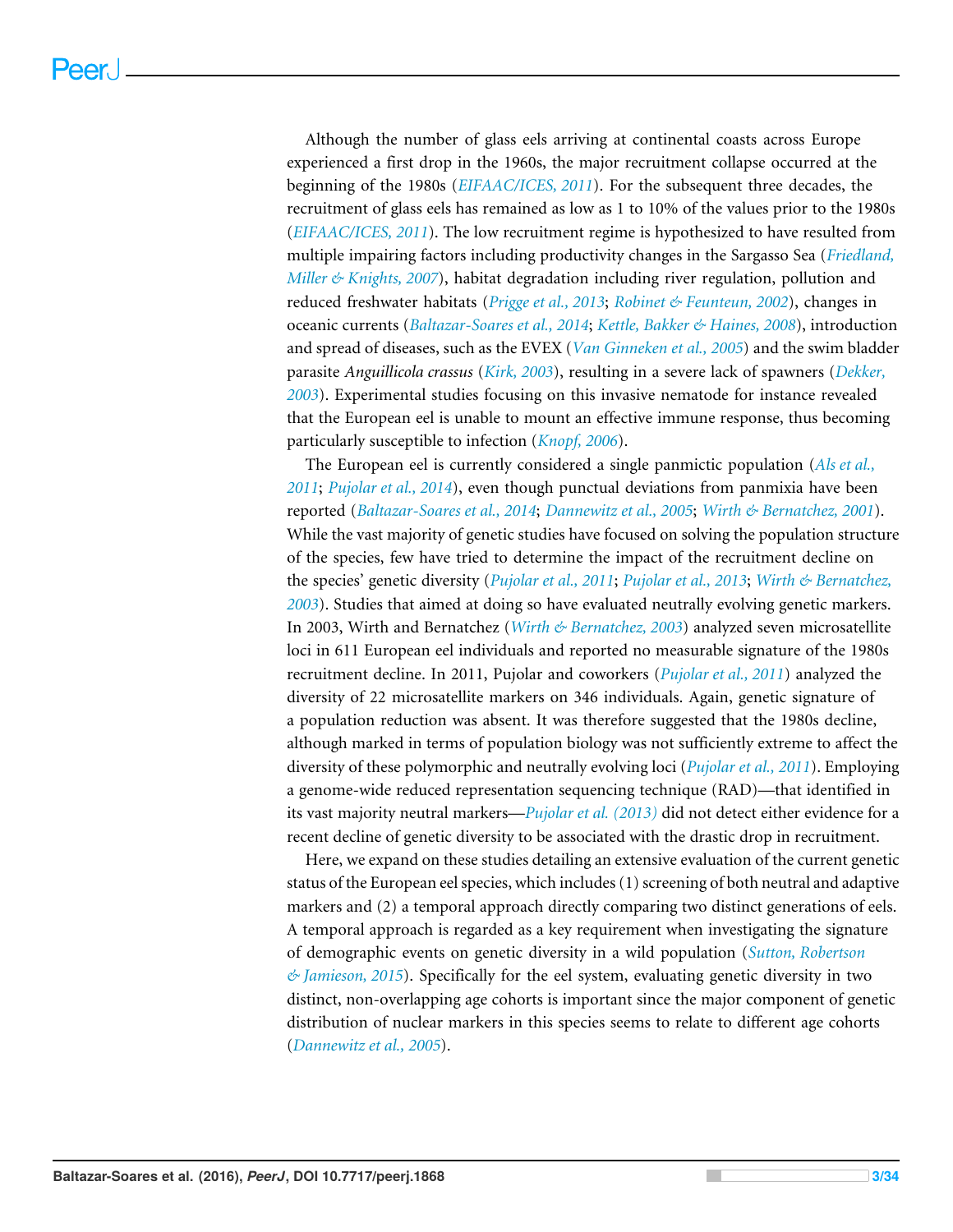# **MATERIAL AND METHODS**

### **Study scheme**

A total of 683 eels were analyzed in this study, 202 of which corresponded to mature silver eels caught in freshwater while undertaking their spawning migration. The other 481 individuals were glass eels collected from 2009 to 2012 immediately upon their arrival in coastal waters [\(Fig. S1\)](http://dx.doi.org/10.7717/peerj.1868/supp-9). Number of individuals per sampling site, year of capture, developmental stage, and geographical locations can be found in [Table 1.](#page-4-0) Note that we mostly sampled in one catchment per country and used countries' acronyms to refer to the locations where the specimens were collected. All samples were included in the analyses of mtDNA and microsatellites. Although the main objective of this work was to evaluate the genetic status of the eel species on a temporal scale, we also analyzed spatial patterns of genetic differentiation for comparison with previously published studies (*[Als et al., 2011](#page-26-4)*; *[Maes & Volckaert, 2002](#page-29-6)*; *[Pujolar et al., 2014](#page-31-4)*; *[Wirth & Bernatchez, 2001](#page-33-0)*).

Amongst the 683 individuals, 327 were sequenced at the exon 2 of the MHC class II B gene. This number was achieved as a compromise between costs of 454 sequencing and the need to provide sample sizes sufficient to provide a robust screen for spatial and temporal patterns of local adaptation. Locations and respective sample sizes of fish screened for the MHC gene are highlighted in [Fig. S2.](http://dx.doi.org/10.7717/peerj.1868/supp-10) Temporal analyses were performed after dividing the dataset in two distinct age groups: the older ''*silver eels*'' age group and the younger ''*glass eels*'' group. The first group included individuals born soon after the drop in recruitment (late 1990s and early 2000s) while the second group consisted of very recently recruited individuals (2009 onwards) (*[ICES, 2015](#page-28-8)*). DNA was extracted from fin clips ("silver eels") or tail clips ("glass eels") with Qiagen DNeasy Kit<sup>©</sup> Blood and Tissue kit (Hilden, Germany) following the manufacturer's protocol.

### **Neutrally evolving mitochondrial marker**

*Genetic estimates of diversity, population differentiation and demography* All 683 glass eels were sequenced using Sanger sequencing for the mitochondrial NADH dehydrogenase 5 (*ND5*) exactly replicating (*[Baltazar-Soares et al., 2014](#page-26-2)*). Haplotype diversity (*Hd*) and nucleotide diversity ( $\pi$ ) were calculated for each sampling location in DnaSP v5 (*[Librado & Rozas, 2009](#page-29-7)*). Genetic structure was estimated using Arlequin v3.5 with 10.000 permutations (*[Excoffier & Lischer, 2009](#page-28-9)*). Moment-based demographic parameters that test for changes in effective population size were calculated for each sampling location in DnaSP v5 under the assumption of mutation-drift equilibrium. Tajima's *D* (*[Tajima, 1989](#page-32-6)*) and raggedness' *r* (*[Rogers & Harpending, 1992](#page-31-6)*) were also calculated in DnaSP v5. Ninety-five percent confidence intervals were estimated through coalescence simulations using 1.000 permutations. We evaluated the nucleotide mismatch pairwise distributions within each geographical location (*[Rogers & Harpending, 1992](#page-31-6)*). These distributions were compared to expected distributions under a constant population size and sudden population expansion (*[Librado & Rozas, 2009](#page-29-7)*).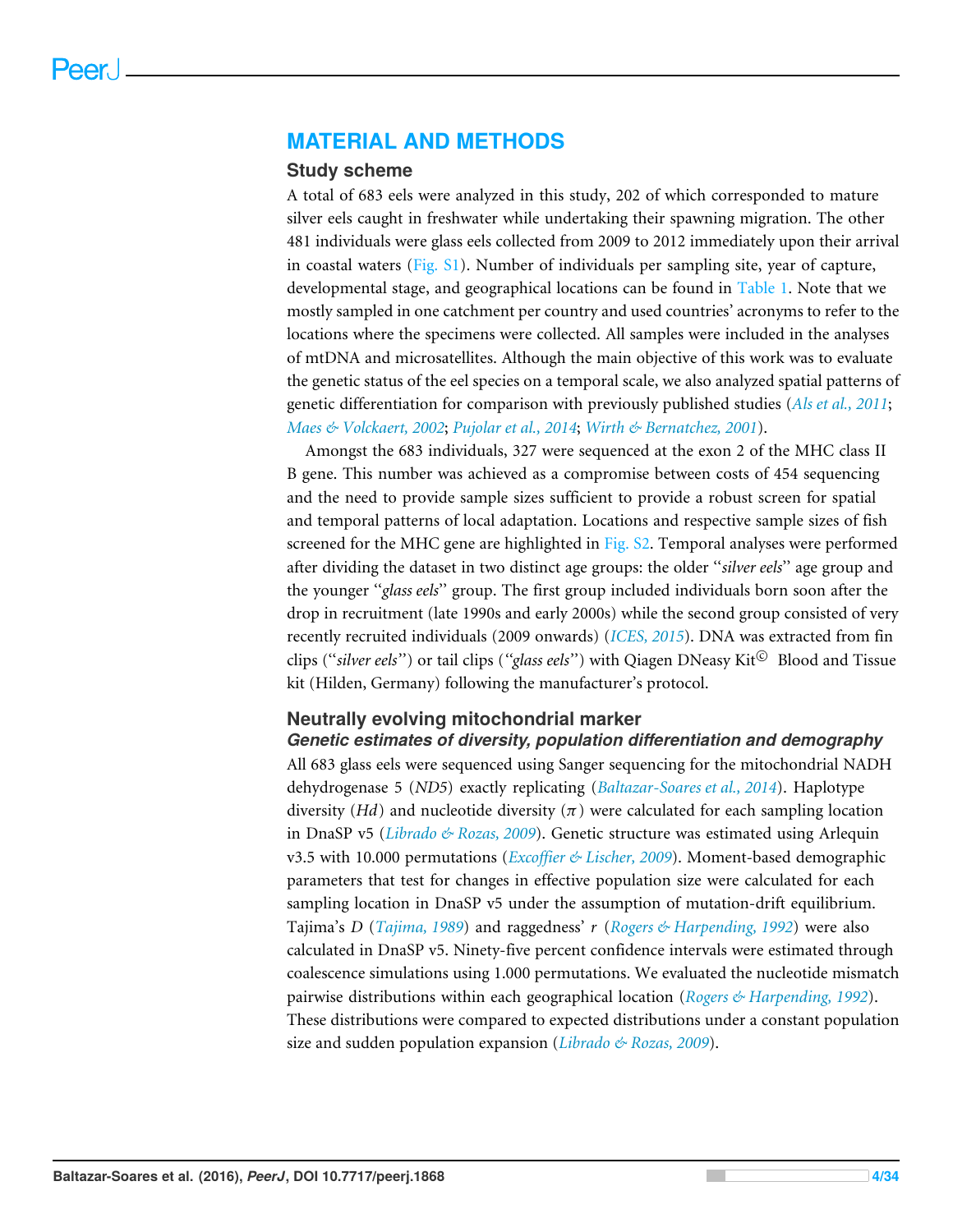<span id="page-4-0"></span><mark>Table 1 GPS coordinates and summary statistics for each sampling location.</mark> The G\_prefix stands for "glass eels." AD2010, AD2011 and AD2012 refer to the three cohorts captured in Adour, France, in the years of 2010, <sup>2011</sup> and <sup>2012</sup> respectively. The glass eels of BU (Burrishole, (UK), BNIRL (Bann, Nothern Ireland), VSWE (Viskan, Sweden), TENG (Tees, England), EGER (Erms, Germany), OSPA (Oria, Spain), VFRA (Villaine, France), WENG (Wye, England), TITA (Tuscany, Italy), andNIRL (Carlingford, Northern Ireland) were all captured in 2009. All other samples relate to ''silver eels.''

| Population                   | <b>GPS</b> coordinates                      | $\boldsymbol{n}$ | nHap           | S              | Hd                            | $\pi$   | Tajima-D                           | He                 | Ho                 | Ar   | <b>FIS</b>                     |
|------------------------------|---------------------------------------------|------------------|----------------|----------------|-------------------------------|---------|------------------------------------|--------------------|--------------------|------|--------------------------------|
| G_AD2010<br>(France)         |                                             | 155              | 31             | 30             | 0.818<br>$(0.234 - 0.859)$    | 0.00443 | $-2.3905$<br>$(-1.6033 - 1.9883)$  | 0.7343<br>(0.2689) | 0.6177<br>(0.2440) | 2.9  | 0.1593<br>$(0.1365 - 0.1760)$  |
| G_AD2011<br>(France)         | $43^{\circ}31'48''$ N. $1^{\circ}31'28''$ W | 129              | 35             | 32             | 0.862<br>$(0.2965 - 0.8641)$  | 0.00514 | $-2.0896$<br>$(-1.6068 - 2.1393)$  | 0.7472<br>(0.2550) | 0.6243<br>(0.2378) | 2.94 | 0.1650<br>$(0.1375 - 0.1838)$  |
| G_AD2012<br>(France)         |                                             | 121              | 34             | 35             | 0.851<br>$(0.2401 - 0.8568)$  | 0.00516 | $-2.1804$<br>$(-1.5977 - 2.0335)$  | 0.7480<br>(0.2488) | 0.6245<br>(0.2344) | 2.94 | 0.1658<br>$(0.1398 - 0.1831)$  |
| <b>LC</b><br>(Ireland)       | 54°50′54″N.5°48′51″W                        | 19               | $\overline{4}$ | 5              | 0.7135<br>$(0.1053 - 0.8714)$ | 0.00482 | $-0.6022$<br>$(-1.7188 - 1.8481)$  | 0.7356<br>(0.2725) | 0.5769<br>(0.2695) | 2.91 | 0.2180<br>$(0.1319 - 0.2482)$  |
| BT<br>(Ireland)              | $54^{\circ}45'23''$ N. $6^{\circ}27'48''$ W | 17               | 9              | 11             | 0.8456<br>$(0.3235 - 0.9044)$ | 0.0069  | $-0.9266$<br>$(-1.7987 - 1.9496)$  | 0.7314<br>(0.2624) | 0.6528<br>(0.2695) | 2.88 | 0.1106<br>$(0.0251 - 0.1243)$  |
| Q<br>(Ireland)               | $54^{\circ}22'0''$ N. $5^{\circ}40'4''$ W   | 15               | 5              | 6              | 0.6381<br>$(0.1333 - 0.8667)$ | 0.0043  | $-0.6099$<br>$(-1.8159 - 1.7688)$  | 0.7315<br>(0.2504) | 0.5521<br>(0.2693) | 2.87 | 0.2537<br>$(0.1427 - 0.2716)$  |
| <b>BU</b><br>(N.Ireland)     | $53^{\circ}55'4''$ N. $9^{\circ}34'20''$ W  | 16               | $\overline{4}$ | $\overline{7}$ | 0.575<br>$(0.1250 - 0.8833)$  | 0.0048  | $-0.6099$<br>$(-1.6965 - 1.8617)$  | 0.7477<br>(0.2662) | 0.6367<br>(0.2537) | 2.95 | 0.1527<br>$(0.0546 - 0.1761)$  |
| BL.<br>(Ireland)             | $55°9'15''$ N. $6°42'5''$ W                 | 11               | 5              | 5              | 0.8364<br>$(0.1818 - 0.9091)$ | 0.00524 | $-0.6099$<br>$(-1.7116 - 1.8376)$  | 0.7060<br>(0.3007) | 0.6152<br>(0.2611) | 2.82 | 0.1350<br>$(-0.0315 - 0.1674)$ |
| <b>SLC</b><br>(Ireland)      | 54°32'20"N.5°42'6"W                         | $\overline{9}$   | $\overline{7}$ | $\overline{7}$ | 0.8056<br>$(0.2222 - 0.9167)$ | 0.00612 | $-0.7082$<br>$(-1.6775 - 1.7558)$  | 0.7461<br>(0.2605) | 0.6301<br>(0.2936) | 2.93 | 0.1606<br>$(-0.0584 - 0.1802)$ |
| DK<br>(Denmark)              | 57°29'N. 10°36'E                            | 19               | 13             | 16             | 0.9474<br>$(0.2924 - 0.9006)$ | 0.00703 | $-1.6199$<br>$(-1.8612 - 1.9447)$  | 0.7547<br>(0.2183) | 0.6658<br>(0.2193) | 2.93 | 0.1208<br>$(0.0347 - 0.1432)$  |
| LL<br>(Ireland)              | $54^{\circ}49'26''$ N. $5^{\circ}47'40''$ W | 13               | $\overline{7}$ | 6              | 0.8462<br>$(0.1539 - 0.9103)$ | 0.00545 | $-0.0199$<br>$(-1.7276 - 1.7731)$  | 0.7169<br>(0.2788) | 0.5865<br>(0.2776) | 2.83 | 0.1884<br>$(0.0796 - 0.1975)$  |
| <b>SLB</b><br>(Ireland)      | $54^{\circ}26'39''$ N. $5^{\circ}35'20''$ W | 15               | 6              | 5              | 0.8476<br>$(0.1333 - 0.8667)$ | 0.00427 | $-0.0723$<br>$(-1.6850 - 1.8912)$  | 0.7462<br>(0.2648) | 0.6025<br>(0.2653) | 2.94 | 0.1989<br>$(0.0797 - 0.2264)$  |
| GL<br>(Ireland)              | 54°49′55N.5°48′40W                          | 14               | 10             | 12             | 0.9341<br>$(0.3846 - 0.9231)$ | 0.00844 | $-0.8279$<br>$(-1.7574 - 1.8956)$  | 0.7548<br>(0.2494) | 0.6549<br>(0.2428) | 2.96 | 0.1377<br>$(0.0057 - 0.1587)$  |
| FI<br>(FInland)              | $60^{\circ}26'$ N; $26^{\circ}57'E$         | 19               | 9              | 9              | 0.883<br>$(0.2982 - 0.8947)$  | 0.00661 | $-0.3195$<br>$(-1.6406 - 1.7888)$  | 0.735<br>(0.2600)  | 0.6348<br>(0.2547) | 2.89 | 0.1397<br>$(0.0587 - 0.1621)$  |
| PT<br>(Portugal)             | 38°46'N.9°01'W                              | 17               | $\overline{7}$ | 8              | 0.8309<br>$(0.2279 - 0.8971)$ | 0.00644 | $-0.1299$<br>$(-1.7057 - 1.9351)$  | 0.7581<br>(0.2414) | 0.6472<br>(0.2387) | 2.97 | 0.1397<br>$(0.0180 - 0.1752)$  |
| Ger<br>(Germany)             | 54°17'16N. 10°14'54"E                       | 17               | 6              | 6              | 0.7794<br>$(0.1177 - 0.8824)$ | 0.00536 | 0.2311<br>$(-1.7057 - 1.9718)$     | 0.7328<br>(0.2516) | 0.6041<br>(0.2586) | 2.88 | 0.1809<br>$(0.0779 - 0.2012)$  |
| $G_BU$<br>(NIreland)         | 53°55'4"N. 9°34'20"W                        | 14               | 6              | 6              | 0.78<br>$(0.1429 - 0.9011)$   | 0.00494 | $-0.26534$<br>$(-1.6705 - 1.6921)$ | 0.7224<br>(0.2741) | 0.6294<br>(0.272)  | 2.85 | 0.1332<br>$(0.0309 - 0.1508)$  |
| <b>G_BNIRL</b><br>(NIreland) | 55°9'15"N.6°42'5"W                          | 12               | 8              | 9              | 0.909<br>$(0.3030 - 0.9242)$  | 0.00629 | $-1.02555$<br>$(-1.7551 - 1.7575)$ | 0.7224<br>(0.2741) | 0.6294<br>(0.2720) | 2.81 | 0.1635<br>$(0.0209 - 0.2125)$  |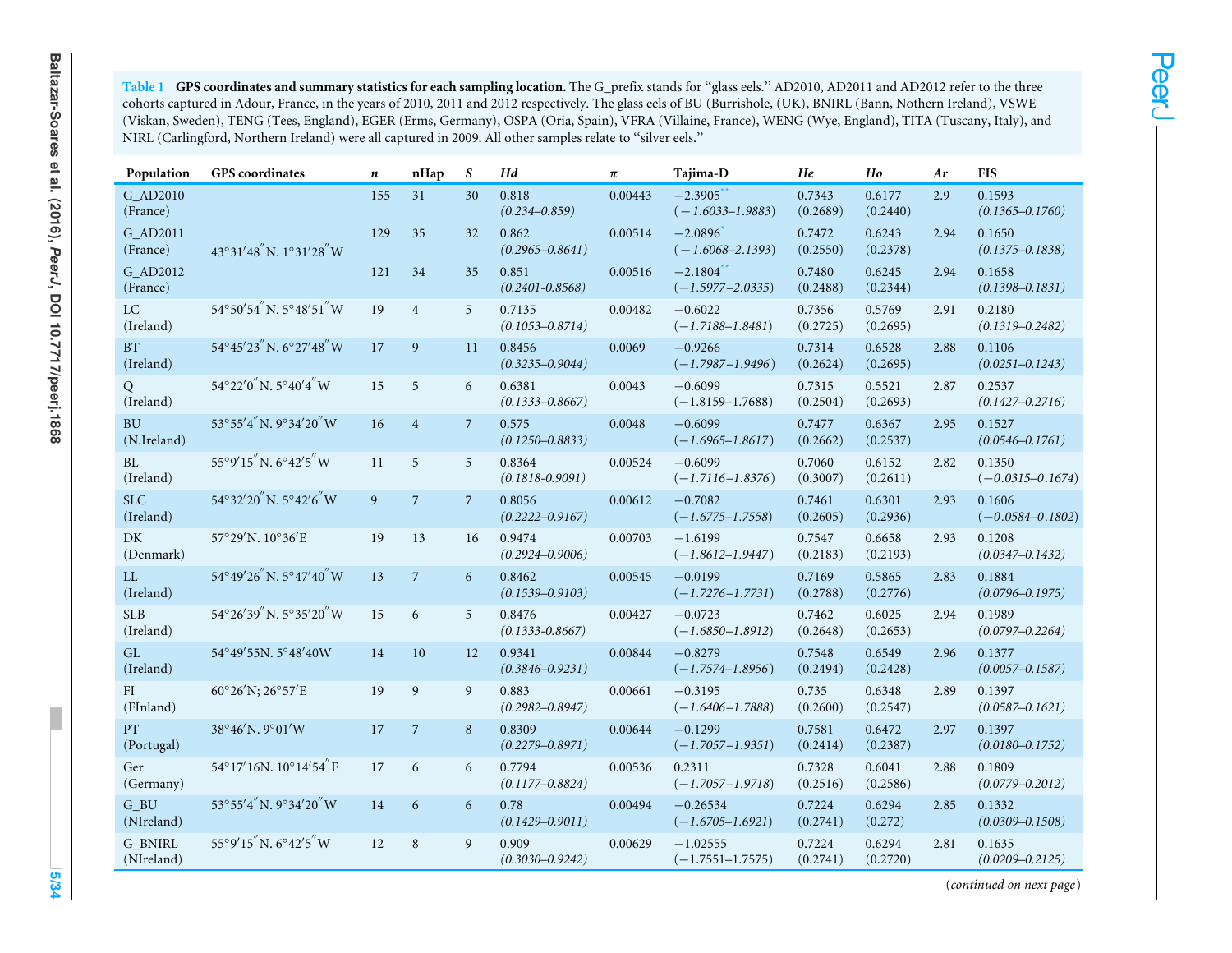#### **Table 1** (*continued*)

| Population                | <b>GPS</b> coordinates                       | n              | nHap            | S              | Hd                             | π       | Tajima-D                           | He                 | Ho                 | Ar   | <b>FIS</b>                     |
|---------------------------|----------------------------------------------|----------------|-----------------|----------------|--------------------------------|---------|------------------------------------|--------------------|--------------------|------|--------------------------------|
| G VSWE<br>(Sweden)        | $57^{\circ}13'30''$ N. $12^{\circ}12'20''$ E | 16             | 8               | 7              | 0.00433<br>$(0.1250 - 0.8750)$ | 0.00433 | $-0.96247$<br>$(-1.7280 - 1.9375)$ | 0.7432<br>(0.2700) | 0.6335<br>(0.2946) | 2.93 | 0.1518<br>$(0.0618 - 0.1637)$  |
| G TENG<br>(England)       | $54^{\circ}37'21''$ N. $1^{\circ}9'23''$ W   | 10             | $7\phantom{.0}$ | 7              | 0.911<br>$(0.0000 - 0.9111)$   | 0.00515 | $-1.11638$<br>$(-1.7118 - 1.6872)$ | 0.7402<br>(0.2584) | 0.6591<br>(0.2404) | 2.9  | 0.1160<br>$(-0.0810 - 0.1260)$ |
| G EGER<br>(Germany)       | 48°35'35"N.9°14'11"E                         | 5 <sup>1</sup> | 4               | 3              | 0.9<br>$(0.0000 - 0.9000)$     | 0.00395 | $-0.17475$<br>$(-1.4554 - 1.6407)$ | 0.7111<br>(0.2951) | 0.6000<br>(0.3086) | 2.82 | 0.1724<br>$(-0.2152 - 0.1724)$ |
| G OSPA<br>(Spain)         | $43^{\circ}17'25''$ N. $2^{\circ}7'55''$ W   | $\overline{4}$ | 3               | 2              | 0.833<br>$(0.0000 - 1.0000)$   | 0.00282 | $-0.7099$<br>$(-0.7968 - 2.0118)$  | 0.7265<br>(0.2894) | 0.6705<br>(0.3483) | 2.85 | 0.0876<br>$(-0.3333 - 0.0876)$ |
| <b>G VFRA</b><br>(France) | $47^{\circ}30'20''$ N. $2^{\circ}29'57''$ W  | $\mathbf{3}$   | $\overline{2}$  | $\mathfrak{D}$ | 0.667<br>$(0.0000 - 1.0000)$   | 0.00377 |                                    | 0.7439<br>(0.2442) | 0.6970<br>(0.2800) | 2.88 | 0.0800<br>$(-1.0000 - 0.0800)$ |
| G WENG<br>(England)       | $51^{\circ}36'36''$ N, $2^{\circ}39'43''$ W  | 5 <sup>5</sup> | $\overline{4}$  | $\overline{4}$ | 0.9<br>$(0.0000 - 1.0000)$     | 0.00565 | 0.27345<br>$(-1.1743 - 1.6859)$    | 0.7323<br>(0.2221) | 0.6455<br>(0.2686) | 2.83 | 0.1315<br>$(-0.2840 - 0.1315)$ |
| <b>G</b> TITA<br>(Italy)  | $43^{\circ}40'47''$ N. $10^{\circ}16'36''$ E | $\overline{4}$ | 3               | 3              | 0.833<br>$(0.0000 - 1.0000)$   | 0.00471 | 0.16766<br>$(-0.8173 - 2.0118)$    | 0.7175<br>(0.3169) | 0.5568<br>(0.3444) | 2.85 | 0.2519<br>$(-0.2609 - 0.2519)$ |
| G NIRL<br>(NIreland)      | $54.07^{\circ}$ N. 6.19 $^{\circ}$ W         | $\mathfrak{Z}$ | 3               | 3              | $(0.0000 - 1.0000)$            | 0.00563 | $\overline{\phantom{m}}$           | 0.6869<br>(0.2787) | 0.6636<br>(0.3513) | 2.71 | 0.0379<br>$(-0.3398 - 0.0597)$ |

**Notes.**

**6/34**

The remaining acronyms have the following meaning:

LC, Larne Lagoon; BT, Bann Toome; Q, Quoile; BU, Burrishole; BL, BannLower; SLC, LoughComber; DK, Denmark; LL, LarneLagoon; SLB, Boretree; GL, Glynn Lagoon; FI, Finland; PT, Portugal; Ger, Germany; *N*, Number of samples and respective summary statistics for each location is also shown; nHap, Number of haplotypes; *S*, Segregation sites; *Hd*, Haplotype diversity;  $\Pi$ , Nucleotide diversity; *He*, Expected heterozygosity; *Ho*, Observed heterozygosity; *Ar*, Rarefied allelic richness; Fis, Inbreeding coefficient.

<span id="page-5-1"></span><span id="page-5-0"></span>Values in brackets represen<sup>t</sup> confidence intervals, with the exception of He and Ho, which represents standard deviations.

 $*^{*}p < 0,05.$ <br> $*^{*}p < 0.001.$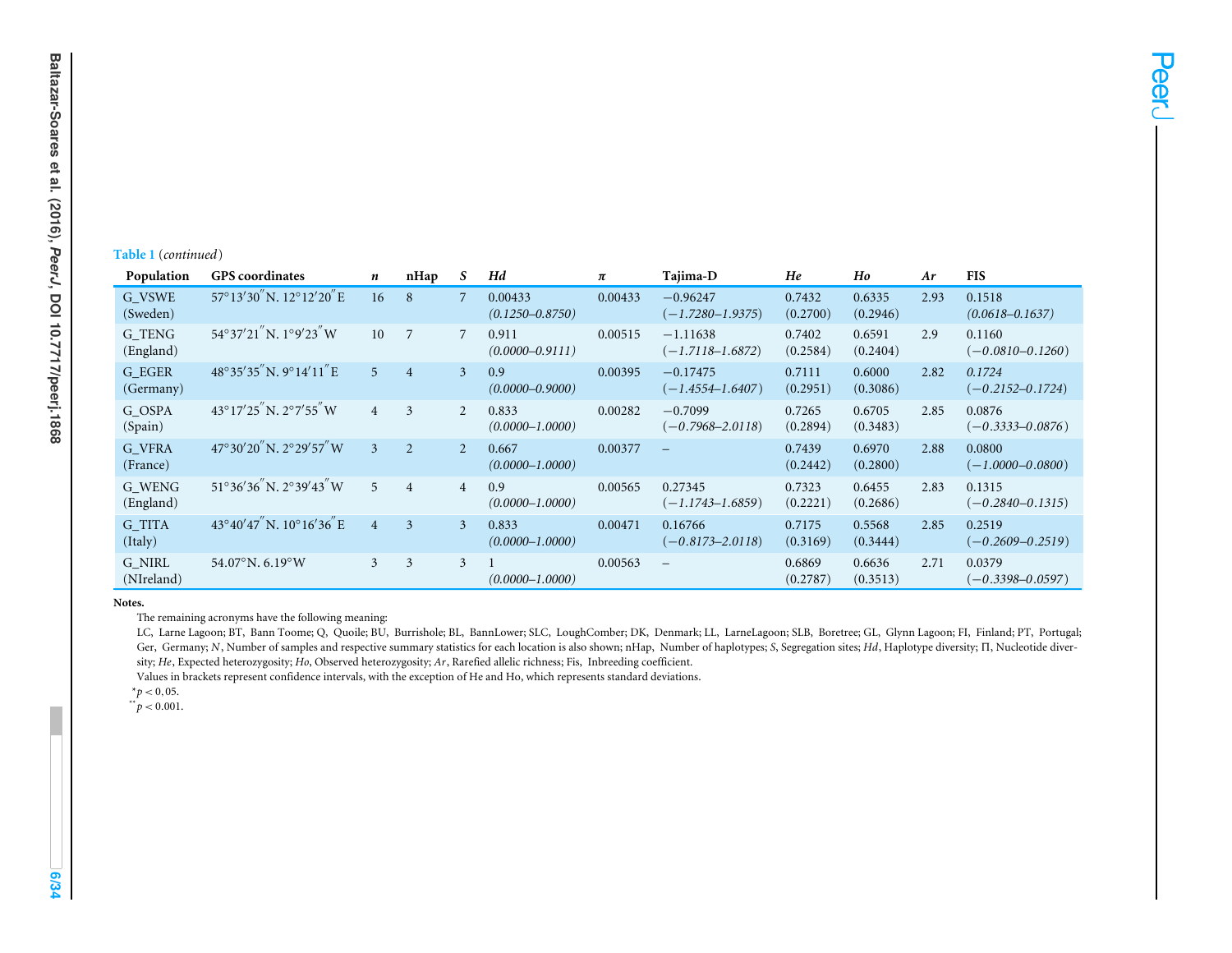### **Neutrally evolving nuclear markers** *Genetic estimates of diversity, differentiation and demography amongst freshwater locations*

All samples were genotyped for twenty-two microsatellite loci optimized from previous studies (*[Als et al., 2011](#page-26-4)*; *[Pujolar et al., 2009](#page-31-7)*; *[Wielgoss, Wirth & Meyer, 2008](#page-33-2)*). Amplification took place in four PCR multiplexes of four to six loci each. Specifically: multiplex A– 55 ◦C annealing temperature—included CT77, CT87, CA55, CA58, CT68, and AJTR-37; multiplex B—55 °C annealing temperature—included CT82, CT76, CT89, CT59, CA80, and CT53; multiplex C—60 °C annealing temperature—included C01, M23, AJTR-45, AJTR27, I14, and O08; multiplex D—60 ◦C annealing temperature—included AJTR-42, B09, B22, and N13. All reactions were performed in a total volume of 10  $\mu$ l and followed the QIAGEN<sup>©</sup> Multiplex PCR kit's recommendations. Genotyping was performed on an ABI(C)3100 Genetic Analyzer. Alleles were called in GENEMARKER(C)v. 1.91 (Softgenetics LLC, State College, PA, USA).

Nei's unbiased heterozygosity (*He*), observed heterozygosity (*Ho*) and *F*IS were calculated for each sampling location in GENETIX (1.000 bootstrap, *[Belkir et al., 1999](#page-26-5)*). Rarefied allelic richness (*Ar*) was calculated for each sampling location in HP-RARE v1.0 (*[Kalinowski,](#page-29-8) [2005](#page-29-8)*). Genetic structure amongst sampling locations was inferred through pairwise comparisons in Arlequin v3.5 and Bayesian clustering in STRUCTURE v2.3.3 (*[Pritchard,](#page-30-7) [Stephens & Donnelly, 2000](#page-30-7)*). STRUCTURE was run assuming a maximum number of possible groups of  $K = 26$ , i.e., representing the sum of all spatial and temporal partitions of our sample, with 10,000 MCMC repeats after a 1,000 burn-in while assuming an admixture model with correlated allele frequencies. Three iterations were performed for each *K*.

Genetic signatures of a bottleneck were tested for each location using the tests available in BOTTLENECK (*[Cornuet & Luikart, 1996](#page-27-4)*). These methods are sensitive to recent and severe reductions on effective population size (*Ne*) (*[Cornuet & Luikart, 1996](#page-27-4)*). A two-phase mutation model was assumed with 10% of the loci allowed to evolve through stepwise mutation (*[Kimura & Ohta, 1978](#page-29-9)*). Allele frequency distributions were also calculated for each location.

# *Genetic estimates of diversity, differentiation and demography inter-generation level*

In order to compare genetic diversity and demographic histories between the two cohorts and to avoid sampling bias from disproportionate number of samples in the two eel age groups ("*glass eels*"  $n = 481$  and "*silver eels*"  $n = 202$ ), we performed 10 rounds of resampling of the data without replacement using PopTools (*[Hood, 2010](#page-28-10)*), hereafter referred to as ''replicates.'' Replicates were performed based on 50 individuals. This standardization is critical to validate future comparisons, as it has been long acknowledged that sample size affects the detection of genetic signatures of recent bottlenecks (*[Luikart et al., 1998](#page-29-10)*) and the estimation of effective population size (*[Waples & Do, 2010](#page-32-7)*).

Deviations from Hardy-Weinberg equilibrium (HWE) were calculated for each replicate in Arlequin v3.5 (10,000 permutations). Nei's unbiased heterozygosity (*He*), observed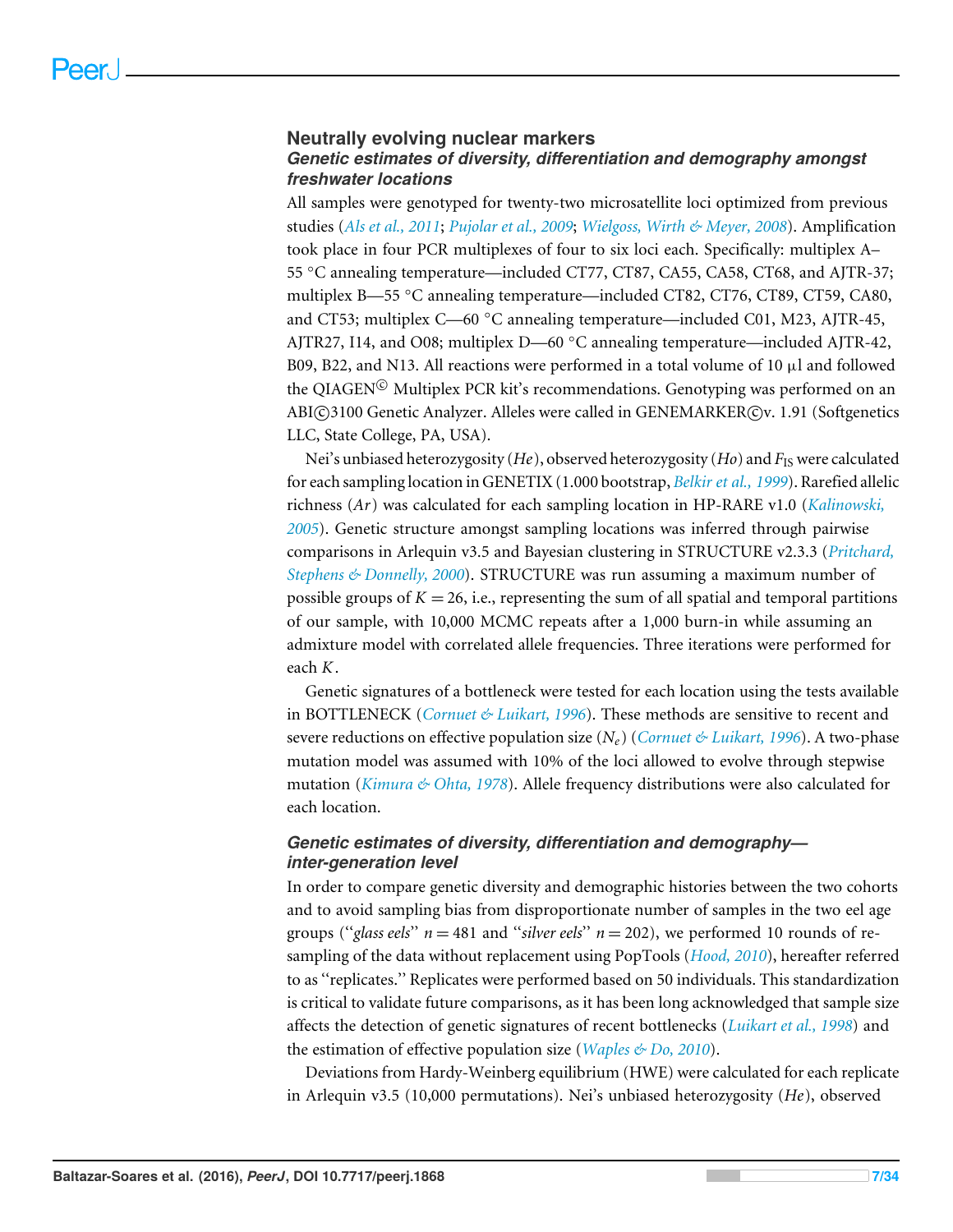heterozygosity *(Ho)*, allelic richness *(Ar)* and *F*<sub>IS</sub> were calculated and compared between groups of replicates, i.e., ''*glass eels*'' and ''*silver eels*,'' with two-sided *t*-tests in FSTAT (1,000 permutations) (*[Goudet, 1995](#page-28-11)*). The distribution of genetic variance between ''*glass eels*'' and ''*silver eels*'' was assessed with an analysis of molecular variance (AMOVA, Arlequin v3.5) amongst groups of replicates. Demographic history was inferred using two approaches. First, we evaluated the possible genetic signature of the recent population decline using BOTTLENECK (1,000 iterations) for each age group as previously described. Second, we estimated the effective population size (*Ne*) of each replicate of ''*silver eels*'' and ''*glass eels*'' using the linkage-disequilibrium method implemented in NeEstimator V2.01 (*[Do et al., 2014](#page-27-5)*). We utilized  $P_{\text{crit}} = 0.05$ , since lower  $P_{\text{crit}}$  can overestimate *Ne* (*Waples*  $\&$ *[Do, 2008](#page-32-8)*). All estimates were obtained with the composite Burrows method (*[Weir, 1990](#page-32-9)*). The unweighted harmonic mean was calculated for each group according to the following equation:  $\hat{N}_e = \frac{j}{\sum_{i=1}^{j} j_i}$  $\frac{f}{\sum_{i=1}^{j}(1/N_{e(i)})}$  where *j* is the number of replicates, *i* is a given replicate and *Ne*(*i*) is the *N<sup>e</sup>* estimate of the *i*th replicate (*[Waples & Do, 2010](#page-32-7)*).

### **Adaptive marker: diversity and demography of the MHC**

We amplified the exon 2 of the MHC class II gene that encodes for the peptide-binding groove of the molecule following protocols optimized for the European eel (*[Bracamonte,](#page-27-6) [Baltazar-Soares & Eizaguirre, 2015](#page-27-6)*). We used the forward primer AaMHCIIBE2F3 (5'-AGTGYCGTTTCAGYTCCAGMGAYCTG- 3') and reverse primer AaMHCIIBE2R2 (5'-CTCACYTGRMTWATCCAGTATGG-3') which allow the amplification of different allelic lineages of the MHC class II β genes (*[Bracamonte, Baltazar-Soares & Eizaguirre,](#page-27-6)* [2015](#page-27-6)). Sequencing was performed on a 454 $\odot$  platform at LGC genomics (Belgium) following (*[Stiebens et al., 2013a](#page-32-10)*; *[Stiebens et al., 2013b](#page-32-1)*). Briefly, two independent reactions were prepared for each individual. After a first PCR of 20 cycles, a reconditioning step (dilution 1:5) was performed, and the template was used for a second PCR of 20 cycles. The reconditioning step combined with independent reactions was shown to significantly decrease the number of PCR artifacts (*[Lenz & Becker, 2008](#page-29-11)*) and facilitate allele call (*[Stiebens et al., 2013a](#page-32-10)*). The second set of PCR was performed using the specific MHC primers extended by the 454 adaptors and a 10 bp individual tag. Allele calling and respective assignment to individuals followed (*[Stiebens et al., 2013a](#page-32-10)*; *[Stiebens et al.,](#page-32-1) [2013b](#page-32-1)*) and primarily relied on matching alleles present in both independent reactions (*[Sommer, Courtiol & Mazzoni, 2013](#page-31-8)*). Genotyping using this method has previously been compared to Sanger sequencing and showed its high accuracy (*[Bracamonte, Baltazar-Soares](#page-27-6) [& Eizaguirre, 2015](#page-27-6)*). Even though variants may stem from different loci, we will refer to them as alleles hereafter.

Individual MHC allele numbers detected from the different paralogs, nucleotide diversity, and individual average nucleotide p-distance (*[Eizaguirre et al., 2012a](#page-28-4)*) were calculated for each sampling location and for each group, i.e., ''*silver eels*'' and ''*glass eels*,'' in DnaSP v5 and using custom Perl scripts. MHC allele pools were compared amongst sampling locations and between ''*silver eels*'' and ''*glass eels*'' with analyses of similarity (ANOSIM) using Primer v6 (*[Clarke, 1993](#page-27-7)*) following (*[Eizaguirre et al., 2011](#page-28-12)*) 1,000 permutations. Correlation between MHC divergence and neutral structure was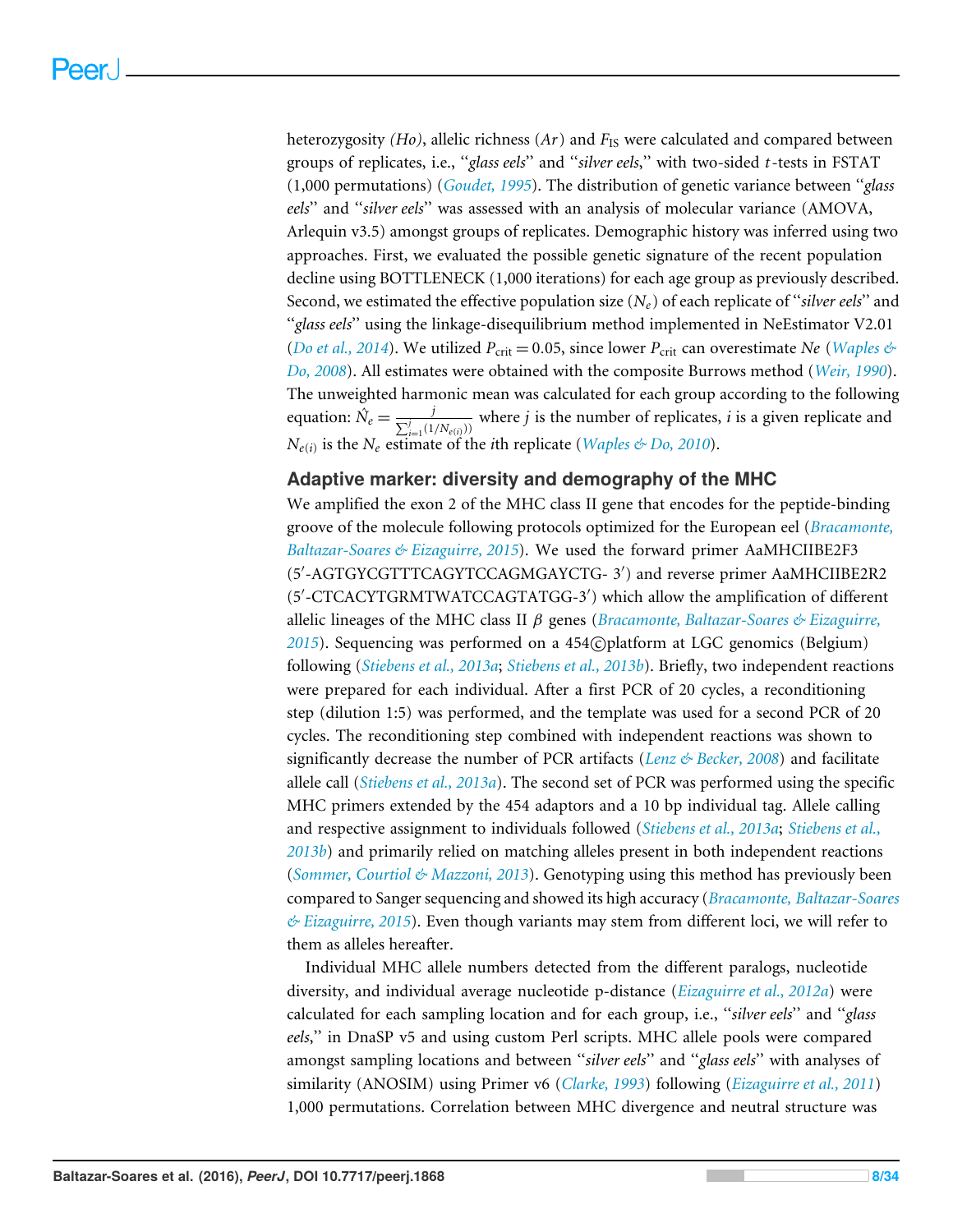calculated using a Mantel test between pairwise *FST* matrices (mtDNA and microsatellites) and pairwise Bray-Curtis similarity matrices (MHC).

Minimum number of recombination events (*Rm*) and estimates of recombination rate (*R*) were calculated in DnaSP v5 (*[Hudson & Kaplan, 1985](#page-28-13)*), as well as the relative  $(R/\theta)$  contribution of recombination (*R*) and point mutations ( $\theta$ ) in the generation of genetic diversity (*[Reusch & Langefors, 2005](#page-31-9)*). Gene conversion was investigated using ψ that measures the probability of a site to be informative for a conversion event ( $\psi > 0$ , (*[Betran et al., 1997](#page-26-6)*)) between ''*glass eels*'' and ''*silver eels*,'' using a sliding window method (window length  $= 2$ , step size  $= 1$ ) implemented in DnaSP v5.

In order to test for the mode of evolution of the MHC in *A. anguilla*, overall positive selection was estimated with a *Z*-test implemented in MEGA v5 (*[Tamura et al., 2011](#page-32-11)*). We tested for signs of codon-specific positive selection using maximum likelihood site models with CODEML implemented in PAML v4.4 (*[Yang, 2007](#page-33-3)*) and the mixed effects model of evolution (MEME) (*[Murrell et al., 2012](#page-30-8)*) implemented in the Datamonkey web server (*[Delport et al., 2010](#page-27-8)*; *[Pond & Frost, 2005](#page-30-9)*). The maximum likelihood procedures evaluate heterogeneous ratios  $(\omega)$  among sites by applying different models of codon evolution. Three likelihood-ratio tests of positive selection were performed comparing the models M1a (nearly neutral) *vs* M2a (positive selection), M7 (ß) *vs* M8 (ß +  $\omega$ ), and M8a  $(6 + \omega = 1)$  vs M8 (*[Yang, 2007](#page-33-3)*). In the models M2a and M8, positively selected sites are inferred from posterior probabilities calculated by the Bayes inference method (*[Yang, Wong & Nielsen, 2005](#page-33-4)*). We further tested for sites that experienced episodic events of positive selection by using MEME. This model considers that  $\omega$  varies between sites (fixed effect), and between branches at a site (random effect) (*[Murrell et al., 2012](#page-30-8)*). The null expectation is that all branches have  $\omega$  < 1. In short, this model allows each site to have its own selection history, contrary to fixed effect models (as the ones implemented in CODEML) that assume constant selective pressures within a branch (*[Murrell et al., 2012](#page-30-8)*).

To assume selection as the main evolutionary mechanism responsible for changes in genetic diversity, sites under positive selection were concatenated for downstream analyses (Positively Selected Sites, PSS). Theoretically, sites interacting with parasite-derived antigens are expected to be under positive selection while other sites, within the same exon, may evolve differently but still maintain the integrity of the MHC molecules. Therefore, we also concatenated the remaining sites (nPSS) and performed identical analyses as for the PSS. Nucleotide mismatch pairwise distributions were calculated for PSS and nPSS of both ''*silver eels*'' and ''*glass eels*'' under the assumptions of a constant population size and sudden expansion using DnaSP v5. The historical profile of MHC genetic diversity was investigated with Bayesian skyline plots (BSP) (*[Drummond et al., 2005](#page-27-9)*) in BEAST v1.8 (*[Drummond & Rambaut, 2007](#page-27-10)*). Although these statistical procedures are often used to infer demographic events based on fluctuations of neutral genetic diversities, they have also been used to estimate the strength of adaptive evolution at the organism level (*[Bedford,](#page-26-7) [Cobey & Pascual, 2011](#page-26-7)*), and of functional genomic regions (*[Padhi & Verghese, 2008](#page-30-10)*).

Because of several expected characteristics of the MHC, including a deviation from a neutral mode of evolution, recombination or gene conversion events (*[Spurgin et al.,](#page-31-10) [2011](#page-31-10)*) and trans-species polymorphism (*[Lenz et al., 2013](#page-29-12)*) that also occurs in this species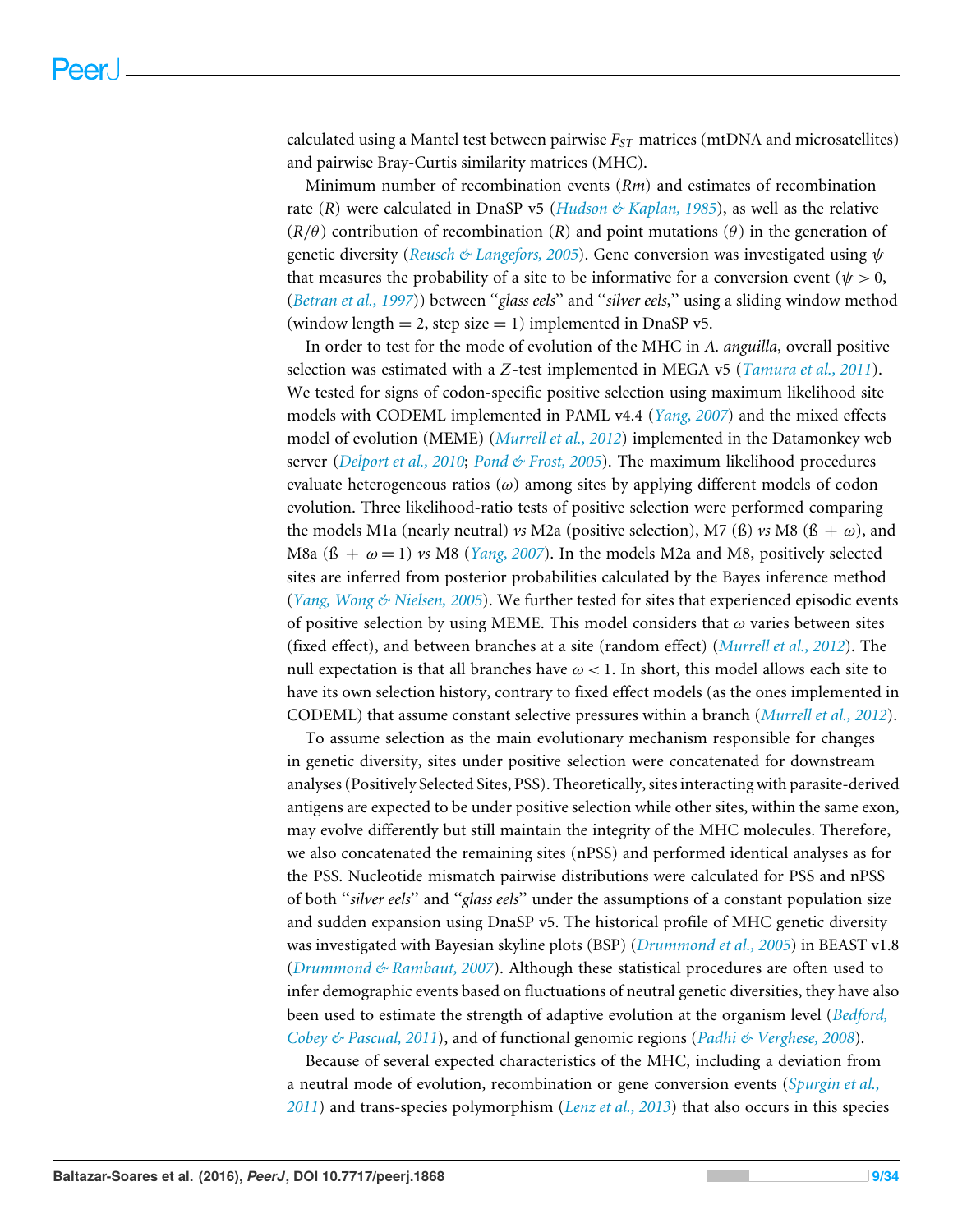(*[Bracamonte, Baltazar-Soares & Eizaguirre, 2015](#page-27-6)*) as well as the existence at least three loci (*[Bracamonte, Baltazar-Soares & Eizaguirre, 2015](#page-27-6)*), we did not attempt to associate the substitution rate to a clock-calibrated evolution. As such, we fixed a molecular clock and assumed three different mutation rates: 0.2, 1 (the default parameter) and 5 substitutions per time unit respectively. The substitution model was chosen in jModeltest (Tamura-Nei: Tn93) (*[Darriba et al., 2012](#page-27-11)*; *[Guindon & Gascuel, 2003](#page-28-14)*) and also inserted as parameter in BEAST's runs. Markov chain run was set to a length of  $1 \times 10^8$ . The historical profile of MHC diversity was reconstructed for PSS and nPSS of both ''*silver eels*'' and ''*glass eels*.'' Piecewise constant skyline model allowing for five skyline groups were used in three independent MCMC runs to verify consistence in parameter space. We then compared the marginal probability distributions of several parameters amongst the runs. Lastly, we constructed lineage-through-time plots. These plots reflect accumulation of lineages through time translated for a given dated phylogeny (*[Nee, Mooers & Harvey, 1992](#page-30-11)*).

# **RESULTS**

# **Neutrally evolving mitochondrial DNA**

# *Molecular indices, population structure and demography amongst sampling locations*

Analyses of 355 bp of the mtDNA *ND5* in 683 European eels revealed 102 haplotypes including 73 singletons ( $Data S1$ ). Forty-eight randomly picked singletons were verified by independent extraction, amplification and re-sequencing to eliminate possible risks of sequencing errors. After we eliminated the possibility of sequencing errors (48 out of 48 singletons were verified by independent sequencing) we included all 73 singletons in the subsequent analyses. Amongst sampling locations, haplotype diversity ranged between 0.575 (BU) and 0.934 (GL). Nucleotide diversity ranged between 0.003 (G\_SPA) and 0.008 (GL), with an average of 0.005 ( $\pm$ 0.001) amongst sampling locations [\(Table 1\)](#page-4-0). Pairwise *FST* comparisons computed from haplotype frequencies amongst the 26 geographically confined groups revealed 17 significant pairwise differentiations however none passed corrections for multiple tests following the false discovery rate (threshold  $p = 0.013$  for 26 tests (*[Narum, 2006](#page-30-12)*)). All results are shown in [Table S1.](http://dx.doi.org/10.7717/peerj.1868/supp-5)

Tajima's *D* values were negative amongst almost all sampled locations, suggestive of population expansion or of population subdivision (*[Tajima, 1989](#page-32-6)*). The three exceptions were GER (Germany), which belongs to a closed system, the Schwentine river, where recruitment is solely mediated by stocking (*[Prigge et al., 2013](#page-30-5)*), as well as G\_TITA (Italy) and G\_WENG (England), where the values might reflect artificial stochasticity due to low sample sizes. Mismatch distribution analyses performed at the population level showed the typical pattern of a historical population expansion where the peak differs from zero (*[Rogers & Harpending, 1992](#page-31-6)*) [\(Fig. 1A\)](#page-10-0).

# *Molecular indices, population structure and demography between generations*

Haplotype diversity and genetic diversity between ''*silver eels*'' and ''*glass eels*'' were very similar: *Hd*<sub>silver eels</sub> = 0.821, *Hd*<sub>glass eels</sub> = 0.842;  $\pi$ <sub>silver eels</sub> = 0.0048,  $\pi$ <sub>glass eels</sub> = 0.0049. No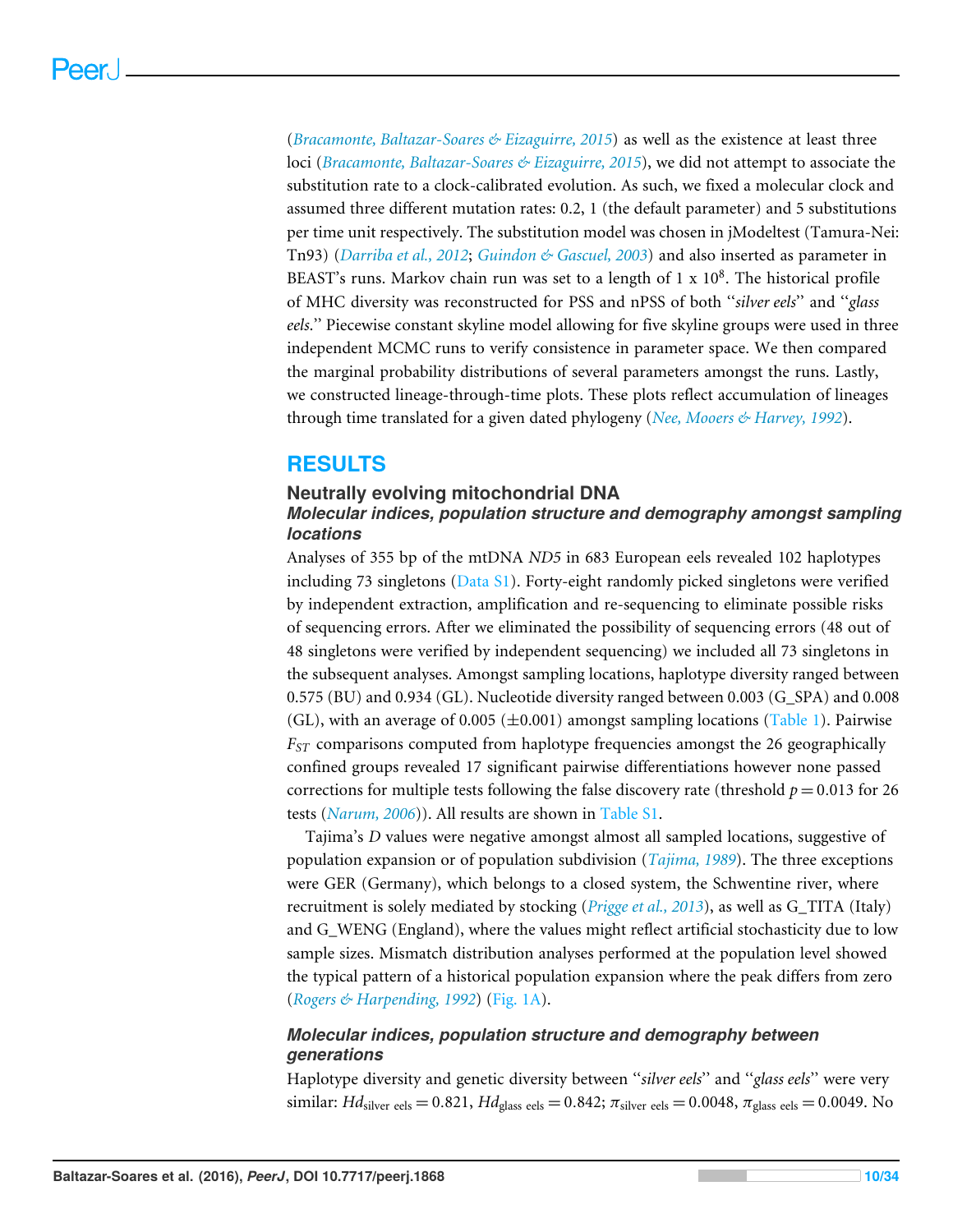<span id="page-10-0"></span>

**Figure 1 Location-specific demography accessed with neutral evolving markers.** Two types of analyses specific to each marker are presented in this figure: mismatch pairwise distribution of mtDNA's single nucleotide polymorphisms within locations (A), and frequency distribution of allelic states across microsatellite loci (B). The locations here exposed are G\_AD2010 (cohort of 2010 from Adour), BU (Burrishole), SLC (LoughComber), Q (Quoile) and were chosen among the others in order to show the variety of demographic signatures produced by mtDNA data. Therefore in mismatch pairwise distribution graphs, full blue lines represent expected distribution under sudden population expansion, full red lines represent expected distribution under constant population size and dotted lines the observed distribution. The *x*axis shows the number of mismatches and *y*-axis its frequency. It is possible to observe the signature of an expanding population in G\_AD2010, stable population or recovery from bottleneck BU and SLC, and stable population in Q. Allele frequency distribution plots obtained from same locations show the signature of non-bottlenecked population (B). In these graphs, the bars correspond to allele frequencies, *x*-axis corresponds to allele frequency classes and y-plots to number of alleles. (continued on next page... )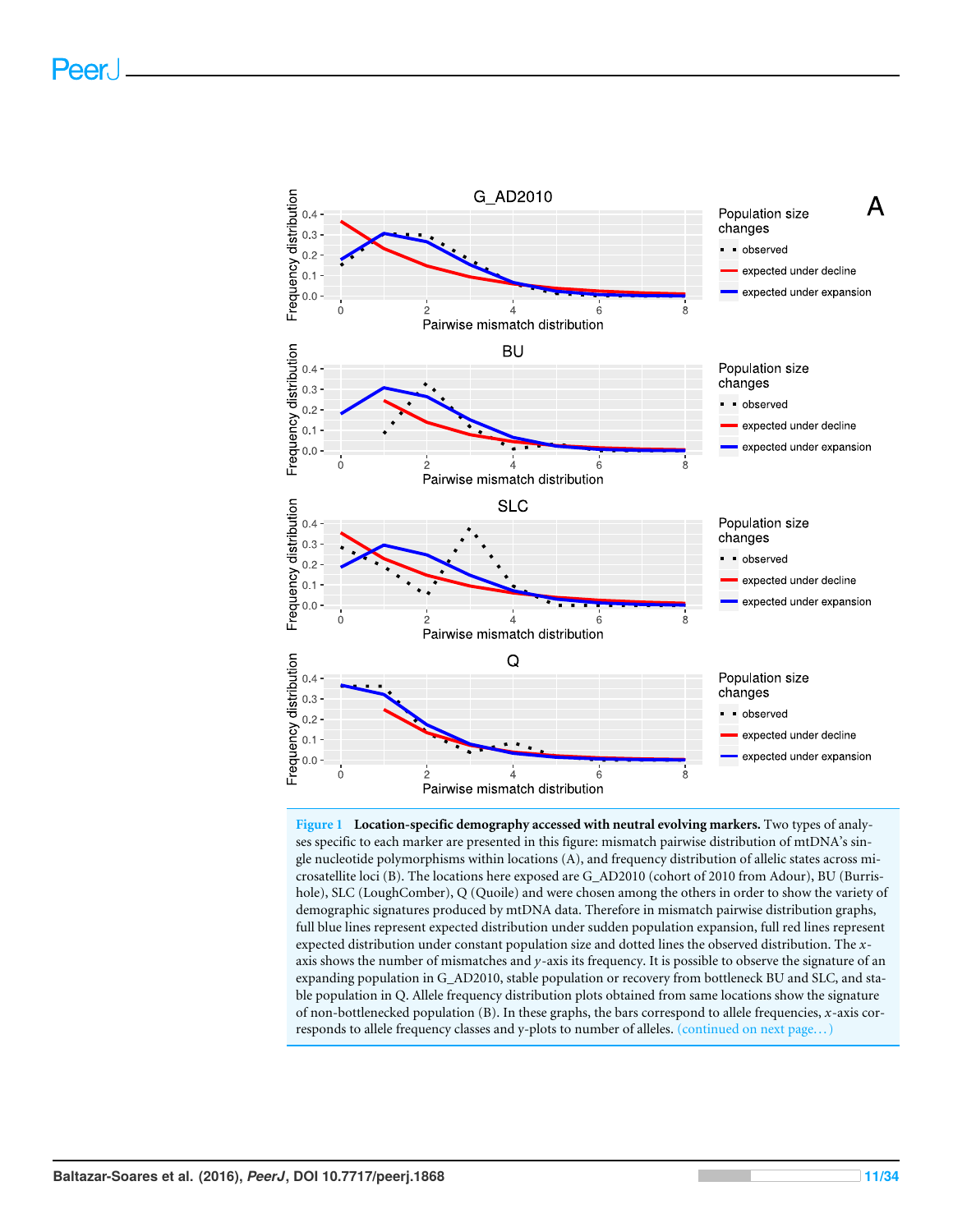

#### **Figure 1 (...continued)**

evidence for temporal genetic structure based on haplotype frequency distributions was detected between these groups,  $F_{ST} = 0.000$ ,  $p = 0.138$ . Both groups also had negative and significant Tajima indices:  $D_{\text{silver eels}} = -2.053$ ,  $D_{\text{glass eels}} = -2.357$ , both  $p < 0.05$  [\(Table 2\)](#page-12-0). Mismatch distribution analyses revealed that both ''*silver eels*'' and ''*glass eels*'' display the distribution of expanding populations, suggesting that the overall pattern is not driven by a single generation and has a true biological origin visible in both cohorts [\(Fig. 2\)](#page-13-0).

#### **Neutrally evolving nuclear markers**

*Molecular indices, population structure and demography amongst locations* Across populations, *He* ranged between 0.687 (G\_NIRL) and 0.758 (PT), *Ho* between 0.557 (G\_TITA) and 0.667 (DK) and the average number of alleles per locus varied between 3.546 (G\_VFRA) and 15.773 (G\_AD2012). Allelic frequencies are reported in Data S2. F*IS* varied between 0.0380 (G\_NIRL) and 0.254 (Q) [\(Table S1\)](http://dx.doi.org/10.7717/peerj.1868/supp-5). Even though *FST* estimates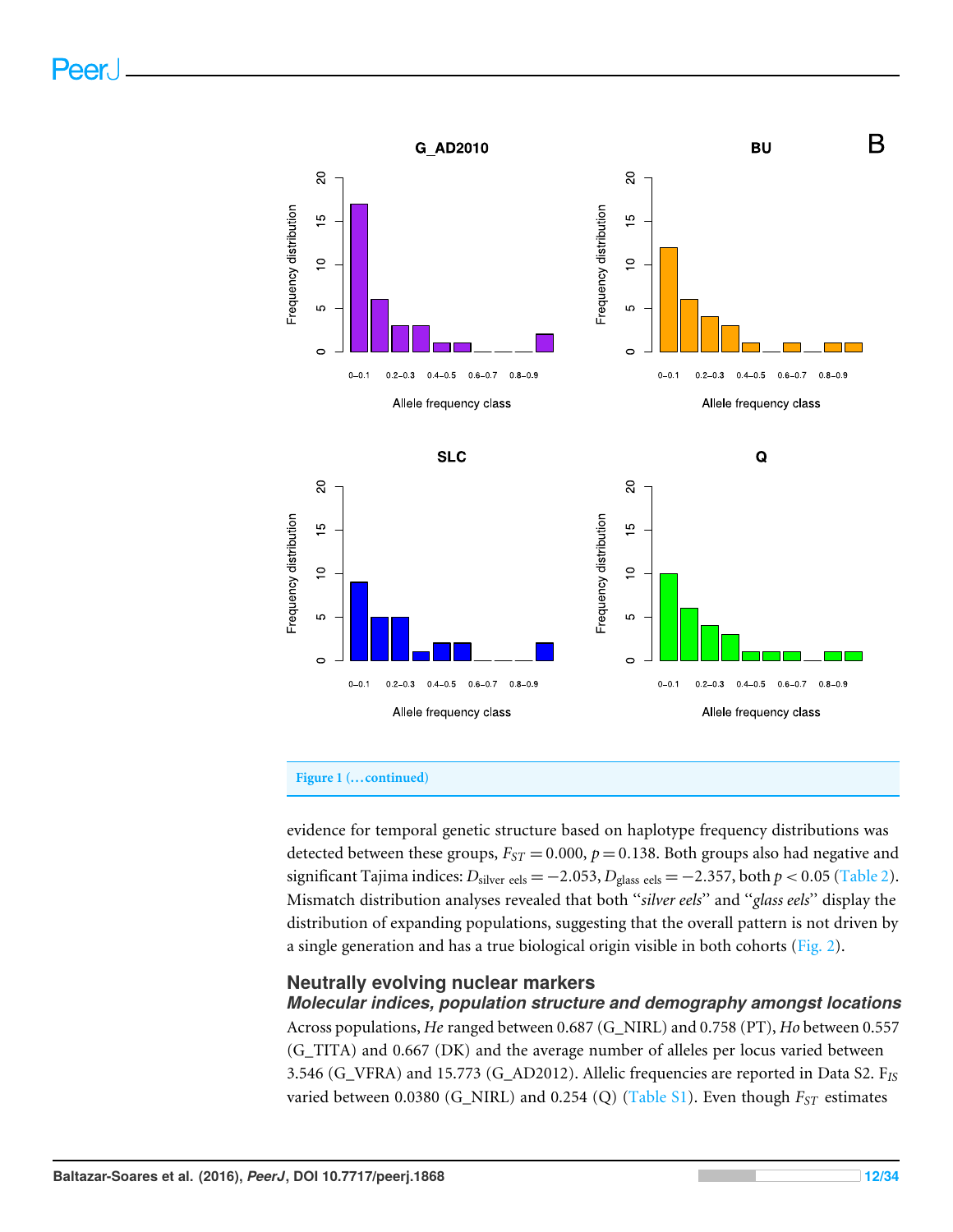<span id="page-12-0"></span>**Table 2 Molecular indices of ''silver eels'' and ''glass eels.''** Summary statistics of neutral evolving markers calculated for the two distinct generations.

| Population  | n   | nHap |    | Hd                           | π       | Tajima-D                           | He                 | Ho                 | Ar    | <b>FIS</b>                    |
|-------------|-----|------|----|------------------------------|---------|------------------------------------|--------------------|--------------------|-------|-------------------------------|
| Silver eels | 202 | 34   | 33 | 0.821<br>$(0.2230 - 0.8423)$ | 0.00481 | $-2.05326$<br>$(-1.6500 - 1.9464)$ | 0.7438<br>(0.2528) | 0.6233<br>(0.2376) | 11.74 | 0.1649<br>$(0.1450 - 0.1802)$ |
| Glass eels  | 481 | 85   | 65 | 0.842<br>$(0.1941 - 0.843)$  | 0.00489 | $-2.35741$<br>(–1.5842–1.94939)    | 0.7427<br>(0.2598) | 0.6215<br>(0.2304) | 11.83 | 0.1610<br>$(0.1488 - 0.1710)$ |

**Notes.**

*n*, Number of samples used; nHap, Number of haplotypes; *S*, Segregation sites; *Hd*, Haplotype diversity; 5, Nucleotide diversity; *He*, Expected heterozygosity; *Ho*, Observed heterozygosity; *Ar*, Rarefied allelic richness; Fis, Inbreeding coefficient.

Values in brackets represent confidence intervals, with the exception of He and Ho which represents standard deviations.

 $*^*p < 0,05.$ 

 $p^*$   $p < 0.001$ .

are very low, pairwise comparisons revealed 7 statistically significant pairwise comparisons after correcting for multiple testing [\(Table S1\)](http://dx.doi.org/10.7717/peerj.1868/supp-5). Since six of those included comparisons between locations with low sample size, i .e. G\_NIRL, G\_WENG, G\_TITA or G\_BNIRL, the significance could be attributed to stochasticity due to low sample sizes. STRUCTURE analyses did not show any signs of population clustering as expected under the weak observed differentiation [\(Fig. S3\)](http://dx.doi.org/10.7717/peerj.1868/supp-11).

None of the sampled locations showed either heterozygote excess or a mode shift in allele frequencies, genetic signatures characteristic of population bottlenecks [\(Fig. 1B\)](#page-10-0).

#### *Molecular indices, structure and demography between generations*

Twenty-one loci were used to analyze ''silver eels'' and ''glass eels'' as locus AjTr-45 consistently deviated from Hardy-Weinberg equilibrium in all ''*silver eels*'' replicates. No significant differences between generations were apparent for *He* (*He*silver eels = 0.744, *He*<sub>glass eels</sub> = 0.743, *p* = 0.54), *Ar* (*Ar*<sub>silver eels</sub> = 11.74, *Ar*<sub>glass eels</sub> = 11.83, *p* = 0.46) and  $F_{IS}(F_{IS \text{ silver cells}} = 0.165, F_{IS \text{ glass eels}} = 0.162, p = 0.07)$ . *Ho*, however, was significantly higher in the "*silver eel*" group ( $Ho<sub>silver</sub>$  eels = 0.621,  $Ho<sub>glass</sub>$  eels = 0.612,  $p < 0.01$ ). The AMOVA between ''*silver eel*'' and ''*glass eel*'' groups of replicates revealed a pattern of isolation by time ( $F_{CT} = 0.002$ ,  $p < 0.001$ ), supporting our a-priori assumption that those groups represent clear age structured cohorts.

None of the replicates showed evidence of heterozygote excess or deficiency. Averaged allele frequencies of neither ''*silver eels*'' nor ''*glass eels*'' deviated from an expected L-shape distribution [\(Fig. S3\)](http://dx.doi.org/10.7717/peerj.1868/supp-11). However, we found that the averaged allele frequencies distribution observed in the ''*silver eels*'' group showed the signature of a 5-generations-old bottleneck identified from computer simulations (*[Luikart et al., 1998](#page-29-10)*). This is particularly evident in the distribution of the two most common allele classes, 0.8–0.9 and 0.9–1.0. This signature was not visible anymore in the ''*glass eel*'' group [\(Fig. S4\)](http://dx.doi.org/10.7717/peerj.1868/supp-12).

Estimates of effective population size  $(N_e)$  amongst replicates ranged between 0– 625.2 for ''*silver eels*'' and 0–2708.9 for ''*glass eels*''. The harmonic mean of effective population size estimates amongst replicates,  $\hat{N_e}$ , resulted in 480.9  $<$   $\hat{N_e}$   $_{\rm silver\;eels}$   $<$  2941.7 and  $1380.2 < \hat{N}_e$  glass eels  $< 3506.0$  [\(Table S2\)](http://dx.doi.org/10.7717/peerj.1868/supp-6).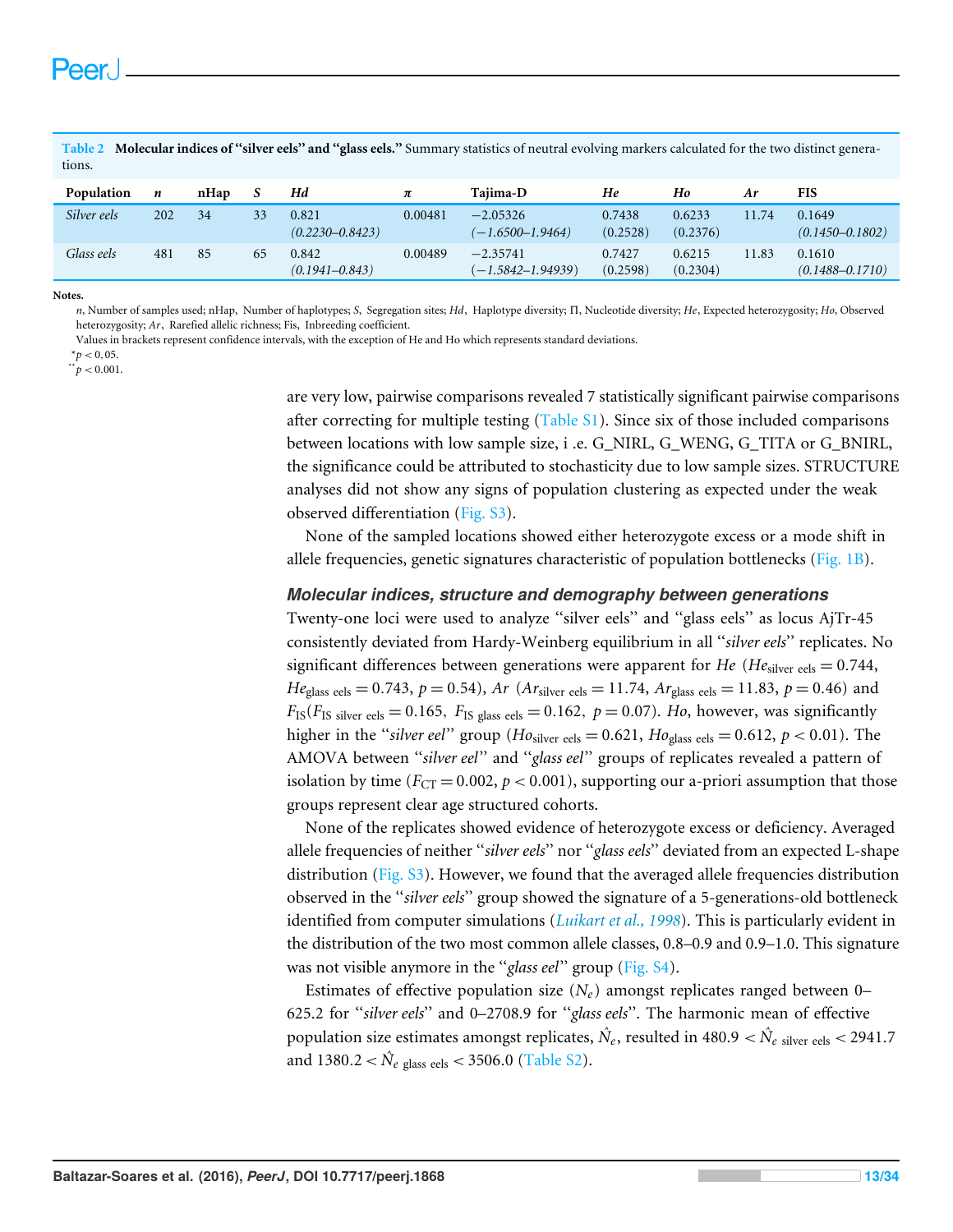<span id="page-13-0"></span>

**Figure 2 Species and cohort-based demography accessed with neutral evolving markers.** Mismatch pairwise distribution of mtDNA's single nucleotide polymorphisms considering both the full data set and each generation separately. Here also, the full blue lines represent expected distribution under sudden population expansion, full red lines represent expected distribution under constant population size and dotted lines the observed distribution. All distributions showed a typical signature of expansion.

# **Adaptive marker: the MHC** *Molecular indices and population structure*

We sequenced a 247 bp fragment of the exon 2 of the MHC class II region (91% of the total size of the exon) in 327 individuals using 454 sequencing technology. We detected 229 different amino acid coding variants. Among those, 226 (98%) were found to be unique in the dataset but present in both independent replicated reactions and therefore kept as true variants (Data  $S3$ ). A total of 116.276 sequence reads were used in this study. Amongst locations, MHC nucleotide diversity ranged between 0.102 (LL) and 0.138 (BT). The mean number of alleles per individual ranged between 2 (Q,  $SE = 0.298$ ) and 4  $(G_BU, SE = 0.392)$  [\(Table S3\)](http://dx.doi.org/10.7717/peerj.1868/supp-7) and revealed to overall significantly differ amongst sampled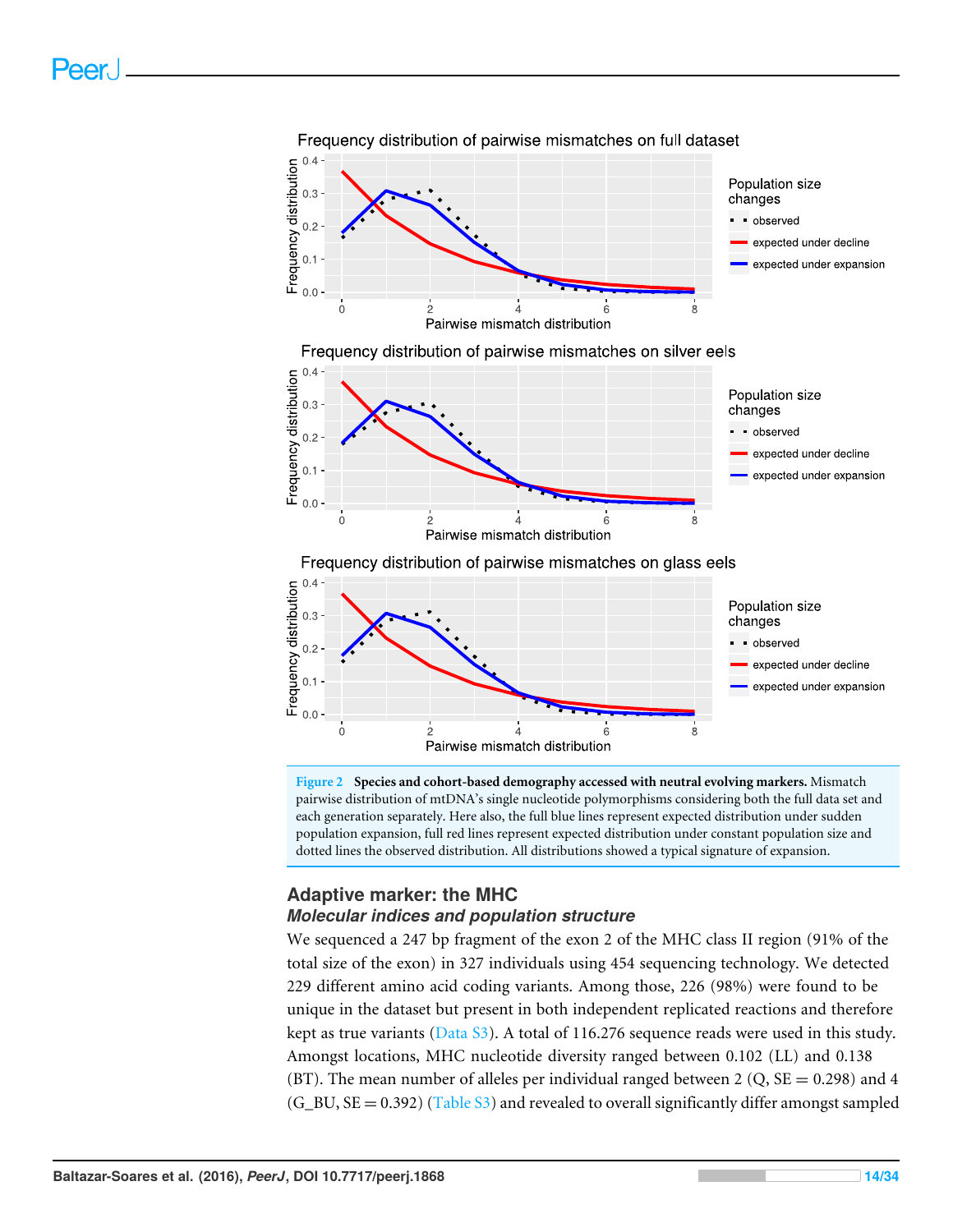locations ( $F_{17} = 1.674$ ,  $p = 0.046$ ). However, post-hoc pairwise comparisons showed no significant differences between pairs of populations after correction for multiple testing (all *p* > 0.05). The mean nucleotide divergence (*p*-distance) ranged between 0.078 (BL) and 0.141 (FI) [\(Table S4\)](http://dx.doi.org/10.7717/peerj.1868/supp-8) and was significantly different among sampled locations ( $F_{17} = 1.860$ ,  $p = 0.021$ ). Post-hoc pairwise comparisons revealed two significant comparisons after correction for multiple testing (GER  $vs$  FI,  $t = -3.551$ ,  $p = 0.045$ , GER  $vs$  G\_AD2011, *t* = −3.961, *p* = 0.010), suggesting a reduced MHC diversity the stocked freshwater system of the Schwentine river, in Germany.

The ANOSIM showed no significant differences in MHC allele pools amongst populations ( $R = 0.001$ ,  $p = 0.98$ ). Overall, no correlation was found between Bray-Curtis similarity matrices on MHC and pairwise  $F_{ST}$  for both mtDNA ( $R^2$  < 0.0001,  $p = 0.58$ ) and microsatellites ( $R^2$  < 0.0001,  $p$  = 0.62).

Between generations, no difference in MHC allele pools were observed (*R* = −0.011, *p* = 0.87). Interestingly, ''*glass eels*'' had a significantly higher individual mean number of alleles (''*glass eels*''= 3.423, SE = 0.166; ''*silver eels* ''= 2.856, SE = 0.101; *F*<sup>1</sup> = 8.819, *p* = 0.003) and a significantly higher individual mean nucleotide p-distance (''*glass*  $eels' = 0.117$ , SE = 0.006; "*silver eels*" = 0.101, SE = 0.004;  $F_1 = 4.577$ ,  $p = 0.032$ ) [\(Table 3\)](#page-15-0). Both the nucleotide diversity  $(\pi)$  and the number of minimum recombination events (*Rm*) detected between "*silver eels*" and "*glass eels*" were similar ( $\pi_{\text{glass eels}} = 0.118$ ,  $\pi_{\text{silver}}$  eels = 0.123;  $Rm_{\text{silver}}$  eels = 11;  $Rm_{\text{glass}}$  eels = 10) while the  $R/\theta$  ratio was slightly higher in "*silver eels*" ( $R/\theta_{\text{silver eels}} = 2.174$ ;  $R/\theta_{\text{glass eels}} = 2.089$ ).

### *Screening for novel genetic diversity through events of gene conversion*

Gene conversion segments with an average nucleotide length of 4 bp were detected within the ''*glass eels*'' group but not in the ''*silver eel*'' group. The average ψ of the whole segment was found to be 0.0002 [\(Fig. 3\)](#page-16-0). This value is high enough to ascertain the occurrence of conversion events, but not robust enough to determine the exact length of the observed tracts (*[Betran et al., 1997](#page-26-6)*).

### *Testing for positive selection*

Model-based tests using CODEML revealed 11 sites under positive selection while MEME identified 27 sites that have experienced episodic events of positive selection [\(Table S4\)](http://dx.doi.org/10.7717/peerj.1868/supp-8). The discrepancies between the two methods reflect the different assumptions underlying the fixed effect models implemented in CODEML and the mixed effect models of MEME. Positively selected sites detected by both methods matched 10 out of 19 antigen binding sites identified in humans by X-ray crystallography (*[Reche & Reinherz, 2003](#page-31-11)*) [\(Fig. 3\)](#page-16-0). Due to the functional role of the MHC, all amino acid sites that have experienced at least episodic events of selection were selected for further analyses [\(Fig. 3\)](#page-16-0)

### **Demography and historical profile of MHC genetic diversity**

All mismatch distributions indicated a clear deviation from a constant population size, fitting a scenario where a major demographic event occurred [\(Figs. 4](#page-17-0) and [5\)](#page-18-0). The frequency distribution of pairwise differences showed different peaks for both PSS [\(Fig. 4\)](#page-17-0) and nPSS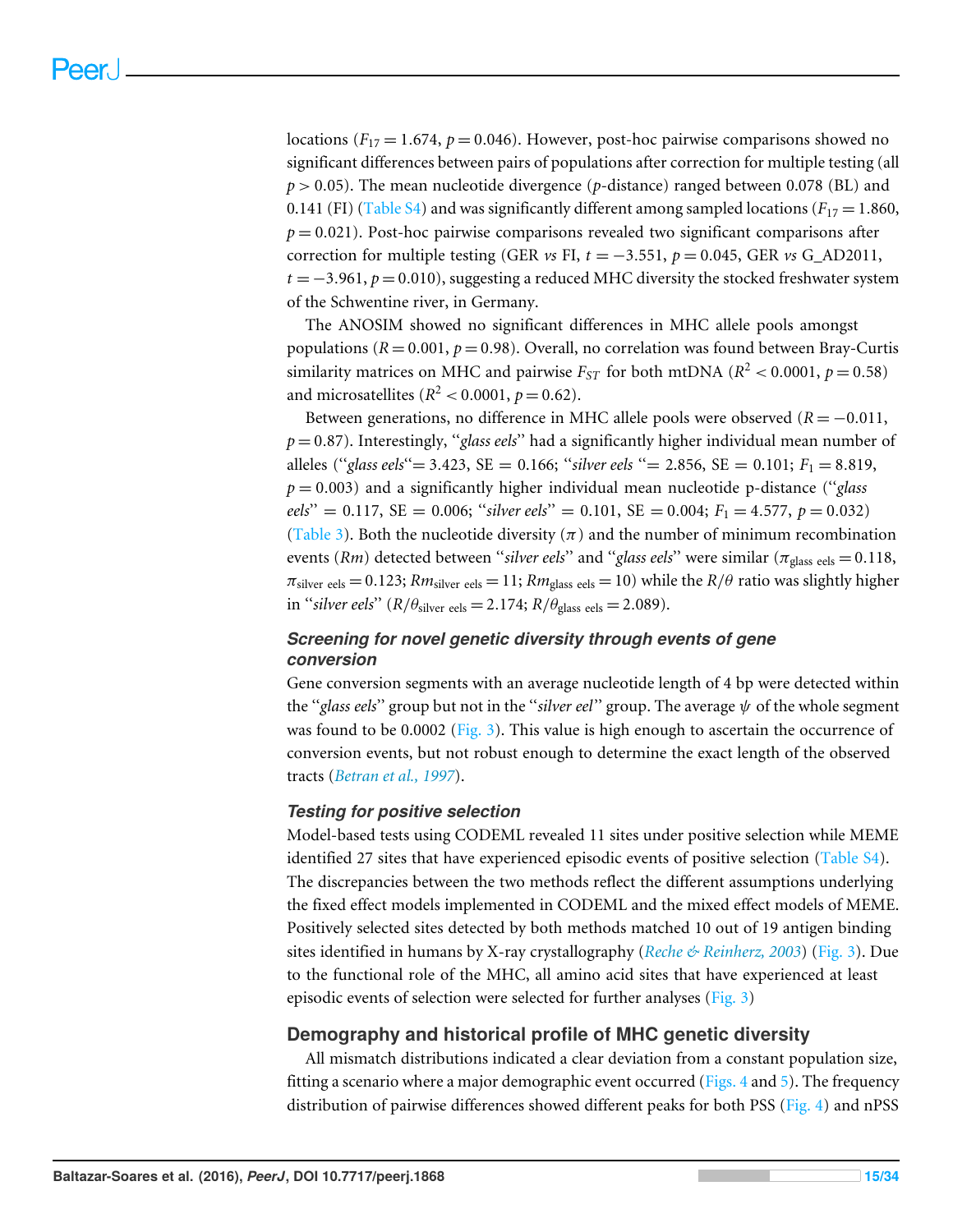<span id="page-15-0"></span>Table 3 MHC molecular indices for "silver eels" and "glass eels." Summary statistics of the MHC calculated for the two distinct generations.

| Life stage  | nAlleles | nIndividuals | nHap |     |        |        | nr alleles/ind | se         | dist nt | se    |         |         | Rm | $R/\theta$ |
|-------------|----------|--------------|------|-----|--------|--------|----------------|------------|---------|-------|---------|---------|----|------------|
| Glass eels  | 332      | 97           |      | 100 | 0.9811 | 0.1179 | 3.423          | J.166      | 0.117   | 0.006 | 48,0000 | 22.9830 | 10 | 2.0885     |
| Silver eels | 654      | 230          | 184  | 115 | 0.9820 | 0.1232 | 2.856          | $0.10^{1}$ | 0.101   | 0.004 | 53,0000 | 24.3850 |    | 2.1735     |

#### **Notes.**

 nHap, Number of haplotypes; *S*, Segregation sites; *Hd*, Haplotype diversity; <sup>5</sup>, Nucleotide diversity; *k*, Average number of differences; nr alleles/ind, Average number alleles per individual with respectivestandard error (se); dist\_nt, Average nucleotide distance per individual with respective standard error (se); *<sup>R</sup>*, Recombination rate; θ, Mutation rate; *Rm*, Minimum number of recombination events detected; *<sup>R</sup>*/θ, ratio of recombination and mutation.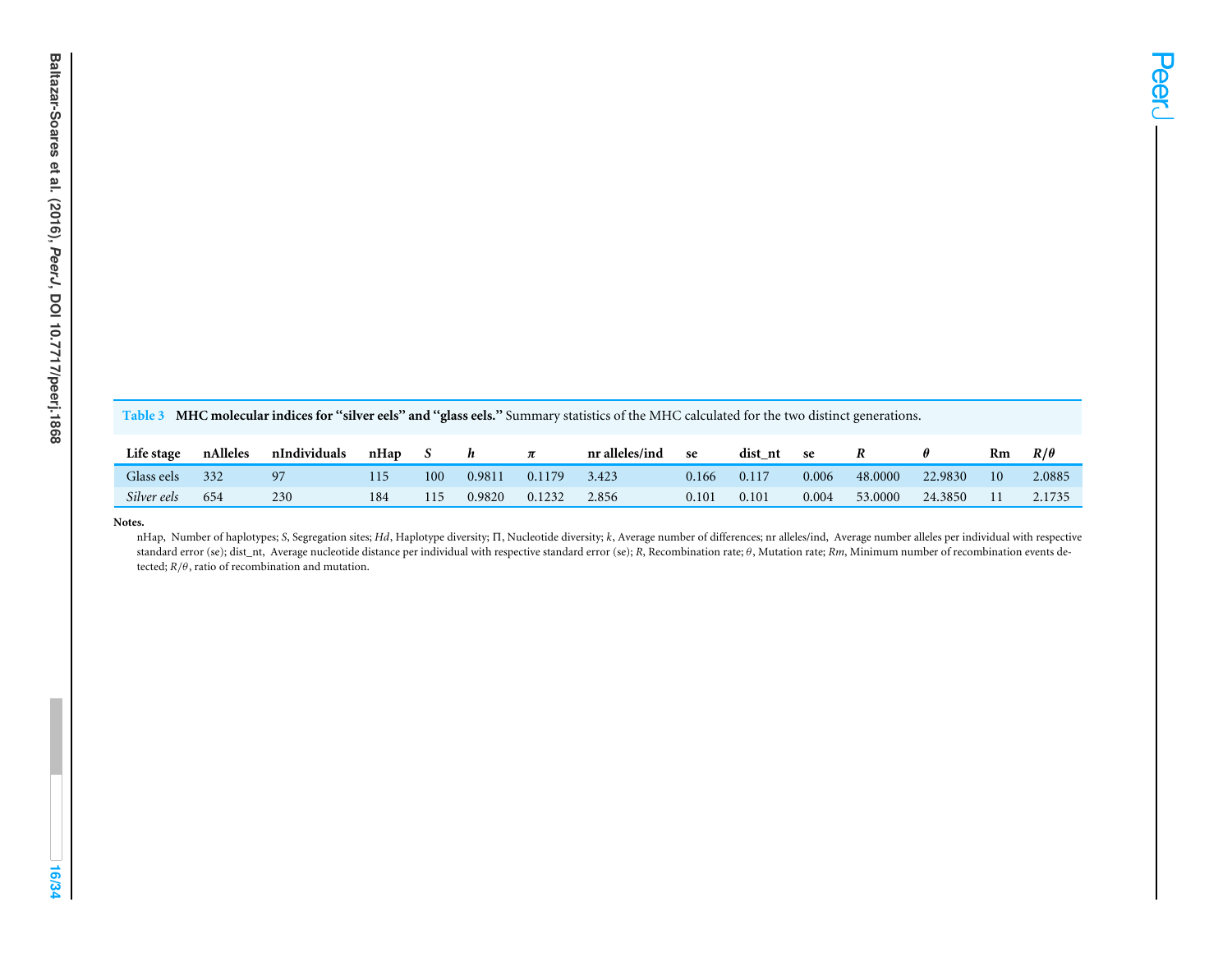<span id="page-16-0"></span>

**Figure 3 Landmarks in the allelic sequence of exon 2 of MHC class II B of the European eel.** (A) Aminoacid alignment with human HLA-DRB1. For simplification purposes, only some of the alleles are shown. + denotes human antigen binding sites,—*T* cell receptor contact sites and \* sites that putatively interact with both. Sites estimated to be experiencing or have experienced positive selection are highlighted in green (identified by CODEML only), red (identified by MEME only) and blue (identified by both methods). (B) Sliding window graph of  $\psi$ . Measures of the probability ( $\psi$ ) of a site being informative of conversion event in relation to the position in the alignment (in base pairs). Here it is possible to observe the two gene conversion tracts detected amongst ''glass eels,'' i.e., the regions 137–141 and 166–168.

(PSS pairwise differences = 20; nPSS pairwise differences = 10) [\(Fig. 5\)](#page-18-0). Those peaks reflect old lineages that are maintained in genes exhibiting trans-species polymorphism as is expected of the MHC (*[Klein, Sato & Nikolaidis, 2007](#page-29-1)*) and recently reported for the European eel (*[Bracamonte, Baltazar-Soares & Eizaguirre, 2015](#page-27-6)*). It was also possible to observe peaks in PSS and nPSS in the frequency of pairwise differences equaling 1. Those peaks are suggestive of increases in genetic diversity. No differences in the demographic profiles were detected between ''*silver eels*'' and ''*glass eels*'' [\(Figs. 4](#page-17-0) and [5\)](#page-18-0).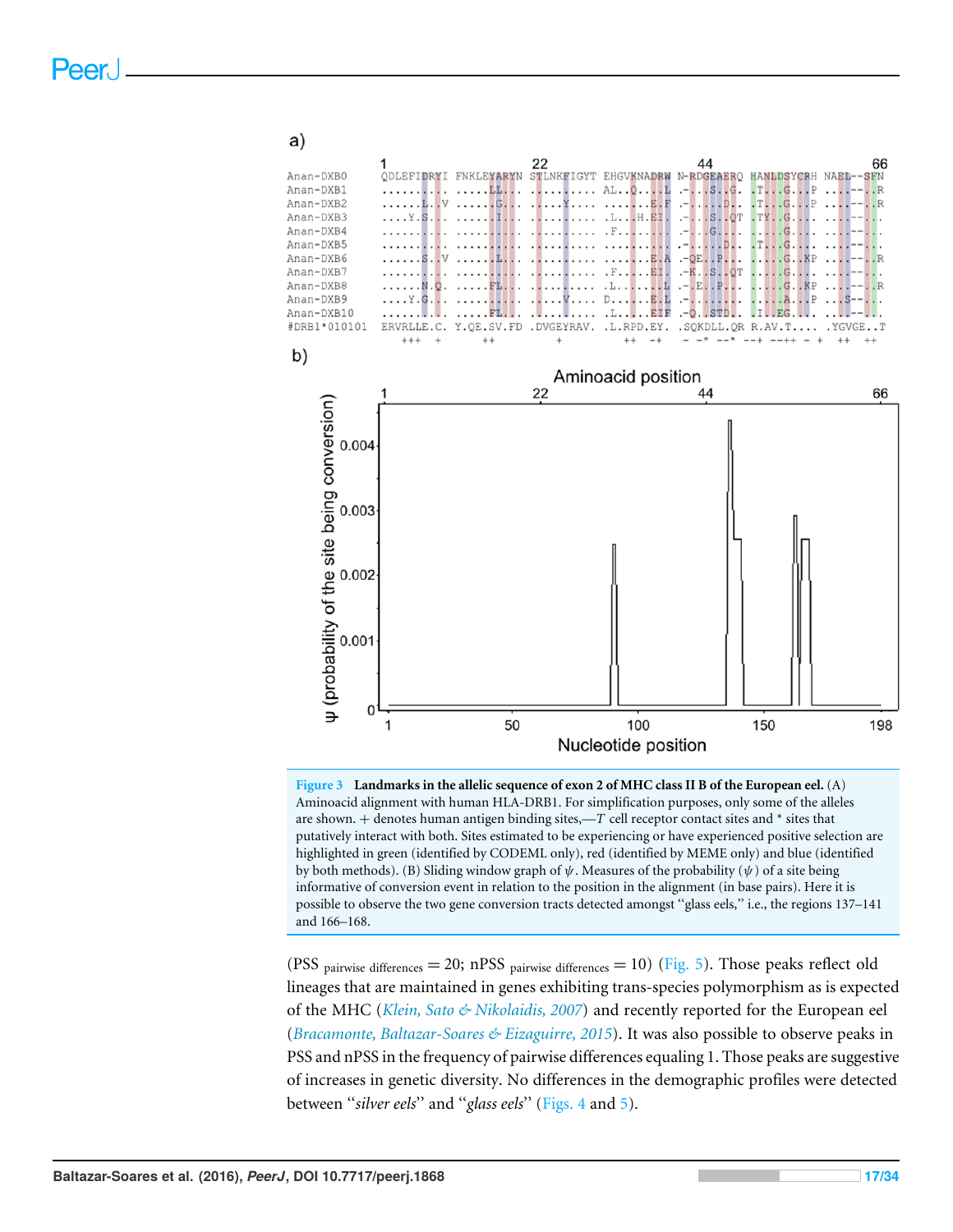<span id="page-17-0"></span>

**Figure 4 Historical profile of MHCs genetic diversity considering the positively selected sites (PSS) of the exon 2 of MHC class II B.** Above are the observed mismatch distributions of (A) ''glass eels'' and (B) ''silver eels'' (dotted lines) plotted against expected distribution of a population expansion (full lines). Below are the Bayesian skyline plots of ''glass eels,'' considering 0.2 substitutions/ unit of time, (C), 1 substitution/unit of time, (E), and 5 substitutions/unit of time, (G). On the right, Bayesian skyline plots of ''silver eels,'' considering 0.2 substitutions/ unit of time, (D), 1 substitution/unit of time, (F), and 5 substitutions/unit of time, (H). *X*-axis represents ''time.'' The lack of a clock-like evolution did not allow the definition of a time unit. *Y* -axis is an estimate of the product of Ne  $*$  mutation rate ( $\mu$ ) per unit of time. The black like represents the mean Ne and the blue shading the 95% HPD (high probability density) interval.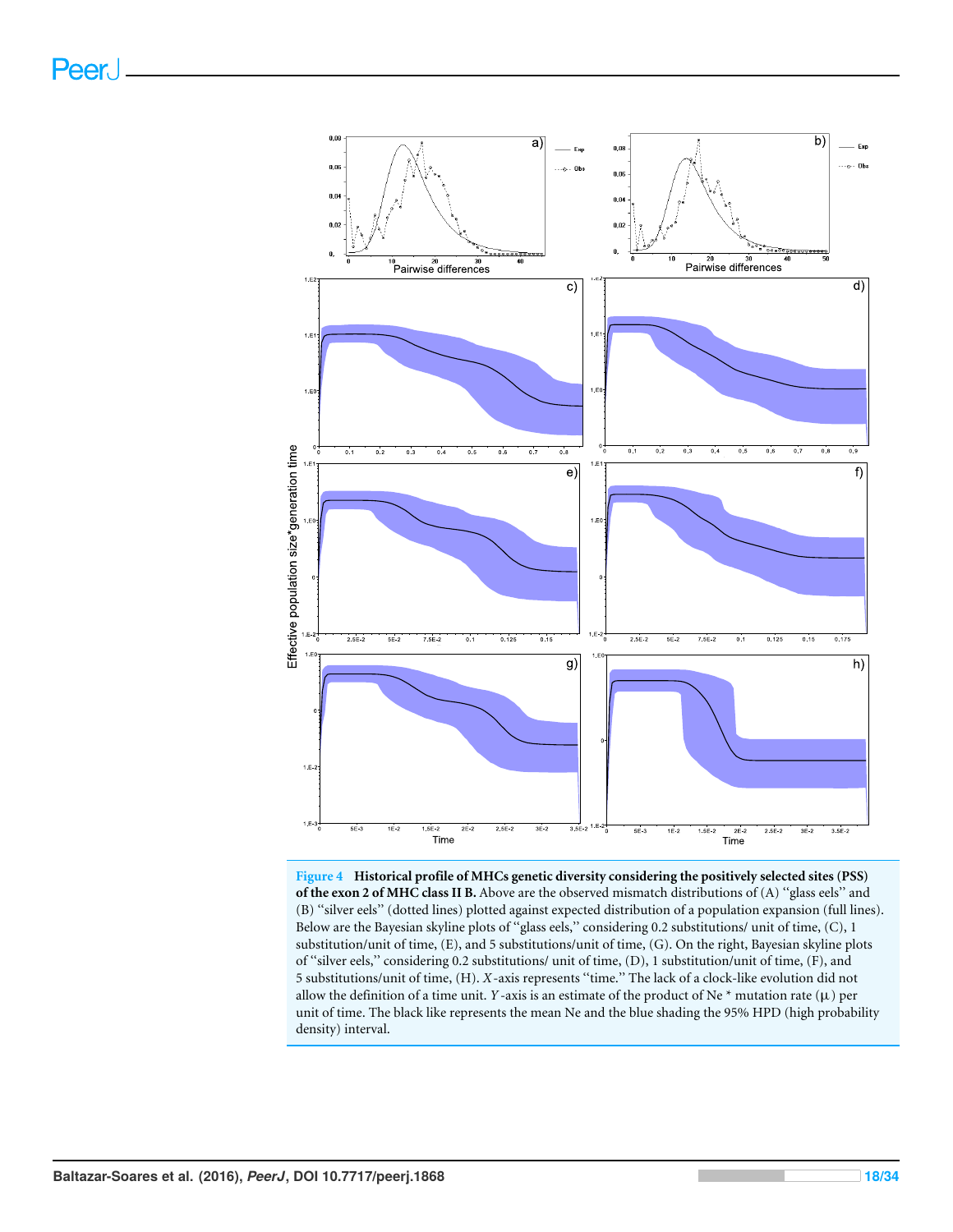<span id="page-18-0"></span>

**Figure 5 Historical profile of MHCs genetic diversity considering the non-positively selected sites (nPSS) of the exon 2 of MHC class II B.** Above are the observed mismatch distributions of (A) ''glass eels'' and (B) ''silver eels'' (dotted lines) plotted against expected distribution of a population expansion (full lines). Below, are the Bayesian skyline plots of ''glass eels,'' considering 0.2 substitutions/ unit of time, (C), 1 substitution/unit of time, (E), and 5 substitutions/unit of time, (G). On the right, Bayesian skyline plots of ''silver eels,'' considering 0.0002 substitutions/ unit of time, (D), 1 substitution/unit of time, (F), and 5 substitutions/unit of time, (H).

Bayesian demographic reconstructions revealed a steep decline in genetic diversity that occurred close to the present time. This pattern is characteristic of a genetic bottleneck and is shared by all reconstructions independently of the substitution rates [\(Fig. 4\)](#page-17-0). However, lineage-through-time plots reveal a very recent burst of lineage diversification, also at  $t = 0$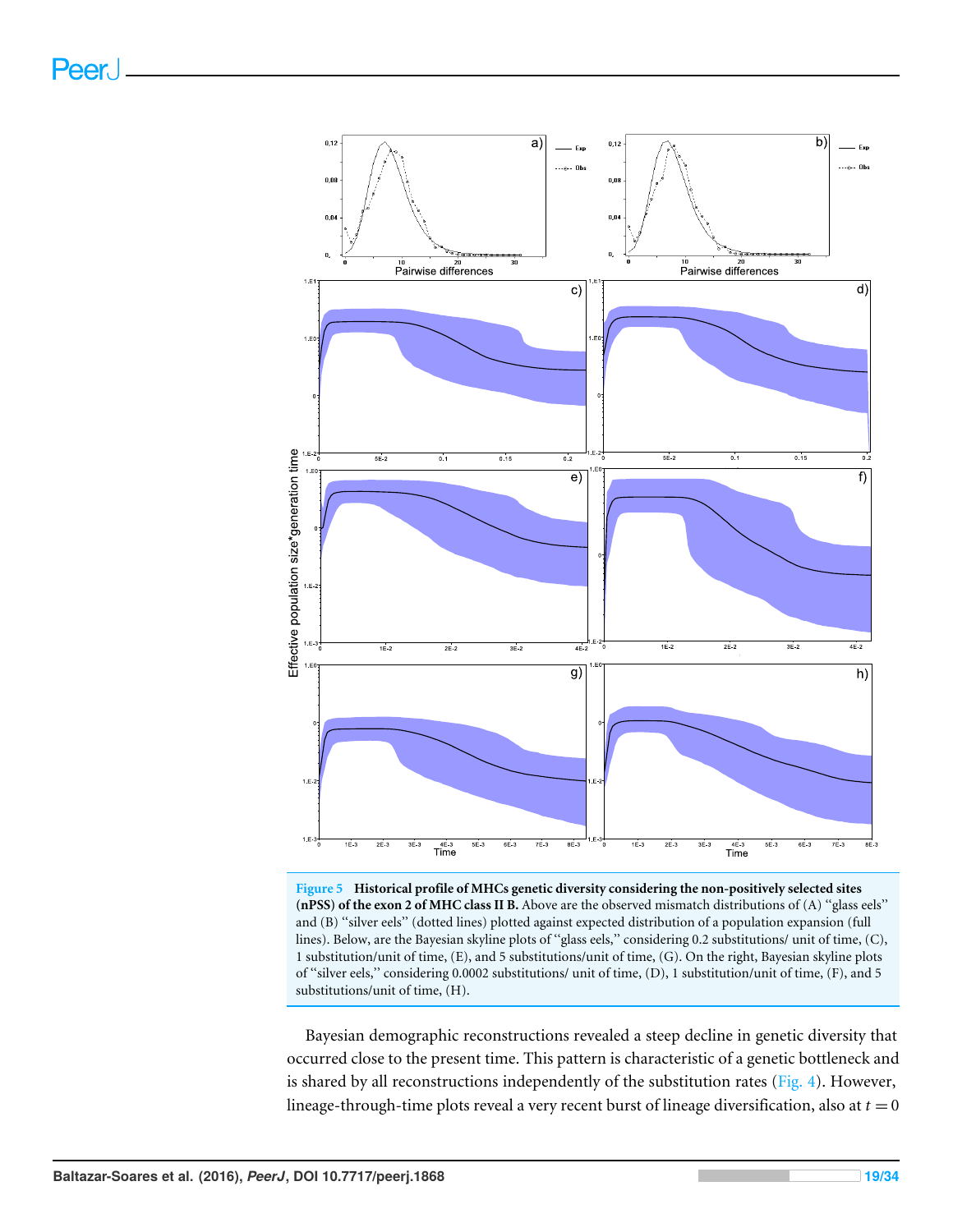# <span id="page-19-0"></span>Peer.





and common to both generations (Fig.  $6$ ). The three independent MCMC runs clearly overlap for the distributions of the posterior, likelihood and skyline estimates [\(Fig. S5\)](http://dx.doi.org/10.7717/peerj.1868/supp-13), assuring that the profiles observed were not a product of the Bayesian stochasticity, but rather a real and reproducible pattern.

# **DISCUSSION**

We investigated how the steep decline in European eel recruitment observed in the 1980s and subsequent population reduction may have affected this species' genetic diversity. We expanded on previous studies (*[Pujolar et al., 2011](#page-30-6)*; *[Pujolar et al., 2013](#page-31-5)*; *[Wirth & Bernatchez,](#page-33-1) [2003](#page-33-1)*) and searched for contemporary signature of a population reduction by considering neutral markers (mtDNA or microsatellites) as well as a highly polymorphic region of the immune genes of the MHC. Although MHC is an excellent marker to evaluate genetic diversity, as a proxy for adaptive potential, in endangered populations (*[Sommer, 2005](#page-31-1)*; *[Sutton, Robertson & Jamieson, 2015](#page-32-5)*), no formal study of its variation and evolution exist for the European eel.

# **Location-specific patterns of genetic diversity and demographic estimates**

Although it was not the primary focus of this study, spatial comparison of mtDNA genetic diversity provided information on the genetic differentiation amongst continental locations. Under neutrality, haplotype and nucleotide diversities are predicted to be a function of population size (*[Frankham, Briscoe & Ballou, 2002](#page-28-0)*). Therefore, in the drastically declined European eel population, we expected to find an overall low genetic diversity. Furthermore, and due to reports of panmixia (*[Als et al., 2011](#page-26-4)*), we also expected coherent patterns amongst sampled locations. Instead, we found variation in nucleotide diversity (0.003– 0.008), haplotype diversity (0.575–0.934) and Tajima's *D* estimates amongst locations. The high variation in genetic indices amongst geographical areas suggests that processes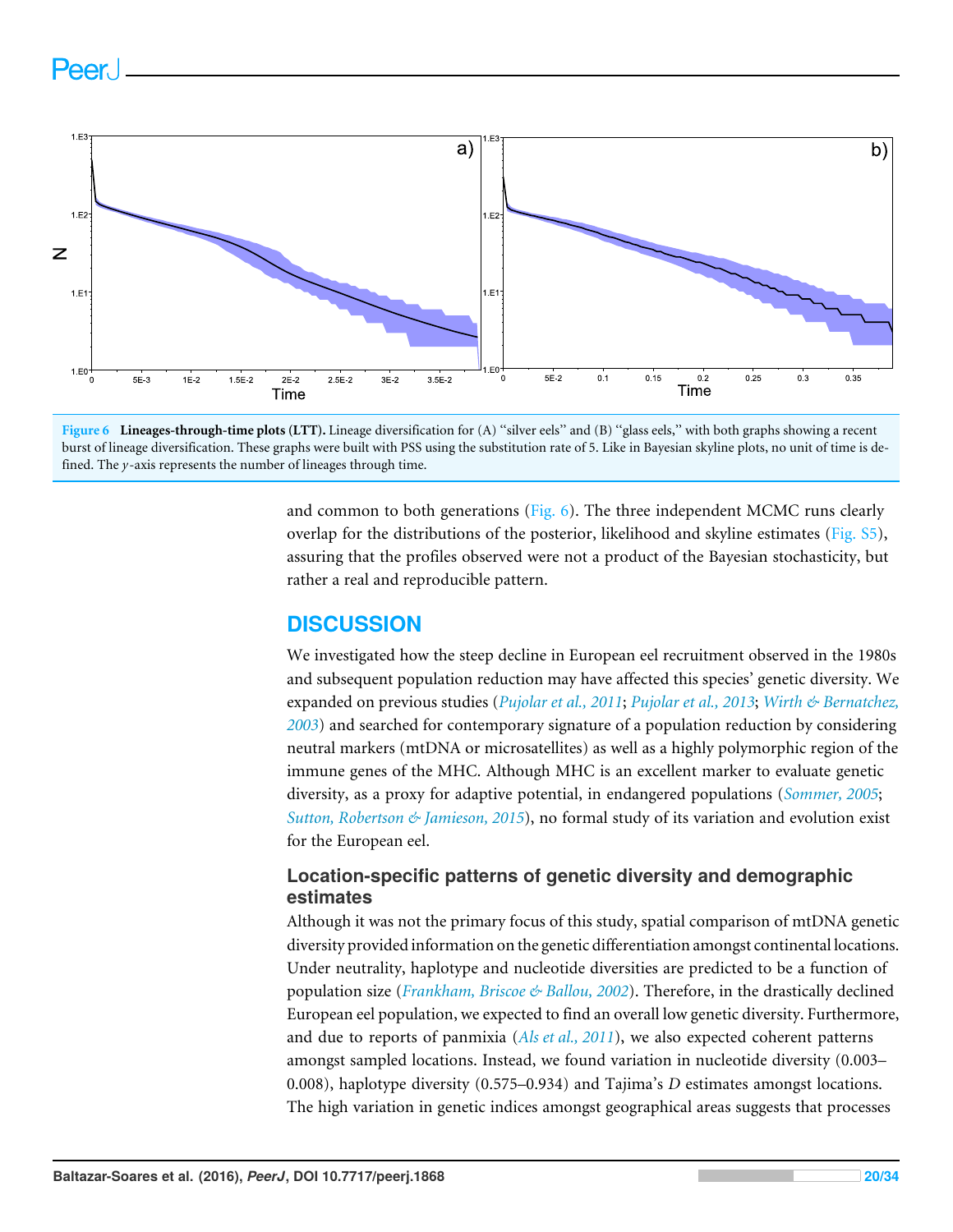act differently across the continental distribution of the European eel. Our observations may result from the post-hatching transatlantic migration, since simulations showed variability in spawning grounds would leave genetic signatures across continental locations under low recruitment (*[Baltazar-Soares et al., 2014](#page-26-2)*). Conversely, it could be explained by a scenario where mtDNA haplotypes are linked to genes under single-generation local selection (*[Pujolar et al., 2014](#page-31-4)*). In this scenario, selection would act mainly in the local foraging environment, and not in the spawning ground, with specific pressures sorting out genotypes in given locations. Expanding the study towards a more genomic approach with adult fish sampled from the spawning ground would reveal further insights into the most prominent scenario.

Due to high levels of polymorphism, neutrally evolving microsatellites are thought to be sensitive enough to detect subtle shifts in population dynamics (*[England, Luikart & Waples,](#page-28-1) [2010](#page-28-1)*). Here as well, we hypothesized that the chronically low recruitment in European eel observed since the 1980s had negatively affected estimates of genetic diversity in a coherent spatial pattern. Estimates of allelic richness (*Ar* = 2.710–2.960) and heterozygosity estimates (*He* = 0.687–0.758) were very similar, and neither mode shifts nor heterozygote excesses were observed [\(Fig. 1,](#page-10-0) [Fig. S1\)](http://dx.doi.org/10.7717/peerj.1868/supp-9). These results are in line with a previous study (*[Pujolar et al.,](#page-30-6) [2011](#page-30-6)*), which was conducted focusing on 12 locations (3 locations sampled across a temporal range) and that employed 22 EST-linked microsatellites. The apparent homogeneity of the allelic indices amongst locations matches the expectations based on neutral nuclear markers for a panmictic population where successfully recruited mature fish would mate randomly in the spawning ground (*[Als et al., 2011](#page-26-4)*). Note, after correction for multiple testing, we detected significantly different pairwise *FST* estimates amongst some locations. Although this could suggest deviations from panmixia, it is likely this pattern is linked to stochasticity due to low sample sizes in those locations (G\_NIRL, G\_TITA and G\_WENG).

Regarding the MHC, we found differences in the mean number of alleles amongst locations although none of the post-hoc pairwise comparisons revealed to be significant after correction for multiple testing. MHC allele pool composition did not vary amongst sampled locations. We found that the mean nucleotide distances vary amongst locations, but only comparisons between the German populations and two other sampled locations revealed to be significant after correction for multiple testing (Germany *vs* Finland, Germany *vs* France 2011). Whether it relates to the fact that those samples correspond to a freshwater system, the Schwentine in Germany, where all eels are stocked remains to be investigated. Stocking however might be an issue in other sampling areas as well and therefore understanding why this population demonstrates a reduction in diversity should be the focus of further studies.

# **Genetic diversity and demographic estimates between age cohorts** *Recruitment decline of the 1980s did not affected genetic estimates of neutral evolving markers*

The major objective of this study was to compare patterns of temporal variation of genetic diversity post-recruitment collapse observed in the 1980s. Here as well, our mitochondrial DNA results showed (i) no evidence for a genetic bottleneck, (ii) no differences in haplotype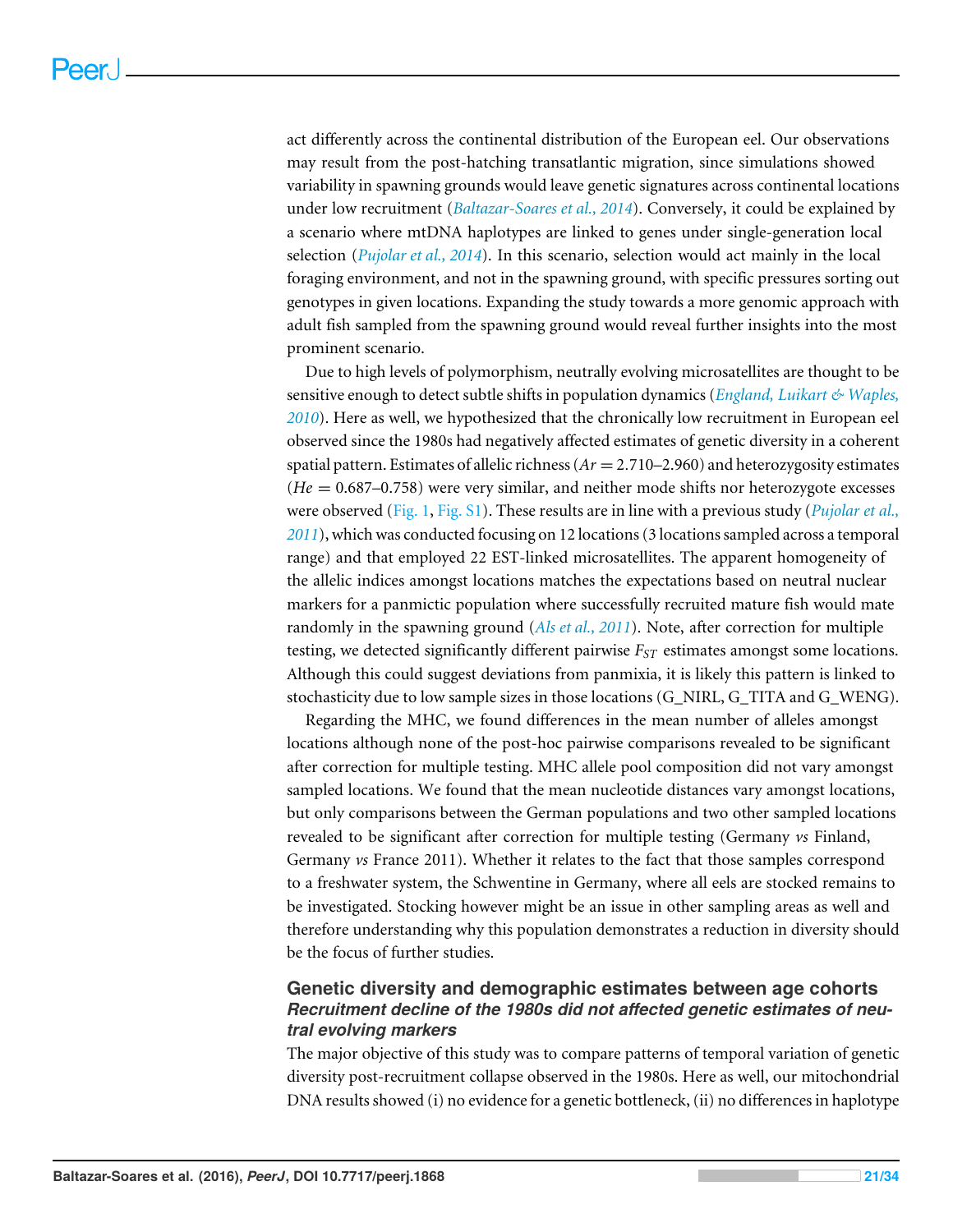and nucleotide diversities between ''*silver eels*'' and ''*glass eels*,'' and (iii) no signature of bottleneck in the frequency distribution of pairwise mismatches. The later rather points towards an historical population expansion (*[Rogers & Harpending, 1992](#page-31-6)*). Given the low variability of the mtDNA marker—in comparison with the set of highly polymorphic microsatellites and MHC gene—we suggest that such an event extends back in time to a scenario of expansion related to ice-sheet retreat after the last glacial maxima, as previously proposed for such a pattern (*[Jacobsen et al., 2014](#page-28-15)*).

Investigating the distribution of the genetic variance observed at microsatellites, we found significant differentiation between ''*silver eels*'' and ''*glass eels*'' replicates. This pattern of genetic variance distribution is in line with previous reports that also attributed higher genetic variance amongst temporal, rather than spatial, partitions of *A. anguilla* along the European coasts (*[Dannewitz et al., 2005](#page-27-3)*). It also confirmed our a-priori assumption of each group representing a distinct generation, and therefore excludes possible confounding factors associated with overlapping generations from the interpretation of demographic estimates (*[Cornuet & Luikart, 1996](#page-27-4)*; *[Waples & Do, 2010](#page-32-7)*). Note, even though less likely, we cannot exclude that this observed structure also relates to a spatially structured spawning area of this species (*[Baltazar-Soares et al., 2014](#page-26-2)*; *[Dannewitz et al., 2005](#page-27-3)*).

Using microsatellites, we detected no evidence of heterozygote excess in any of the replicates, nor any differences between allelic richness of ''*silver eels*'' and ''*glass eels*.'' This supports previous reports that the recruitment collapse and subsequent low abundance of the eel population did not leave the expected genetic signatures of reduced genetic diversity (*[Pujolar et al., 2011](#page-30-6)*) suggestive of a system which replenishes genetic diversity rapidly.

However, in-depth demographic analyses suggest that the eel effective population size might actually not be stable. Several lines of evidence support this interpretation: firstly, we estimated ∼20% higher effective population size in ''*glass eel*'' replicates (harmonic mean  $N_e = 3506.0$ ) compared to "*silver eels*" ( $N_e = 2941.7$ ). These contemporary estimates are near the lower confidence intervals of historic effective population sizes previously reported  $(5,000 < N_e < 10,000$ ; (*Wirth & Bernatchez*, 2003), but within contemporary estimates of  $3,000 < N_e < 12,000$  (*[Pujolar et al., 2011](#page-30-6)*)). Noteworthy, the confidence intervals calculated in this study for each generation overlap, raising the need to cautiously interpret those results. Secondly, we observed fewer alleles in the most frequent class of allele frequencies in ''*silver eels*''. The apparent reduction of the most frequent allele class may suggest that the species demography is experiencing a transitory stage from a severe bottleneck, partly detected in ''*silver eels*.'' It is important to mention that such a signature would only be detected under a severe population reduction a few generations in the past. Hence, we could speculate that the hypothetical bottleneck detected only in ''*silver eels*'' may relate to the drops in European eel recruitment that occurred in the beginning of the 1960s (*[EIFAAC/ICES, 2011](#page-27-1)*). It is possible that the 1960s low recruitment had a major impact on the overall genetic diversity of the species. By the crash in the 1980s, the population would have already been depleted from its original genetic diversity, at least for neutrally evolving markers. Such a scenario requires further studies to be confirmed and would rely on historical samples to be analyzed.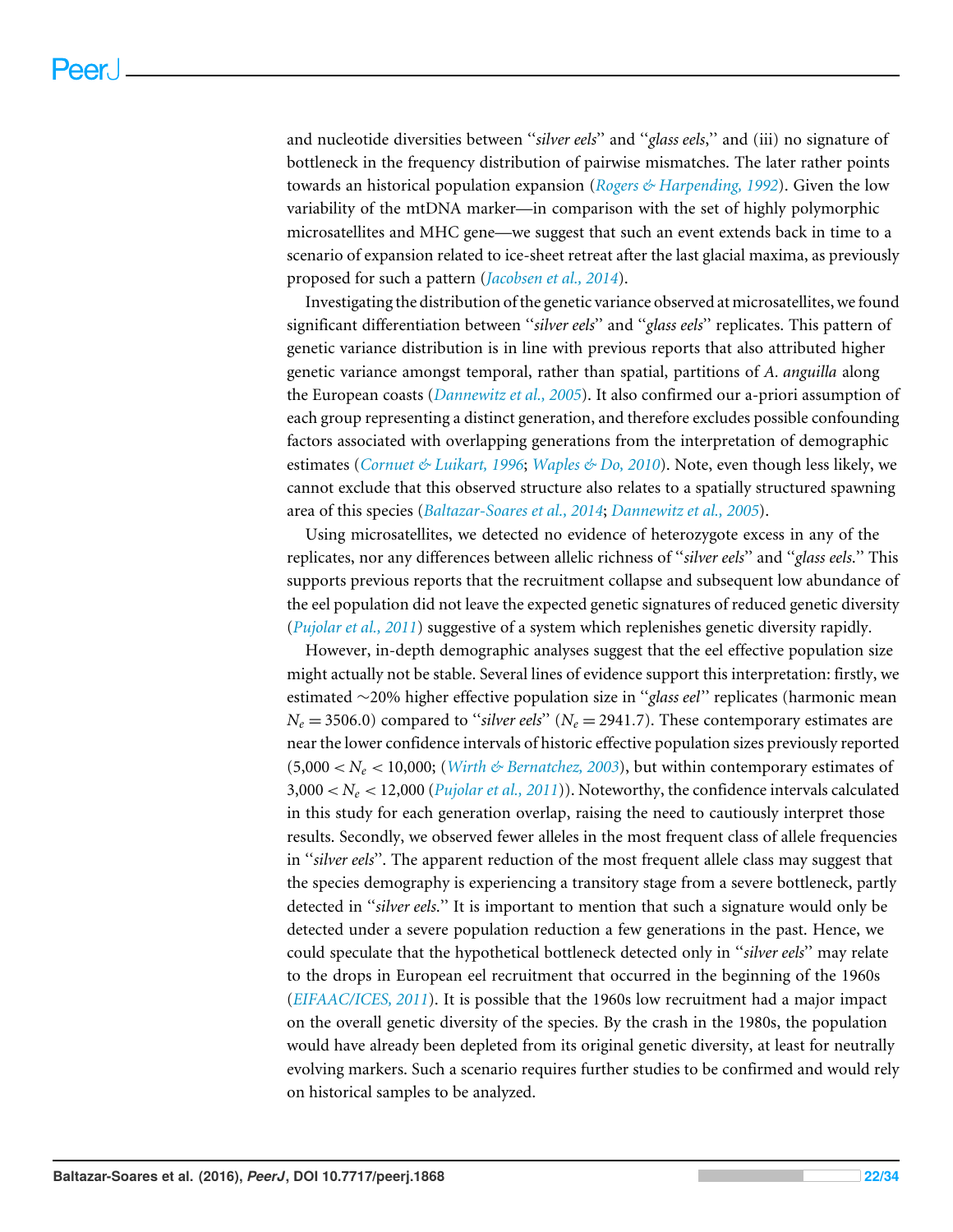#### *MHC reveals signatures of selection*

Extending the evaluation of genetic diversity to the evolutionary analysis of the adaptive immune genes of the MHC was motivated by two main reasons. The first relates to studies suggesting MHC diversity to be more sensitive than neutrally evolving markers in the detection of demographic shifts (*[Sommer, 2005](#page-31-1)*; *[Sutton et al., 2011](#page-32-2)*). The second relates to the invasion of European freshwater systems by the nematode parasite, *Anguillicola crassus*, for which the MHC was found to respond to in the paratenic host, the three-spined stickleback (*[Eizaguirre et al., 2012b](#page-28-5)*). Using the exon 2 of the MHC class II  $\beta$  gene, we evaluated (1) genetic diversity, which might have been affected by the recruitment collapse and subsequent population reduction and (2) allele frequency shifts between generations which would be a signature consistent with directional parasite-mediated selection.

Using next-generation sequencing, we identified a total of 229 MHC alleles amongst 327 individuals. This indicates that the diversity within this species is not low and directly compares to observations made in wild populations of other fishes that are not qualified as endangered, such as for instances, the half-smooth tongue sole (88 MHC class II alleles amongst 160 individuals) (*[Du et al., 2011](#page-27-12)*). Of note, the characterization of the MHC class II genes in this species revealed that up to six different alleles may exist per individual, suggesting the presence of at least three loci (*[Bracamonte, Baltazar-Soares & Eizaguirre,](#page-27-6) [2015](#page-27-6)*; *[Bracamonte, 2013](#page-26-8)*). Because next generation sequencing is thought to generally overestimate the number of MHC alleles detected (*[Babik et al., 2009](#page-26-9)*; *[Lighten, Oosterhout](#page-29-13) [& Bentzen, 2014](#page-29-13)*; *[Sommer, Courtiol & Mazzoni, 2013](#page-31-8)*), we took multiple precautions to avoid artifacts (reconditioning steps, reduced numbers of PCR cycles, duplicates). Despite such precautions and sequence confirmation using cloning (performed in *[Bracamonte,](#page-27-6) [Baltazar-Soares & Eizaguirre, 2015](#page-27-6)*), we cannot exclude that some variants were called alleles even though artifactual (*[Sommer, Courtiol & Mazzoni, 2013](#page-31-8)*). Again, as mtDNA sequencing revealed a large number of haplotypes  $(N = 102)$ , the large diversity at the MHC displayed in this species may not be surprising.

Generally, our results are suggestive of a pattern of selective sweep at the MHC between the two generations examined here. We found *''silver eels*'' to exhibit lower mean number of alleles and lower mean nucleotide distance than ''*glass eels*,'' suggesting that the ''*silver eel*'' generation was under a selective pressure that reduced its pool of MHC alleles to fewer and more similar alleles. This observation suggests that either the selective pressure was widespread amongst continental locations or that it acted when all eels experienced similar conditions; as for instance, during the fastening spawning migration. A hypothetical selective pressure imposed by *A. crassus* meets both criteria. Not only is this parasite ubiquitous in European freshwater systems (*[Wielgoss et al., 2008](#page-33-5)*) but it also impairs the swimming performance of infected eels (*[Palstra et al., 2007](#page-30-13)*).

Overall, the higher genetic diversity of ''*glass eels*'' together with the identification of two short gene conversions in this study suggest an ongoing regeneration of the species immune adaptive potential. Indeed, gene conversation is a mechanism capable of generating novel diversity within the MHC region, and seems to be a predominant mechanism in genetically depauperate populations (*[Spurgin et al., 2011](#page-31-10)*).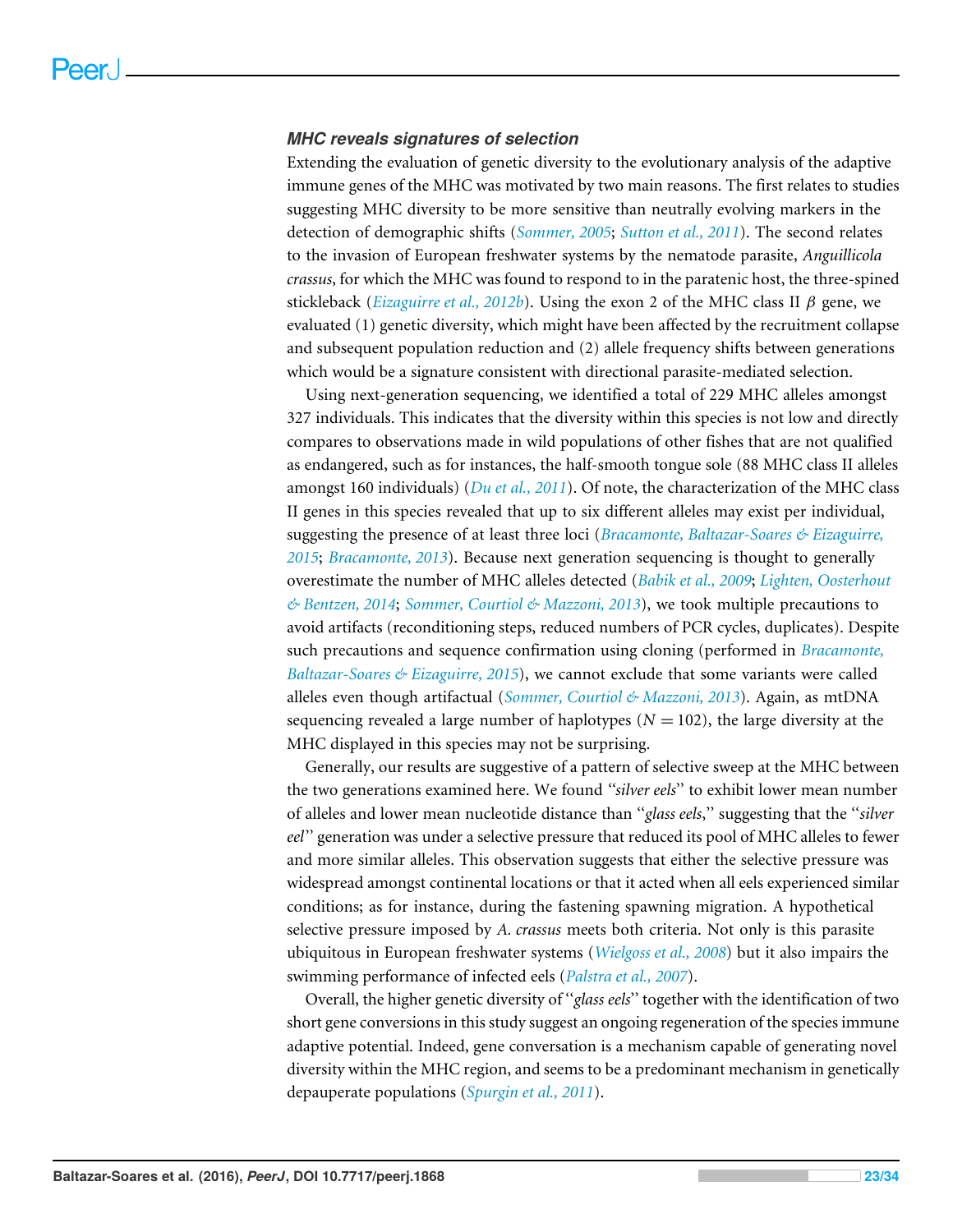#### *Contemporary loss of MHC diversity: evidence of selection?*

The parasite *A. crassus* was presumably introduced in the European freshwater systems at the beginning of the 1980s (*[Taraschewski et al., 1987](#page-32-12)*), quickly spreading across continental water bodies. The European eel is particularly susceptible to *A. crassus* infection (*[Knopf,](#page-29-5) [2006](#page-29-5)*) and therefore its introduction provides an excellent biological calibration to evaluate its impact on the evolution of diversity of the MHC. More specifically, we expected a signature of selection by the parasite to be reflected in positively selected sites of the MHC variants. In total, we detected 27 sites to be under or that have experienced positive selection along their evolutionary history.

Bayesian skyline plots showed a steep decline in MHC genetic diversity as time approaches present. This pattern is visible independently of the substitution rates and is reproducible with independent runs, i.e., overlap of the probability density distributions of the posterior, skyline and likelihood. Together, this suggests a real pattern and not an artifact. This decline in genetic diversity of the adaptive gene is similar to those detected in genealogies exposed to events of episodic positive selection (*[Bedford, Cobey & Pascual,](#page-26-7) [2011](#page-26-7)*), but also in functional regions involved in adaptive responses (*[Padhi & Verghese,](#page-30-10) [2008](#page-30-10)*). Two main factors may explain it. Firstly, it can be attributed to the long terminal branching typical of phylogenies of genes evolving under balancing selection (*[Richman,](#page-31-12) [2000](#page-31-12)*), amongst which the MHC is a classic example (*[Klein, Sato & Nikolaidis, 2007](#page-29-1)*). MHC class II genes are also classical examples of genes evolving through recombination (*[Reusch &](#page-31-9) [Langefors, 2005](#page-31-9)*) and gene conversion (*[Spurgin et al., 2011](#page-31-10)*)—two mechanisms that together with a relatively high copy number variation generates rapid genetic novelty (*[Chain et al.,](#page-27-13) [2014](#page-27-13)*). Therefore, a null expectation for balancing selection and generation of rapid genetic diversity—as predicted for MHC—would rather be that of either an expanding or stable population, which was not what we observed here.

Conversely, it can be attributed to an event of selection speculatively associated with the spread of *A. crassus* across the European freshwater systems. *A. crassus* was unknown to *A. anguilla* before its recent introduction, however it is naturally present in the *A. japonica* population (*[Wielgoss et al., 2008](#page-33-5)*). Hence, the frequency of the MHC alleles, or group of functionally similar MHC alleles, that confer resistance against this parasite would either be low or even absent in the European eel population (*[Eizaguirre et al., 2012b](#page-28-5)*). The selection for those rare variants could have triggered the major loss of diversity we observed in the Bayesian plots and confirmed by the lower diversity indices of the ''*silver eels*.'' Interestingly, the allelic lineage diversity of the MHC showed a constant increase with a particular acceleration approaching the contemporary period, as indicated by the lineages-through-time-plots of both generations. While we are unable to provide a direct functional link between such diversification and our observations of gene conversion and recombination within this specific MHC region, these mechanisms have been associated with signatures of recovery after a genetic bottleneck in genes under balancing selection (*[Richman, 2000](#page-31-12)*). Therefore, the inferred recent steep decline followed by a very recent burst of lineage diversification upholds the occurrence of a selective sweep in the MHC genealogy that pre-dated both our sampling points, as suggested by the comparison between ''*silver eels*'' and ''*glass eels*,'' with an ongoing recovery of the MHC diversity.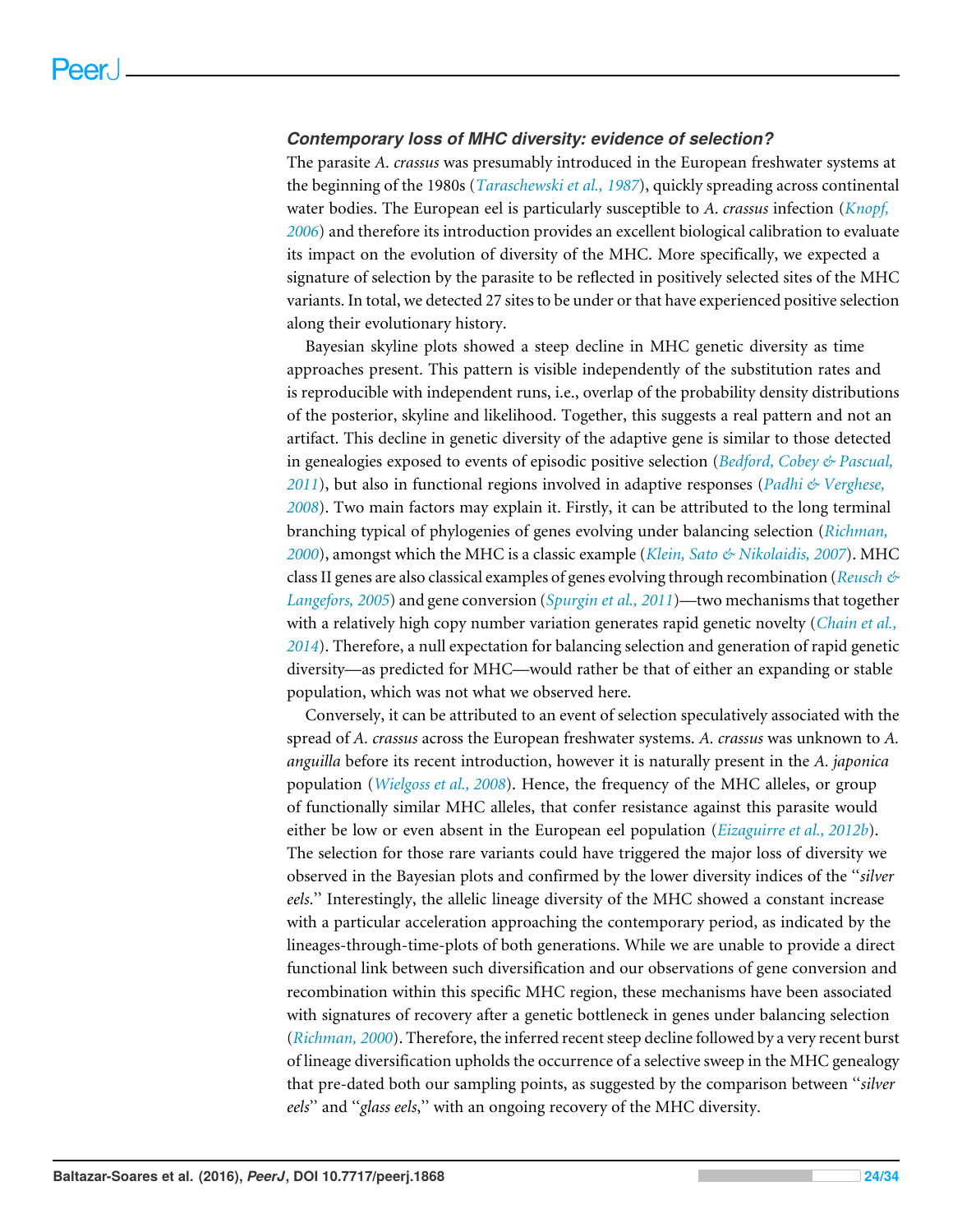From our results we can hypothesize two scenarios. A first scenario involves a link between a sudden reduction in population size, a loss of genetic diversity and a constant selective pressure extending after the bottleneck. In this scenario, genetic drift would affect overall genetic diversity but since selection would continue to act, genetic diversity of positively selected regions would remain low (*[Eimes et al., 2011](#page-27-14)*). A second scenario relates to multiple MHC loci carrying similar alleles due to recent duplications and to the hypothesis that a population would experience a size reduction and an event of selection within the same time frame. In this scenario, the selective pressure through the bottleneck would lead to a faster fixation of resistant alleles (*[Eimes et al., 2011](#page-27-14)*).

### *Limits of the study*

Evaluating demography in the European eel is complex particularly due to the difficulty of sampling them at their mating ground and the reliance on indirect genetic evidence. Even though patterns of selection and recent recovery of the MHC diversity seem robust, due to the high allelic variation reported in this gene, we acknowledge that other coalescence models could revealed refined patterns (*[Árnason & Halldórsdóttir, 2015](#page-26-10)*; *[Wakeley, 2013](#page-32-13)*). It is indeed possible that multiple loci analysed together as one locus—although with same functional basis—could create a pattern similar to multiple coalescence. To the best of our knowledge, multiple merger models such as those described by (*[Árnason & Halldórsdóttir](#page-26-10) [\(2015\)](#page-26-10)* have not yet been applied to investigate the evolutionary signature that linked copies of the same (functional) gene produce on the evaluation of genetic diversity and demography. This thus limits working hypotheses and would be difficult to interpret. Nonetheless, while further investigations are obviously needed to clarify fluctuations in genetic diversity in such a complex but evolutionary relevant immune gene, we argue that our work represents a first empirical step along this line of research.

### *Conclusions*

In summary, our work reveals signatures of recent reduction in MHC genetic diversity and suggests signs of ongoing recovery of this gene's diversity contributing to the immunogenetic adaptive potential of this endangered species (*[Radwan, Biedrzycka &](#page-31-13) [Babik, 2010](#page-31-13)*; *[Sommer, 2005](#page-31-1)*; *[Stiebens et al., 2013b](#page-32-1)*). Future research will be needed to provide conclusive evidence as to which scenario holds, accommodating also newer theories to further verify the validity of our findings. A future perspective would be to extend the time-series analyses by incorporating screening of MHC diversity in ongoing monitoring practices. This would be a valuable approach to access the evolution of the species adaptive potential.

# **ACKNOWLEDGEMENTS**

The authors wish to thank J Duhart, K Bodles, D Evans, E Prigge and L Marohn for eel samples; J Klein, L Listmann, J Nickel and M Hoffmann for assistance with laboratory work; M Heckwolf and P Roedler for help in processing glass eel samples; R Scott for help designing the maps.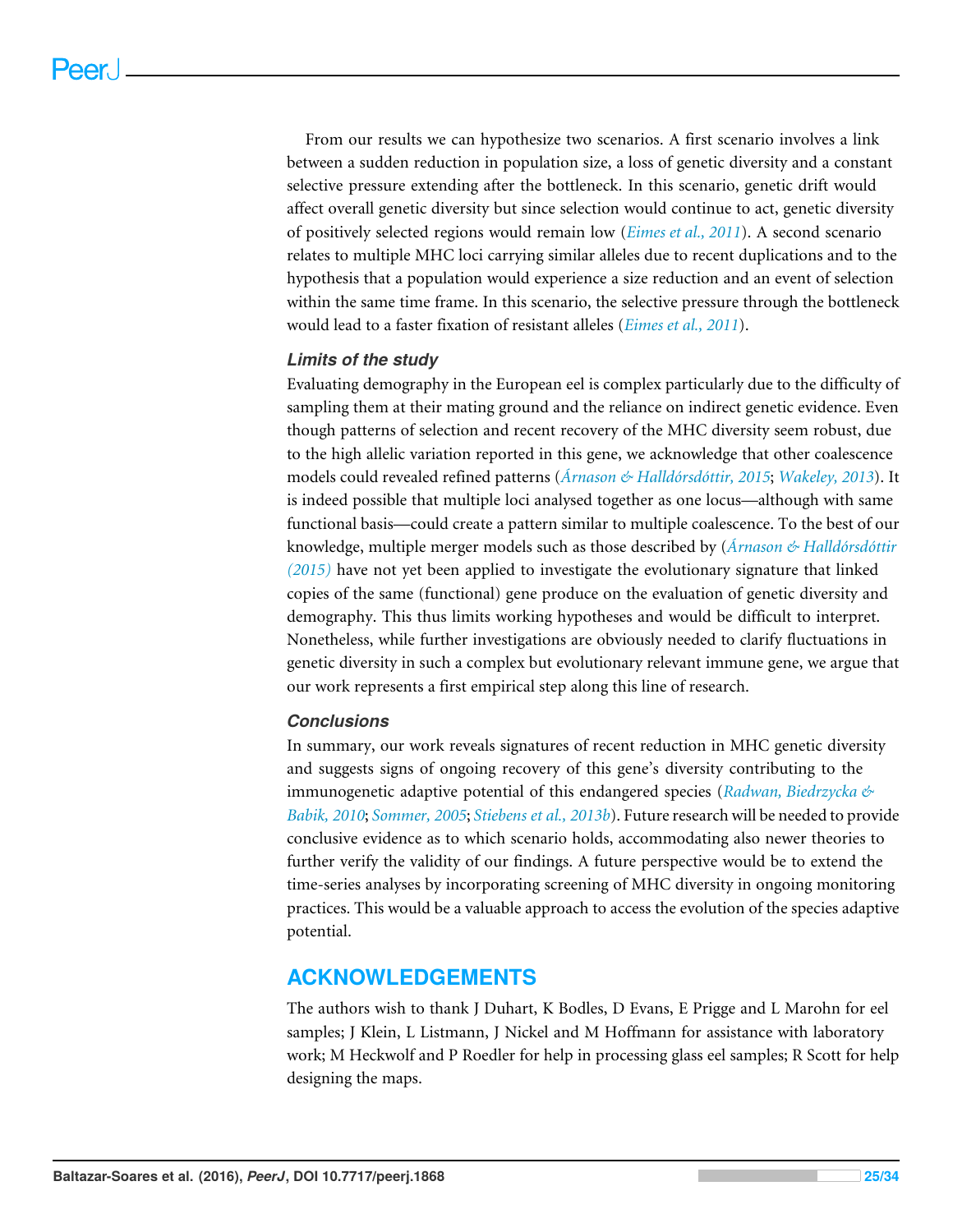# <span id="page-25-0"></span>**ADDITIONAL INFORMATION AND DECLARATIONS**

# **Funding**

MB-S is funded by the International Max Planck Research School for Evolutionary Biology. CE is partly supported by Deutsche Forschungsgemeinschaft grants (EI 841/4-1 and EI 841/6-1). This work was also supported by a research grant from the Fisheries Society of the British Isles. The funders had no role in study design, data collection and analysis, decision to publish, or preparation of the manuscript.

# **Grant Disclosures**

The following grant information was disclosed by the authors: International Max Planck Research School for Evolutionary Biology. Deutsche Forschungsgemeinschaft: EI 841/4-1, EI 841/6-1. Fisheries Society of the British Isles.

# **Competing Interests**

The authors declare there are no competing interests.

# **Author Contributions**

- [Miguel Baltazar-Soares](#page-0-6) conceived and designed the experiments, performed the experiments, analyzed the data, wrote the paper, prepared figures and/or tables.
- [Seraina E. Bracamonte](#page-0-7) performed the experiments, contributed reagents/materials/ analysis tools, reviewed drafts of the paper.
- [Till Bayer](#page-0-8) and [Frédéric J.J. Chain](#page-0-9) analyzed the data, contributed reagents/materials/ analysis tools, reviewed drafts of the paper.
- [Reinhold Hanel](#page-0-10) and [Chris Harrod](#page-0-11) contributed reagents/materials/analysis tools, reviewed drafts of the paper.
- [Christophe Eizaguirre](#page-0-12) conceived and designed the experiments, performed the experiments, analyzed the data, contributed reagents/materials/analysis tools, wrote the paper.

# **Animal Ethics**

The following information was supplied relating to ethical approvals (i.e., approving body and any reference numbers):

Our work did not involved experiments with living organisms. Only tissue collected from already dead individuals was used for DNA analyses. All DNA analyses are described in the ''Methods'' section.

# **DNA Deposition**

The following information was supplied regarding the deposition of DNA sequences:

Sequences and respective haplotype frequencies for both mitochondrial DNA and MHC are available as [Supplemental Information.](http://dx.doi.org/10.7717/peerj.1868/supplemental-information)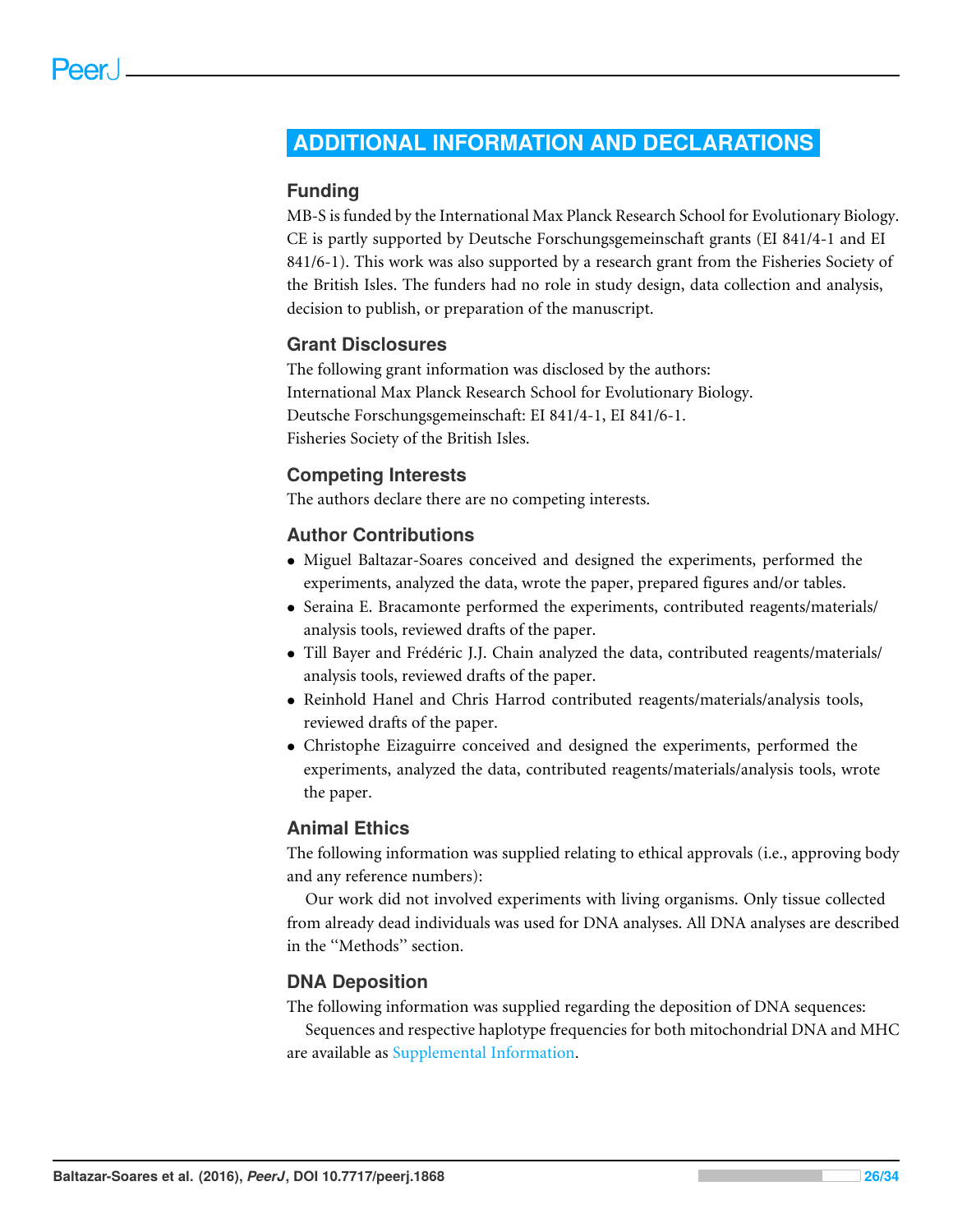# **Data Availability**

The following information was supplied regarding data availability:

We have provided the complete raw data, the above mentioned sequences and microsatellite allele frequencies as [Supplemental Information.](http://dx.doi.org/10.7717/peerj.1868/supplemental-information)

# **Supplemental Information**

Supplemental information for this article can be found online at [http://dx.doi.org/10.7717/](http://dx.doi.org/10.7717/peerj.1868#supplemental-information) [peerj.1868#supplemental-information.](http://dx.doi.org/10.7717/peerj.1868#supplemental-information)

# **REFERENCES**

- <span id="page-26-0"></span>**Allendorf FW, England PR, Luikart G, Ritchie PA, Ryman N. 2008.** Genetic effects of harvest on wild animal populations. *Trends in Ecology & Evolution* **23**:327–337 [DOI 10.1016/j.tree.2008.02.008.](http://dx.doi.org/10.1016/j.tree.2008.02.008)
- <span id="page-26-4"></span>**Als TD, Hansen MM, Maes GE, Castonguay M, Riemann L, Aarestrup K, Munk P, Sparholt H, Hanel R, Bernatchez L. 2011.** All roads lead to home: panmixia of European eel in the Sargasso Sea. *Molecular Ecology* **20**:1333–1346 [DOI 10.1111/j.1365-294X.2011.05011.x.](http://dx.doi.org/10.1111/j.1365-294X.2011.05011.x)
- <span id="page-26-1"></span>**Apanius V, Penn D, Slev PR, Ruff LR, Potts WK. 1997.** The nature of selection on the major histocompatibility complex. *Critical Reviews in Immunology* **17(2)**:179–224.
- <span id="page-26-10"></span>**Árnason E, Halldórsdóttir K. 2015.** Nucleotide variation and balancing selection at the Ckma gene in Atlantic cod: analysis with multiple merger coalescent models. *PeerJ* **3**:e786 [DOI 10.7717/peerj.786.](http://dx.doi.org/10.7717/peerj.786)
- <span id="page-26-9"></span>**Babik W, Taberlet P, Ejsmond MJ, Radwan J. 2009.** New generation sequencers as a tool for genotyping of highly polymorphic multilocus MHC system. *Molecular Ecology Resources* **9**:713–719 [DOI 10.1111/j.1755-0998.2009.02622.x.](http://dx.doi.org/10.1111/j.1755-0998.2009.02622.x)
- <span id="page-26-2"></span>**Baltazar-Soares M, Biastoch A, Harrod C, Hanel R, Marohn L, Prigge E, Evans D, Bodles K, Behrens E, Böning Claus W, Eizaguirre C. 2014.** Recruitment collapse and population structure of the european eel shaped by local ocean current dynamics. *Current Biology* **24**:104–108 [DOI 10.1016/j.cub.2013.11.031.](http://dx.doi.org/10.1016/j.cub.2013.11.031)
- <span id="page-26-7"></span>**Bedford T, Cobey S, Pascual M. 2011.** Strength and tempo of selection revealed in viral gene genealogies. *BMC Evolutionary Biology* **11**:220 [DOI 10.1186/1471-2148-11-220.](http://dx.doi.org/10.1186/1471-2148-11-220)
- <span id="page-26-5"></span>**Belkir K, Borsa P, Goudet J, Chikhi L, Bonhomme F. 1999.** Genetix, logiciel sous Windows TM pour la genetique des populations. In: *Laboratoire Genome et Populations UdM, editor*. Montpellier: Université de Montpellier.
- <span id="page-26-6"></span>**Betran E, Rozas J, Navarro A, Barbadilla A. 1997.** The estimation of the number and the length distribution of gene conversion tracts from population DNA sequence data. *Genetics* **146**:89–99.
- <span id="page-26-3"></span>**Bonhommeau S, Chassot E, Rivot E. 2008.** Fluctuations in European eel (*Anguilla anguilla*) recruitment resulting from environmental changes in the Sargasso Sea. *Fisheries Oceanography* **17**:32–44 [DOI 10.1111/j.1365-2419.2007.00453.x.](http://dx.doi.org/10.1111/j.1365-2419.2007.00453.x)
- <span id="page-26-8"></span>**Bracamonte SE. 2013.** Characterization and evolution of MHC II genes in the European eel (*Anguilla anguilla*). In: *Mathematics and natural sciences*. Kiel: University of Kiel, Christian-Albrechts-Universität Kiel.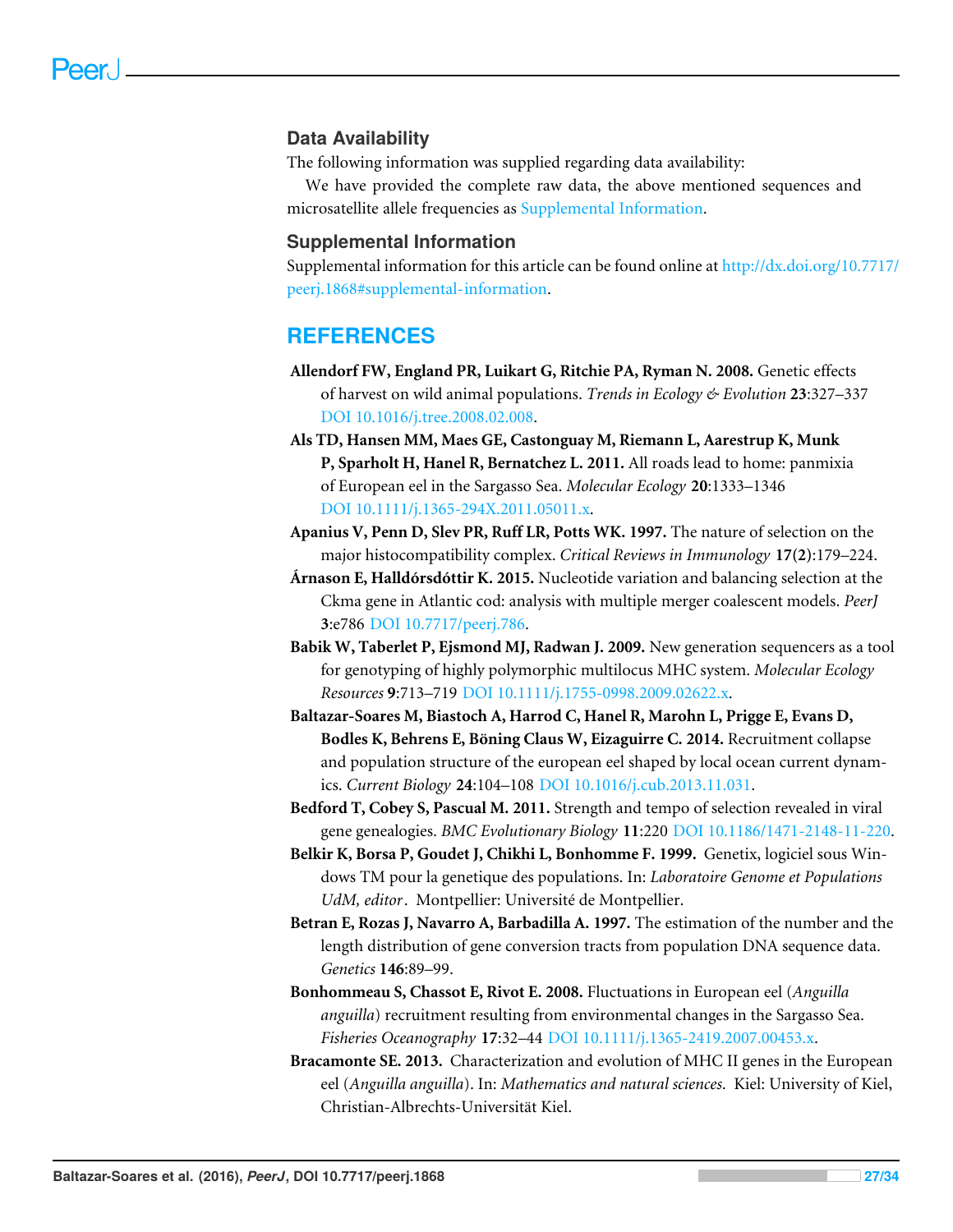- <span id="page-27-6"></span>**Bracamonte SE, Baltazar-Soares M, Eizaguirre C. 2015.** Characterization of MHC class II genes in the critically endangered European eel (*Anguilla anguilla*). *Conservation Genetics Resources* **7**:859–870 [DOI 10.1007/s12686-015-0501-z.](http://dx.doi.org/10.1007/s12686-015-0501-z)
- <span id="page-27-13"></span>**Chain FJ, Feulner PG, Panchal M, Eizaguirre C, Samonte IE, Kalbe M, Lenz TL, Stoll M, Bornberg-Bauer E, Milinski M. 2014.** Extensive copy-number variation of young genes across stickleback populations. *PLoS Genetics* **10**:e1004830 [DOI 10.1371/journal.pgen.1004830.](http://dx.doi.org/10.1371/journal.pgen.1004830)
- <span id="page-27-7"></span>**Clarke KR. 1993.** Non-parametric multivariate analyses of changes in community structure. *Australian Journal of Ecology* **18**:117–143.
- <span id="page-27-4"></span>**Cornuet JM, Luikart G. 1996.** Description and power analysis of two tests for detecting recent population bottlenecks from allele frequency data. *Genetics* **144**:2001–2014.
- <span id="page-27-3"></span>**Dannewitz J, Maes GE, Johansson L, Wickström H, Volckaert FAM, Järvi T. 2005.** Panmixia in the European eel: a matter of time. *Proceedings of the Royal Society B: Biological Sciences* **272**:1129–1137 [DOI 10.1098/rspb.2005.3064.](http://dx.doi.org/10.1098/rspb.2005.3064)
- <span id="page-27-11"></span>**Darriba D, Taboada GL, Doallo R, Posada D. 2012.** jModelTest 2: more models, new heuristics and parallel computing. *Nature Methods* **9**:772–772 [DOI 10.1038/nmeth.2109.](http://dx.doi.org/10.1038/nmeth.2109)
- <span id="page-27-2"></span>**Dekker W. 2003.** Did lack of spawners cause the collapse of the European eel, *Anguilla anguilla? Fisheries Management and Ecology* **10**:365–376 [DOI 10.1111/j.1365-2400.2003.00352.x.](http://dx.doi.org/10.1111/j.1365-2400.2003.00352.x)
- <span id="page-27-8"></span>**Delport W, Poon AF, Frost SD, Pond SLK. 2010.** Datamonkey 2010: a suite of phylogenetic analysis tools for evolutionary biology. *Bioinformatics* **26**:2455–2457 [DOI 10.1093/bioinformatics/btq429.](http://dx.doi.org/10.1093/bioinformatics/btq429)
- <span id="page-27-5"></span>**Do C, Waples RS, Peel D, Macbeth G, Tillett BJ, Ovenden JR. 2014.** NeEstimator v2: re-implementation of software for the estimation of contemporary effective population size (Ne) from genetic data. *Molecular Ecology Resources* **14**:209–214 [DOI 10.1111/1755-0998.12157.](http://dx.doi.org/10.1111/1755-0998.12157)
- <span id="page-27-10"></span>**Drummond AJ, Rambaut A. 2007.** BEAST: Bayesian evolutionary analysis by sampling trees. *BMC Evolutionary Biology* **7**:214 [DOI 10.1186/1471-2148-7-214.](http://dx.doi.org/10.1186/1471-2148-7-214)
- <span id="page-27-9"></span>**Drummond AJ, Rambaut A, Shapiro B, Pybus OG. 2005.** Bayesian coalescent inference of past population dynamics from molecular sequences. *Molecular Biology and Evolution* **22**:1185–1192 [DOI 10.1093/molbev/msi103.](http://dx.doi.org/10.1093/molbev/msi103)
- <span id="page-27-12"></span>**Du M, Chen S-L, Liu Y-h, Liu Y, Yang J-F. 2011.** MHC polymorphism and disease resistance to vibrio anguillarum in 8 families of half-smooth tongue sole (Cynoglossus semilaevis). *BMC Genetics* **12**:78 [DOI 10.1186/1471-2156-12-78.](http://dx.doi.org/10.1186/1471-2156-12-78)
- <span id="page-27-1"></span>**EIFAAC/ICES. 2011.** Country reports WGEEL 2011. Report on the eel stock and fisheries. Copenhagen: International Council for the Exploration of the Sea.
- <span id="page-27-0"></span>**EIFAAC/ICES. 2013.** Country reports WGEEL 2013. Report on the eel stock and fisheries. Copenhagen: International Council for the Exploration of the Sea.
- <span id="page-27-14"></span>**Eimes J, Bollmer J, Whittingham L, Johnson J, Van Oosterhout C, Dunn P. 2011.** Rapid loss of MHC class II variation in a bottlenecked population is explained by drift and loss of copy number variation. *Journal of Evolutionary Biology* **24**:1847–1856 [DOI 10.1111/j.1420-9101.2011.02311.x.](http://dx.doi.org/10.1111/j.1420-9101.2011.02311.x)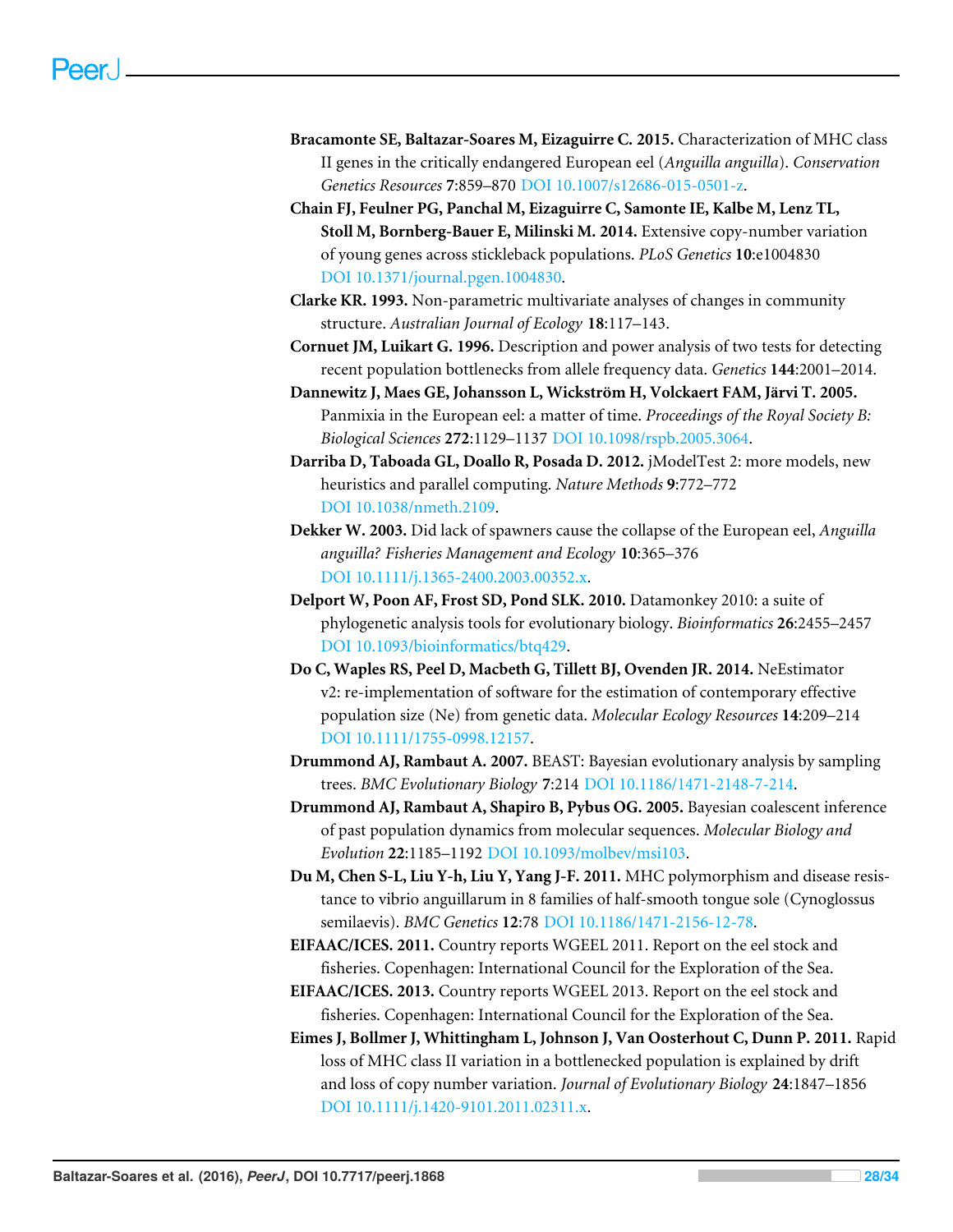- <span id="page-28-3"></span>**Eizaguirre C, Baltazar-Soares M. 2014.** Evolutionary conservation-evaluating the adaptive potential of species. *Evolutionary Applications* **7(9)**:963–967 [DOI 10.1111/eva.12227.](http://dx.doi.org/10.1111/eva.12227)
- <span id="page-28-4"></span>**Eizaguirre C, Lenz TL, Kalbe M, Milinski M. 2012a.** Divergent selection on locally adapted major histocompatibility complex immune genes experimentally proven in the field. *Ecology Letters* **15**:723–731 [DOI 10.1111/j.1461-0248.2012.01791.x.](http://dx.doi.org/10.1111/j.1461-0248.2012.01791.x)
- <span id="page-28-5"></span>**Eizaguirre C, Lenz TL, Kalbe M, Milinski M. 2012b.** Rapid and adaptive evolution of MHC genes under parasite selection in experimental vertebrate populations. *Nature Communications* **3**:Article 621 [DOI 10.1038/ncomms1632.](http://dx.doi.org/10.1038/ncomms1632)
- <span id="page-28-12"></span>**Eizaguirre C, Lenz TL, Sommerfeld RD, Harrod C, Kalbe M, Milinski M. 2011.** Parasite diversity, patterns of MHC II variation and olfactory based mate choice in diverging three-spined stickleback ecotypes. *Evolutionary Ecology* **25**:605–622 [DOI 10.1007/s10682-010-9424-z.](http://dx.doi.org/10.1007/s10682-010-9424-z)
- <span id="page-28-1"></span>**England PR, Luikart G, Waples RS. 2010.** Early detection of population fragmentation using linkage disequilibrium estimation of effective population size. *Conservation genetics* **11**:2425–2430 [DOI 10.1007/s10592-010-0112-x.](http://dx.doi.org/10.1007/s10592-010-0112-x)
- <span id="page-28-9"></span>**Excoffier L, Lischer HEL. 2009.** Arlequin suite ver 3.5: a new series of programs to perform population genetics analyses under Linux and Windows. *Molecular Ecology Resources* **10**:564–567 [DOI 10.1111/j.1755-0998.2010.02847.x.](http://dx.doi.org/10.1111/j.1755-0998.2010.02847.x)
- <span id="page-28-0"></span>**Frankham R, Briscoe DA, Ballou JD. 2002.** *Introduction to conservation genetics*. Cambridge: Cambridge University Press.
- <span id="page-28-7"></span>**Friedland KD, Miller MJ, Knights B. 2007.** Oceanic changes in the Sargasso Sea and declines in recruitment of the European eel. *ICES Journal of Marine Science: Journal du Conseil* **64**:519–530 [DOI 10.1093/icesjms/fsm022.](http://dx.doi.org/10.1093/icesjms/fsm022)
- <span id="page-28-11"></span>**Goudet J. 1995.** FSTAT (version 1.2): a computer program to calculate F-statistics. *Journal of Heredity* **86**:485–486.
- <span id="page-28-14"></span>**Guindon S, Gascuel O. 2003.** A simple, fast, and accurate algorithm to estimate large phylogenies by maximum likelihood. *Systematic Biology* **52**:696–704 [DOI 10.1080/10635150390235520.](http://dx.doi.org/10.1080/10635150390235520)
- <span id="page-28-6"></span>**Harrod C, Grey J, McCarthy T, Morrissey M. 2005.** Stable isotope analyses provide new insights into ecological plasticity in a mixohaline population of European eel. *Oecologia* **144**:673–683 [DOI 10.1007/s00442-005-0161-x.](http://dx.doi.org/10.1007/s00442-005-0161-x)
- <span id="page-28-2"></span>**Hendry AP, Kinnison MT, Heino M, Day T, Smith TB, Fitt G, Bergstrom CT, Oakeshott J, Jørgensen PS, Zalucki MP, Gilchrist G, Southerton S, Sih A, Strauss S, Denison RF, Carroll SP. 2011.** Evolutionary principles and their practical application. *Evolutionary Applications* **4**:159–183 [DOI 10.1111/j.1752-4571.2010.00165.x.](http://dx.doi.org/10.1111/j.1752-4571.2010.00165.x)
- <span id="page-28-10"></span>**Hood GM. 2010.** PopTools version 3.2.5. *Available at <http://www.poptools.org>* .
- <span id="page-28-13"></span>**Hudson RR, Kaplan NL. 1985.** Statistical properties of the number of recombination events in the history of a sample of DNA sequences. *Genetics* **111**:147–164.
- <span id="page-28-8"></span>**ICES. 2015.** ICES WKEELCITES REPORT 2015. Report on the eel stock and fisheries. Copenhagen: International Council for the Exploration of the Sea.
- <span id="page-28-15"></span>**Jacobsen M, Pujolar JM, Gilbert MTP, Moreno-Mayar J, Bernatchez L, Als TD, Lobon-Cervia J, Hansen MM. 2014.** Speciation and demographic history of Atlantic eels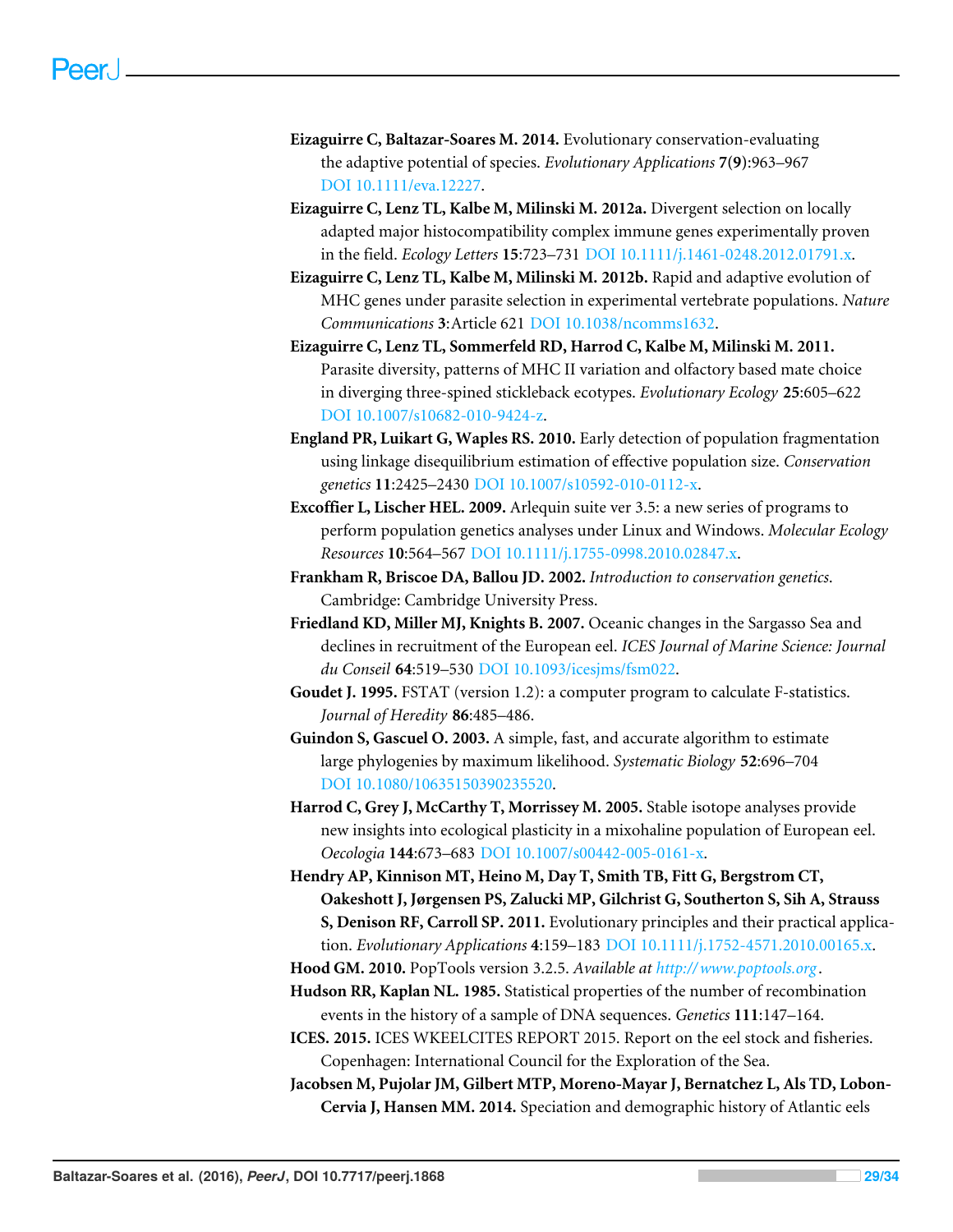(*Anguilla anguilla* and A. rostrata) revealed by mitogenome sequencing. *Heredity* **113**:432–442 [DOI 10.1038/hdy.2014.44.](http://dx.doi.org/10.1038/hdy.2014.44)

- <span id="page-29-2"></span>**Janeway CA, Travers P, Walport M, Shlomchik MJ. 2001.** *Immunobiology: the immune system in health and disease*. Vol. 2. New York: Garland Science.
- <span id="page-29-8"></span>**Kalinowski ST. 2005.** hp-rare 1.0: a computer program for performing rarefaction on measures of allelic richness. *Molecular Ecology Notes* **5**:187–189 [DOI 10.1111/j.1471-8286.2004.00845.x.](http://dx.doi.org/10.1111/j.1471-8286.2004.00845.x)
- <span id="page-29-0"></span>**Keith DA, Akçakaya HR, Thuiller W, Midgley GF, Pearson RG, Phillips SJ, Regan HM, Araujo MB, Rebelo TG. 2008.** Predicting extinction risks under climate change: coupling stochastic population models with dynamic bioclimatic habitat models. *Biology Letters* **4**:560–563 [DOI 10.1098/rsbl.2008.0049.](http://dx.doi.org/10.1098/rsbl.2008.0049)
- <span id="page-29-3"></span>**Kettle AJ, Bakker DCE, Haines K. 2008.** Impact of the North Atlantic Oscillation on the trans-Atlantic migrations of the European eel (*Anguilla anguilla*). *Journal of Geophysical Research: Biogeosciences* **113**:G03004 [DOI 10.1029/2007JG000589.](http://dx.doi.org/10.1029/2007JG000589)
- <span id="page-29-9"></span>**Kimura M, Ohta T. 1978.** Stepwise mutation model and distribution of allelic frequencies in a finite population. *Proceedings of the National Academy of Sciences of the United States of America* **75**:2868–2872 [DOI 10.1073/pnas.75.6.2868.](http://dx.doi.org/10.1073/pnas.75.6.2868)
- <span id="page-29-4"></span>**Kirk RS. 2003.** The impact of *Anguillicola crassus* on European eels. *Fisheries Management and Ecology* **10**:385–394 [DOI 10.1111/j.1365-2400.2003.00355.x.](http://dx.doi.org/10.1111/j.1365-2400.2003.00355.x)
- <span id="page-29-1"></span>**Klein J, Sato A, Nikolaidis N. 2007.** MHC, TSP, and the origin of species: from immunogenetics to evolutionary genetics. *Annual Review of Genetics* **41**:281–304 [DOI 10.1146/annurev.genet.41.110306.130137.](http://dx.doi.org/10.1146/annurev.genet.41.110306.130137)
- <span id="page-29-5"></span>**Knopf K. 2006.** The swimbladder nematode *Anguillicola crassus* in the European eel *Anguilla anguilla* and the Japanese eel Anguilla japonica: differences in susceptibility and immunity between a recently colonized host and the original host. *Journal of Helminthology* **80**:129–136 [DOI 10.1079/JOH2006353.](http://dx.doi.org/10.1079/JOH2006353)
- <span id="page-29-11"></span>**Lenz TL, Becker S. 2008.** Simple approach to reduce PCR artefact formation leads to reliable genotyping of *MHC* and other highly polymorphic loci. Implications for evolutionary analysis. *Gene* **427**:117–123 [DOI 10.1016/j.gene.2008.09.013.](http://dx.doi.org/10.1016/j.gene.2008.09.013)
- <span id="page-29-12"></span>**Lenz TL, Eizaguirre C, Kalbe M, Milinski M. 2013.** Evaluating patterns of convergent evolution and trans-species polymorphism at MHC immunogenes in two sympatric stickleback species. *Evolution* **67**:2400–2412 [DOI 10.1111/evo.12124.](http://dx.doi.org/10.1111/evo.12124)
- <span id="page-29-7"></span>**Librado P, Rozas J. 2009.** DnaSP v5: a software for comprehensive analysis of DNA polymorphism data. *Bioinformatics* **25**:1451–1452 [DOI 10.1093/bioinformatics/btp187.](http://dx.doi.org/10.1093/bioinformatics/btp187)
- <span id="page-29-13"></span>**Lighten J, Oosterhout C, Bentzen P. 2014.** Critical review of NGS analyses for de novo genotyping multigene families. *Molecular Ecology* **23(16)**:3957–3972 [DOI 10.1111/mec.12843.](http://dx.doi.org/10.1111/mec.12843)
- <span id="page-29-10"></span>**Luikart G, Allendorf F, Cornuet J, Sherwin W. 1998.** Distortion of allele frequency distributions provides a test for recent population bottlenecks. *Journal of Heredity* **89**:238–247 [DOI 10.1093/jhered/89.3.238.](http://dx.doi.org/10.1093/jhered/89.3.238)
- <span id="page-29-6"></span>**Maes G, Volckaert F. 2002.** Clinal genetic variation and isolation by distance in the European eel *Anguilla anguilla* (L.). *Biological Journal of the Linnean Society* **77**:509–521 [DOI 10.1046/j.1095-8312.2002.00124.x.](http://dx.doi.org/10.1046/j.1095-8312.2002.00124.x)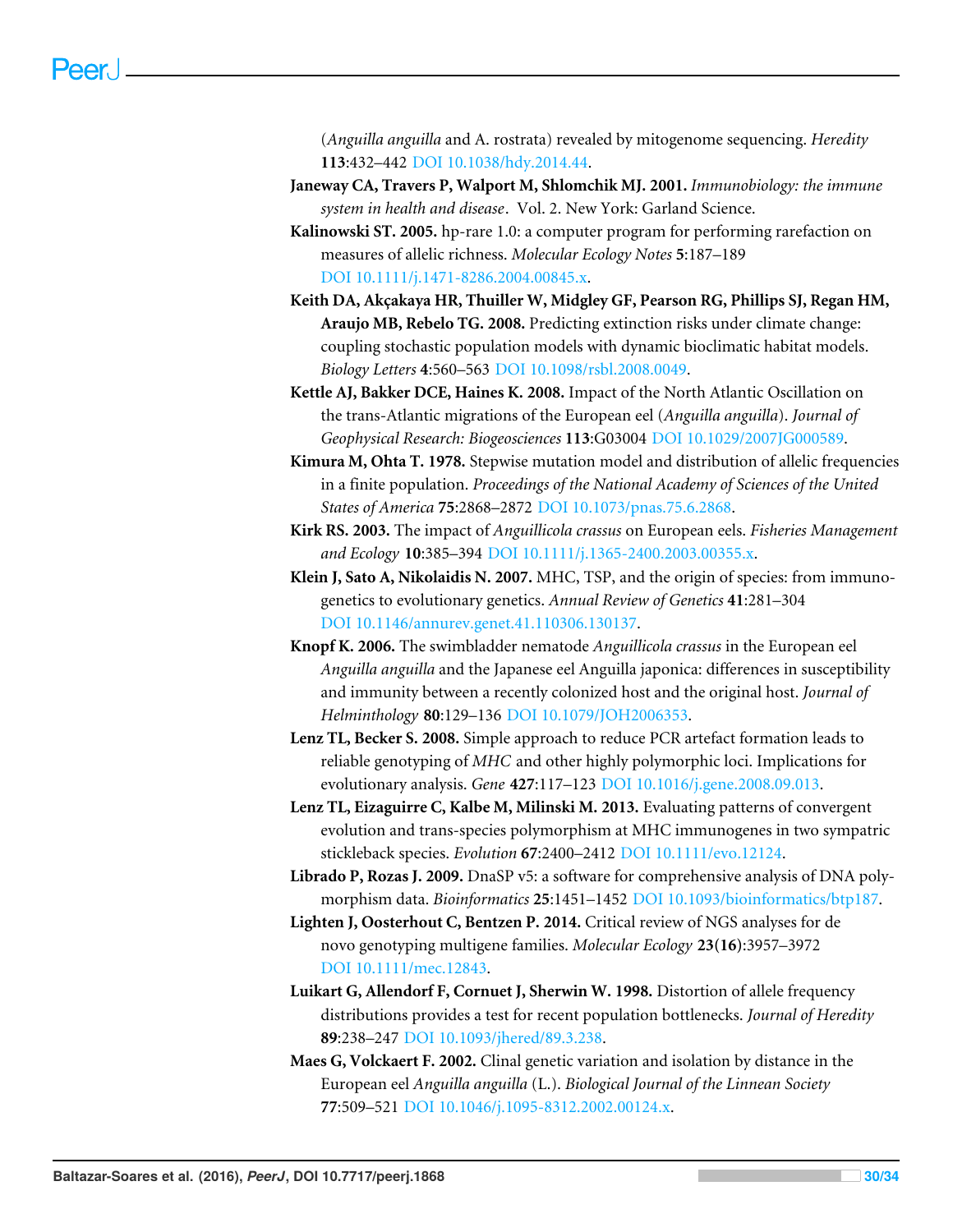- <span id="page-30-2"></span>**McCallum H. 2008.** Tasmanian devil facial tumour disease: lessons for conservation biology. *Trends in Ecology & Evolution* **23**:631–637 [DOI 10.1016/j.tree.2008.07.001.](http://dx.doi.org/10.1016/j.tree.2008.07.001)
- <span id="page-30-0"></span>**McMahon BJ, Teeling EC, Höglund J. 2014.** How and why should we implement genomics into conservation? *Evolutionary Applications* **7**:999–1007 [DOI 10.1111/eva.12193.](http://dx.doi.org/10.1111/eva.12193)
- <span id="page-30-4"></span>**Miller MJ. 2009.** Ecology of anguilliform leptocephali: remarkable transparent fish larvae of the ocean surface layer. *Aqua-BioScience Monographs* **2.4**:1–94 [DOI 10.5047/absm.2009.00204.0001.](http://dx.doi.org/10.5047/absm.2009.00204.0001)
- <span id="page-30-3"></span>**Munk P, Hansen MM, Maes GE, Nielsen TG, Castonguay M, Riemann L, Sparholt H, Als TD, Aarestrup K, Andersen NG, Bachler M. 2010.** Oceanic fronts in the Sargasso Sea control the early life and drift of Atlantic eels. *Proceedings of the Royal Society B: Biological Sciences* **277**:3593–3599 [DOI 10.1098/rspb.2010.0900.](http://dx.doi.org/10.1098/rspb.2010.0900)
- <span id="page-30-8"></span>**Murrell B, Wertheim JO, Moola S, Weighill T, Scheffler K, Kosakovsky Pond SL. 2012.** Detecting individual sites subject to episodic diversifying selection. *PLoS Genetics* **8**:e1002764 [DOI 10.1371/journal.pgen.1002764.](http://dx.doi.org/10.1371/journal.pgen.1002764)
- <span id="page-30-12"></span>**Narum SR. 2006.** Beyond Bonferroni: less conservative analyses for conservation genetics. *Conservation Genetics* **7**:783–787 [DOI 10.1007/s10592-005-9056-y.](http://dx.doi.org/10.1007/s10592-005-9056-y)
- <span id="page-30-11"></span>**Nee S, Mooers AO, Harvey PH. 1992.** Tempo and mode of evolution revealed from molecular phylogenies. *Proceedings of the National Academy of Sciences of the United States of America* **89**:8322–8326 [DOI 10.1073/pnas.89.17.8322.](http://dx.doi.org/10.1073/pnas.89.17.8322)
- <span id="page-30-10"></span>**Padhi A, Verghese B. 2008.** Positive natural selection in the evolution of human metapneumovirus attachment glycoprotein. *Virus Research* **131**:121–131 [DOI 10.1016/j.virusres.2007.08.014.](http://dx.doi.org/10.1016/j.virusres.2007.08.014)
- <span id="page-30-13"></span>**Palstra AP, Heppener DFM, Van Ginneken VJT, Székely C, Van den Thillart GEEJM. 2007.** Swimming performance of silver eels is severely impaired by the swim-bladder parasite *Anguillicola crassus*. *Journal of Experimental Marine Biology and Ecology* **352**:244–256 [DOI 10.1016/j.jembe.2007.08.003.](http://dx.doi.org/10.1016/j.jembe.2007.08.003)
- <span id="page-30-1"></span>**Piertney S, Oliver M. 2006.** The evolutionary ecology of the major histocompatibility complex. *Heredity* **96**:7–21.
- <span id="page-30-9"></span>**Pond SLK, Frost SD. 2005.** Datamonkey: rapid detection of selective pressure on individual sites of codon alignments. *Bioinformatics* **21**:2531–2533 [DOI 10.1093/bioinformatics/bti320.](http://dx.doi.org/10.1093/bioinformatics/bti320)
- <span id="page-30-5"></span>**Prigge E, Marohn L, Oeberst R, Hanel R. 2013.** Model prediction vs. reality—testing the predictions of a European eel (*Anguilla anguilla*) stock dynamics model against the *in situ* observation of silver eel escapement in compliance with the European eel regulation. *ICES Journal of Marine Science: Journal du Conseil* **70**:309–318 [DOI 10.1093/icesjms/fss188.](http://dx.doi.org/10.1093/icesjms/fss188)
- <span id="page-30-7"></span>**Pritchard JK, Stephens M, Donnelly P. 2000.** Inference of population structure using multilocus genotype data. *Genetics* **155**:945–959.
- <span id="page-30-6"></span>**Pujolar J, Bevacqua D, Capoccioni F, Ciccotti E, De Leo G, Zane L. 2011.** No apparent genetic bottleneck in the demographically declining European eel using molecular genetics and forward-time simulations. *Conservation Genetics* **12**:813–825 [DOI 10.1007/s10592-011-0188-y.](http://dx.doi.org/10.1007/s10592-011-0188-y)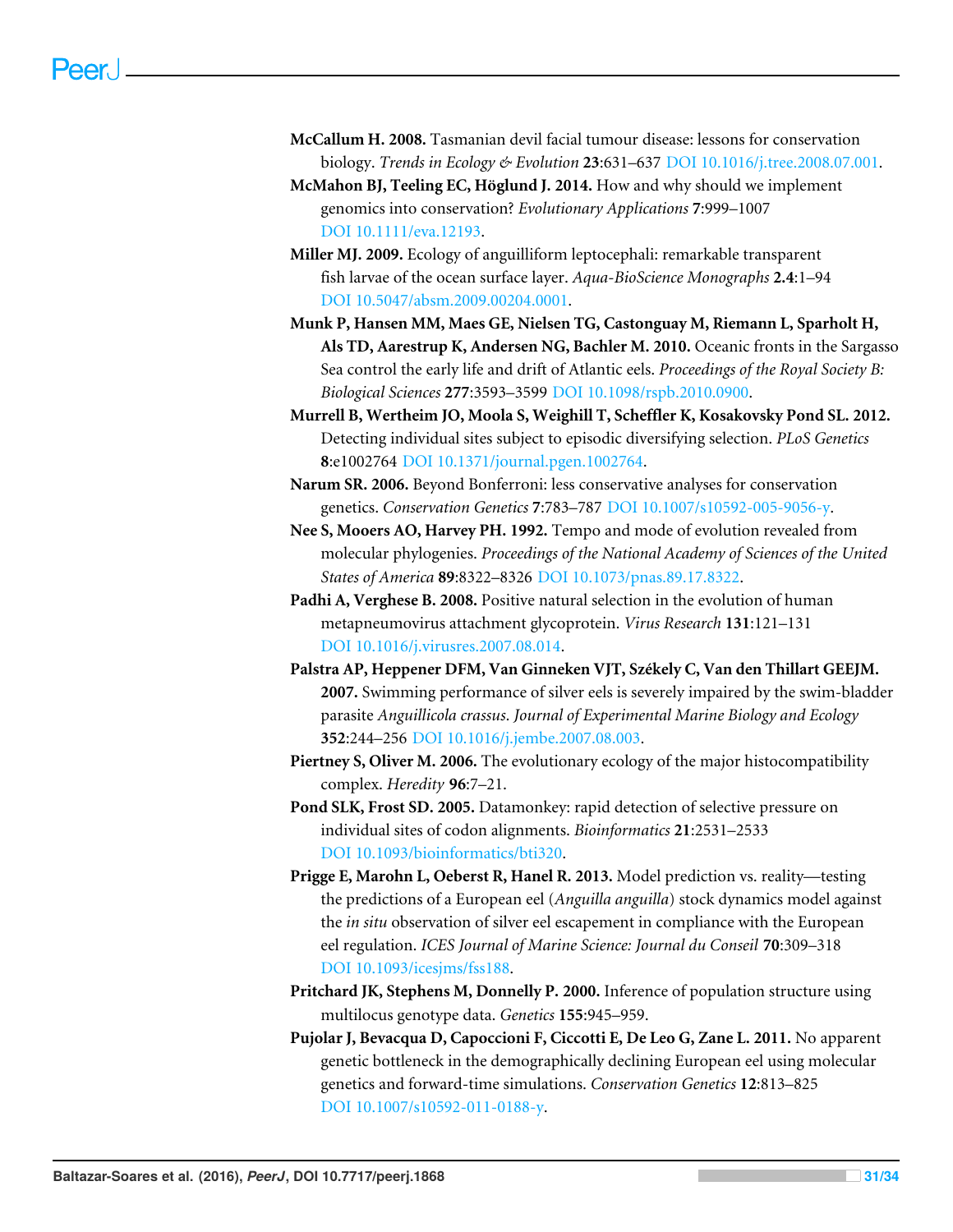- <span id="page-31-4"></span>**Pujolar JM, Jacobsen M, Als TD, Frydenberg J, Munch K, Jonsson B, Jian JB, Cheng L, Maes GE, Bernatchez L. 2014.** Genome-wide single-generation signatures of local selection in the panmictic European eel. *Molecular Ecology* **23**:2514–2528 [DOI 10.1111/mec.12753.](http://dx.doi.org/10.1111/mec.12753)
- <span id="page-31-5"></span>**Pujolar JM, Jacobsen M, Frydenberg J, Als TD, Larsen PF, Maes G, Zane L, Jian J, Cheng L, Hansen MM. 2013.** A resource of genome-wide single-nucleotide polymorphisms generated by RAD tag sequencing in the critically endangered European eel. *Molecular Ecology Resources* **13**:706–714 [DOI 10.1111/1755-0998.12117.](http://dx.doi.org/10.1111/1755-0998.12117)
- <span id="page-31-7"></span>**Pujolar JM, Maes GE, Van Houdt JKJ, Zane L. 2009.** Isolation and characterization of expressed sequence tag-linked microsatellite loci for the European eel (*Anguilla anguilla*). *Molecular Ecology Resources* **9**:233–235 [DOI 10.1111/j.1755-0998.2008.02419.x.](http://dx.doi.org/10.1111/j.1755-0998.2008.02419.x)
- <span id="page-31-13"></span>**Radwan J, Biedrzycka A, Babik W. 2010.** Does reduced MHC diversity decrease viability of vertebrate populations? *Biological Conservation* **143**:537–544 [DOI 10.1016/j.biocon.2009.07.026.](http://dx.doi.org/10.1016/j.biocon.2009.07.026)
- <span id="page-31-11"></span>**Reche PA, Reinherz EL. 2003.** Sequence variability analysis of human class I and class II MHC molecules: functional and structural correlates of amino acid polymorphisms. *Journal of Molecular Biology* **331**:623–641 [DOI 10.1016/S0022-2836\(03\)00750-2.](http://dx.doi.org/10.1016/S0022-2836(03)00750-2)
- <span id="page-31-9"></span>**Reusch TB, Langefors A. 2005.** Inter-and intralocus recombination drive MHC class IIB gene diversification in a teleost, the three-spined stickleback Gasterosteus aculeatus. *Journal of Molecular Evolution* **61**:531–541 [DOI 10.1007/s00239-004-0340-0.](http://dx.doi.org/10.1007/s00239-004-0340-0)
- <span id="page-31-12"></span>**Richman A. 2000.** Evolution of balanced genetic polymorphism. *Molecular Ecology* **9**:1953–1963 [DOI 10.1046/j.1365-294X.2000.01125.x.](http://dx.doi.org/10.1046/j.1365-294X.2000.01125.x)
- <span id="page-31-3"></span>**Robinet T, Feunteun E. 2002.** Sublethal effects of exposure to chemical compounds: a cause for the decline in atlantic eels? *Ecotoxicology* **11**:265–277 [DOI 10.1023/A:1016352305382.](http://dx.doi.org/10.1023/A:1016352305382)
- <span id="page-31-6"></span>**Rogers AR, Harpending H. 1992.** Population growth makes waves in the distribution of pairwise genetic differences. *Molecular Biology and Evolution* **9**:552–569.
- <span id="page-31-1"></span>**Sommer S. 2005.** The importance of immune gene variability (MHC) in evolutionary ecology and conservation. *Frontiers in Zoology* **2**:16 [DOI 10.1186/1742-9994-2-16.](http://dx.doi.org/10.1186/1742-9994-2-16)
- <span id="page-31-8"></span>**Sommer S, Courtiol A, Mazzoni CJ. 2013.** MHC genotyping of non-model organisms using next-generation sequencing: a new methodology to deal with artefacts and allelic dropout. *BMC Genomics* **14**:542 [DOI 10.1186/1471-2164-14-542.](http://dx.doi.org/10.1186/1471-2164-14-542)
- <span id="page-31-0"></span>**Spielman D, Brook BW, Frankham R. 2004.** Most species are not driven to extinction before genetic factors impact them. *Proceedings of the National Academy of Sciences of the United States of America* **101**:15261–15264 [DOI 10.1073/pnas.0403809101.](http://dx.doi.org/10.1073/pnas.0403809101)
- <span id="page-31-2"></span>**Spurgin LG, Richardson DS. 2012.** How pathogens drive genetic diversity: MHC, mechanisms and misunderstandings. *Proceedings of the Royal Society B: Biological Sciences* **277**:979–988 [DOI 10.1098/rspb.2009.2084.](http://dx.doi.org/10.1098/rspb.2009.2084)
- <span id="page-31-10"></span>**Spurgin LG, Van Oosterhout C, Illera JC, Bridgett S, Gharbi K, Emerson BC, Richardson DS. 2011.** Gene conversion rapidly generates major histocompatibility complex diversity in recently founded bird populations. *Molecular Ecology* **20**:5213–5225 [DOI 10.1111/j.1365-294X.2011.05367.x.](http://dx.doi.org/10.1111/j.1365-294X.2011.05367.x)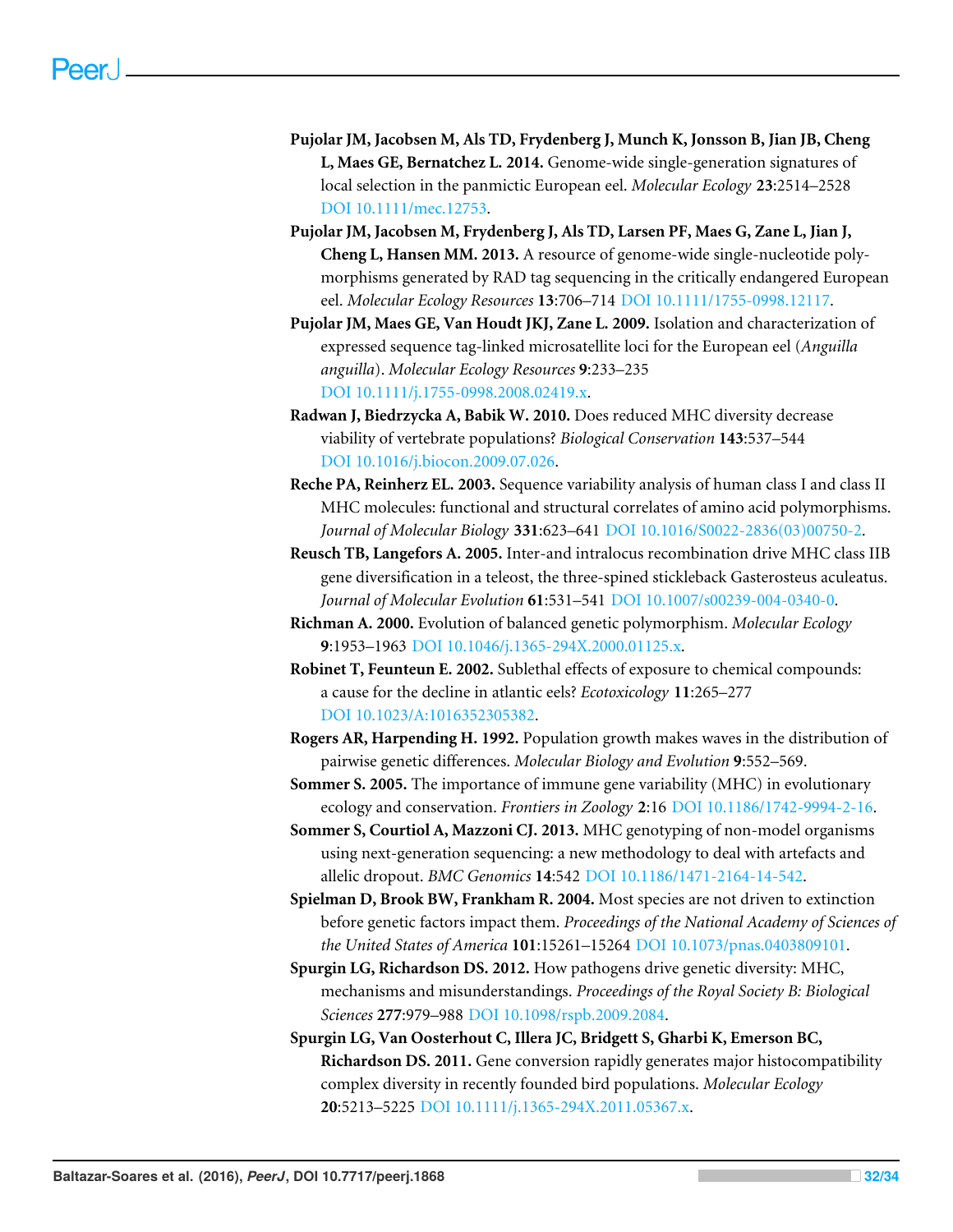- <span id="page-32-10"></span>**Stiebens VA, Merino SE, Chain FJ, Eizaguirre C. 2013a.** Evolution of MHC class I genes in the endangered loggerhead sea turtle (Caretta caretta) revealed by 454 amplicon sequencing. *BMC Evolutionary Biology* **13**:95 [DOI 10.1186/1471-2148-13-95.](http://dx.doi.org/10.1186/1471-2148-13-95)
- <span id="page-32-1"></span>**Stiebens VA, Merino SE, Roder C, Chain FJ, Lee PL, Eizaguirre C. 2013b.** Living on the edge: how philopatry maintains adaptive potential. *Proceedings of the Royal Society of London B: Biological Sciences* **280(1763)**:20130305 [DOI 10.1098/rspb.2013.0305.](http://dx.doi.org/10.1098/rspb.2013.0305)
- <span id="page-32-2"></span>**Sutton JT, Nakagawa S, Robertson BC, Jamieson IG. 2011.** Disentangling the roles of natural selection and genetic drift in shaping variation at MHC immunity genes. *Molecular Ecology* **20**:4408–4420 [DOI 10.1111/j.1365-294X.2011.05292.x.](http://dx.doi.org/10.1111/j.1365-294X.2011.05292.x)
- <span id="page-32-5"></span>**Sutton JT, Robertson BC, Jamieson IG. 2015.** MHC variation reflects the bottleneck histories of New Zealand passerines. *Molecular Ecology* **24**:362–373 [DOI 10.1111/mec.13039.](http://dx.doi.org/10.1111/mec.13039)
- <span id="page-32-6"></span>**Tajima F. 1989.** Statistical method for testing the neutral mutation hypothesis by DNA polymorphism. *Genetics* **123**:585–595.
- <span id="page-32-11"></span>**Tamura K, Peterson D, Peterson N, Stecher G, Nei M, Kumar S. 2011.** MEGA5: molecular evolutionary genetics analysis using maximum likelihood, evolutionary distance, and maximum parsimony methods. *Molecular Biology and Evolution* **28**:2731–2739 [DOI 10.1093/molbev/msr121.](http://dx.doi.org/10.1093/molbev/msr121)
- <span id="page-32-12"></span>**Taraschewski H, Moravec F, Lamah T, Anders K. 1987.** Distribution and morphology of two helminths recently introduced into European eel populations: *Anguillicola crassus* (Nematoda, Dracunculoidea) and Paratenuisentis ambiguus (Acanthocephala, Tenuisentidae). *Diseases of Aquatic Organisms* **3**:167–176 [DOI 10.3354/dao003167.](http://dx.doi.org/10.3354/dao003167)
- <span id="page-32-3"></span>**Tesch F. 2003.** *The eel*. Oxford: Blackwell Sciences Ltd.
- <span id="page-32-0"></span>**Thomas CD, Cameron A, Green RE, Bakkenes M, Beaumont LJ, Collingham YC, Erasmus BFN, De Siqueira MF, Grainger A, Hannah L, Hughes L, Huntley B, Van Jaarsveld AS, Midgley GF, Miles L, Ortega-Huerta MA, Townsend Peterson A, Phillips OL, Williams SE. 2004.** Extinction risk from climate change. *Nature* **427**:145–148 [DOI 10.1038/nature02121.](http://dx.doi.org/10.1038/nature02121)
- <span id="page-32-4"></span>**Van Ginneken V, Ballieux B, Willemze R, Coldenhoff K, Lentjes E, Antonissen E, Haenen O, Van den Thillart G. 2005.** Hematology patterns of migrating European eels and the role of EVEX virus. *Comparative Biochemistry and Physiology Part C: Toxicology & Pharmacology* **140**:97–102.
- <span id="page-32-13"></span>**Wakeley J. 2013.** Coalescent theory has many new branches. *Theoretical Population Biology* **87**:1–4 [DOI 10.1016/j.tpb.2013.06.001.](http://dx.doi.org/10.1016/j.tpb.2013.06.001)
- <span id="page-32-8"></span>**Waples RS, Do CHI. 2008.** ldne: a program for estimating effective population size from data on linkage disequilibrium. *Molecular Ecology Resources* **8**:753–756 [DOI 10.1111/j.1755-0998.2007.02061.x.](http://dx.doi.org/10.1111/j.1755-0998.2007.02061.x)
- <span id="page-32-7"></span>**Waples RS, Do C. 2010.** Linkage disequilibrium estimates of contemporary Ne using highly variable genetic markers: a largely untapped resource for applied conservation and evolution. *Evolutionary Applications* **3**:244–262 [DOI 10.1111/j.1752-4571.2009.00104.x.](http://dx.doi.org/10.1111/j.1752-4571.2009.00104.x)
- <span id="page-32-9"></span>**Weir BS. 1990.** *Genetic data analysis. Methods for discrete population genetic data*. Sunderland: Sinauer Associates, Inc.